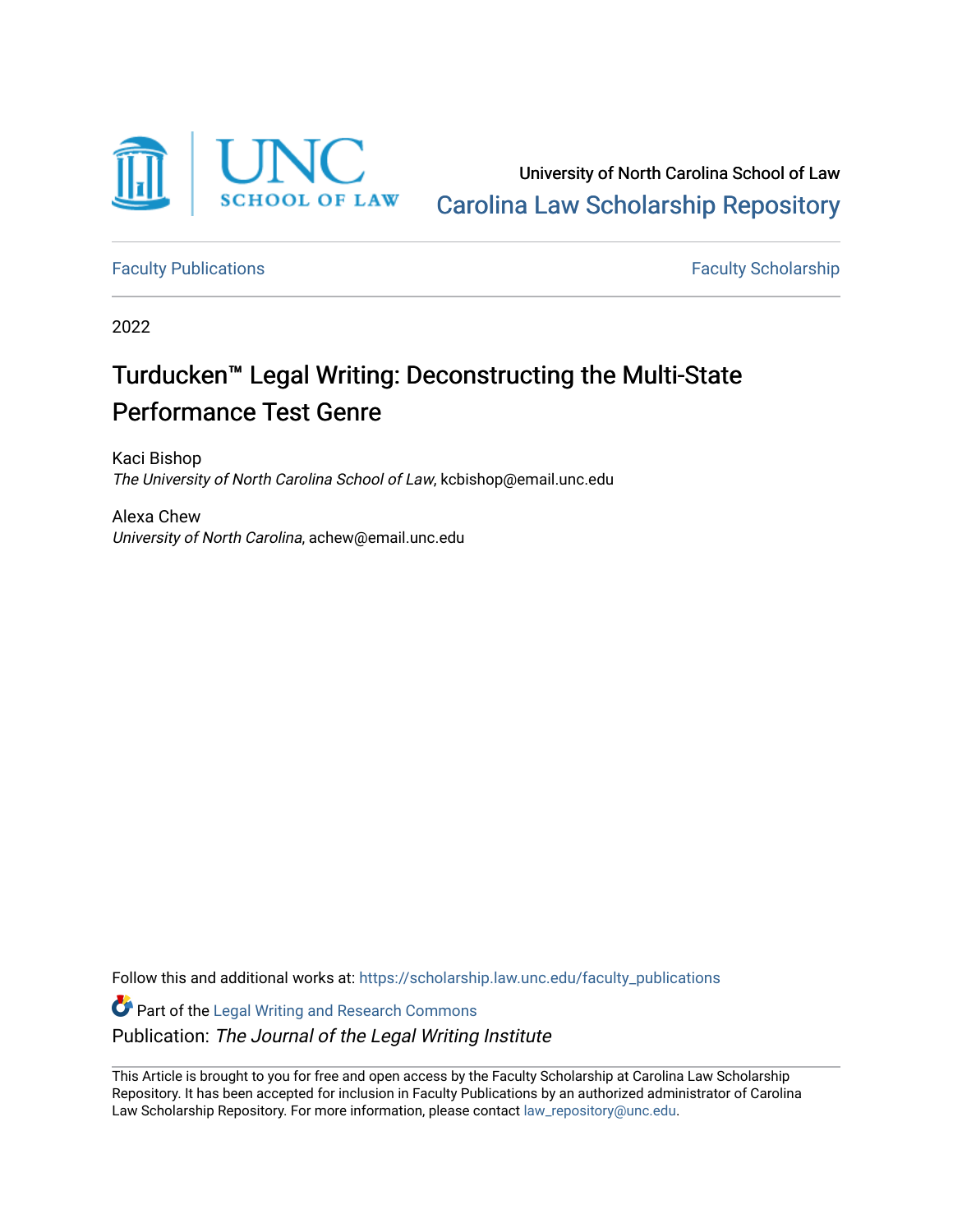# TURDUCKEN™ LEGAL WRITING: DECONSTRUCTING THE MULTI-STATE PERFORMANCE TEST GENRE

Kaci Bishop\* Alexa Z. Chew\*\*

# **Abstract**

*The Multistate Performance Test (MPT) has been praised as the most redeeming part of the otherwise unredeemable bar exam because it most aligns with what new attorneys do in practice. It has also been praised, along with other performance tests, as a useful teaching tool throughout the law school curriculum. This article builds on prior scholarship about the MPT by analyzing the MPT as a tool for teaching and testing legal writing and professional communication skills.* 

*The new insight that this article brings is that the testing aspect of the MPT tends to engulf the teaching aspect; understanding both of these attributes of the MPT and how they complement one another enhances the efficacy of the MPT as a teaching tool. To get the most out of the MPT as a bar taker or a law teacher, view the MPT as a legal writing assignment stuffed inside a teaching tool that is then stuffed inside a time-pressured test. To help convey this layering, you might think of the MPT as a legal writing Turducken, which is a layered dish with "a chicken stuffed inside a duck that's then stuffed inside a turkey."* 

*From the outside, the MPT is a test—a timed test. That's the turkey part of the Turducken. But somewhere inside that test is a decent legal writing assignment. That's the chicken part of the Turducken. And the chicken is pretty great for teaching legal writing skills! Because these two layers currently clash more than they complement each other, we suggest connecting the two with thoughtful teaching. That's the duck—a rich, juicy layer of pedagogy that can keep the testing turkey from overwhelming and compromising the benefits of the legal writing chicken. This article deconstructs the MPT by examining each layer, with the goal of* 

\*\* Clinical Professor of Law, University of North Carolina School of Law.

<sup>\*</sup> Associate Clinical Professor of Law, University of North Carolina School of Law. We are grateful to the students in the Writing for the Bar classes in 2019-20 and 2020-21 who helped us understand the MPT and the rich teaching opportunities it provides. We are also grateful to Katie Rose Guest Pryal for her feedback, to Aaron Kirschenfeld and the Kathrine R. Everett Law Library for their excellent research assistance, and to Research Assistants Laura Johnson and Stephanie Long. We also thank colleagues at Carolina Law and the 2021 Carolinas Colloquium for helping us improve the article.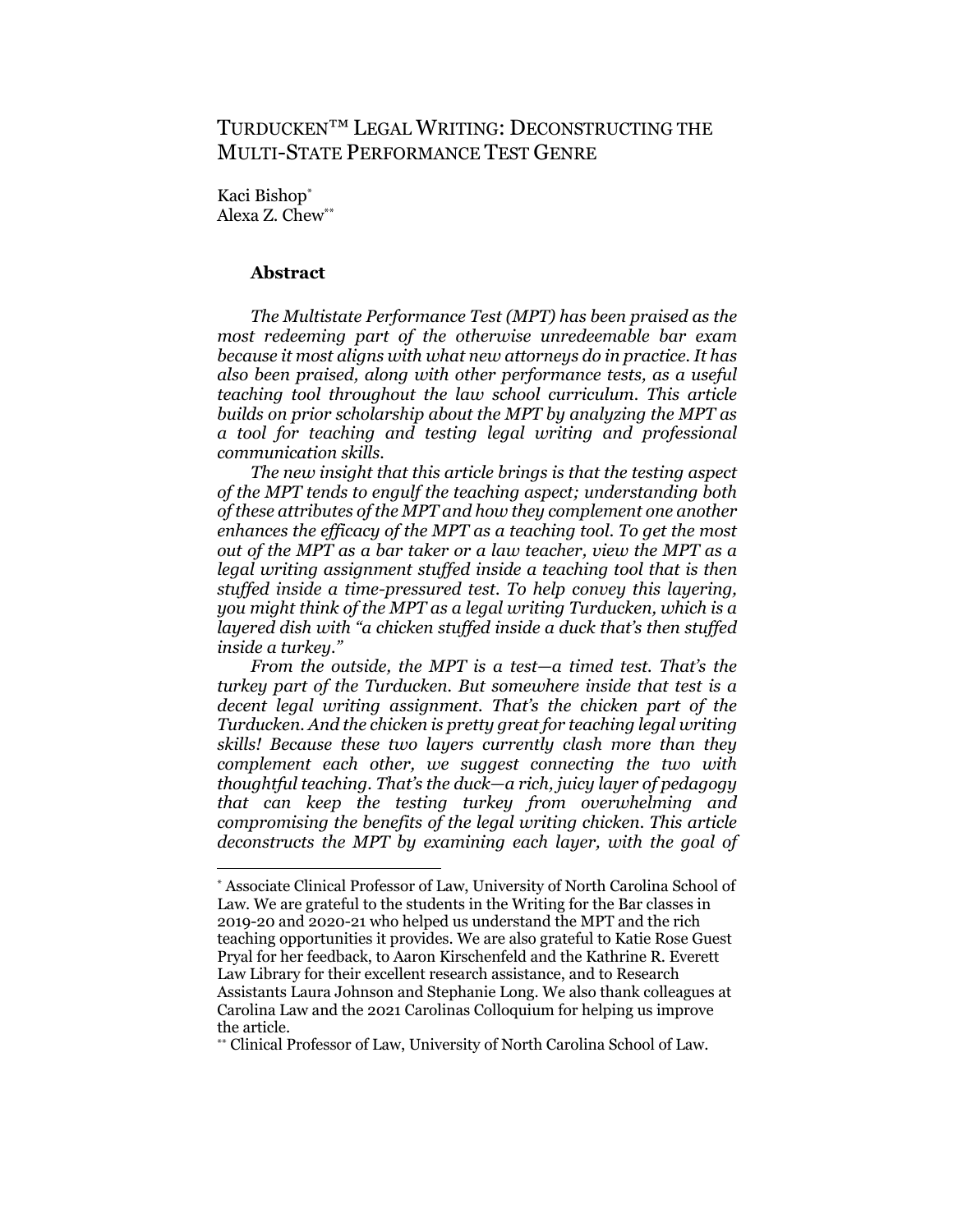*teaching bar takers to develop best legal writing practices while also preparing for a time-pressured test of "minimal competency."*

*The article also offers serving suggestions! The National Conference of Bar Examiners recently announced that it plans to remake the Uniform Bar Exam into a performance test, so the last part of the article details how to improve the MPT to better assess bar takers' professional communication skills and practicereadiness.*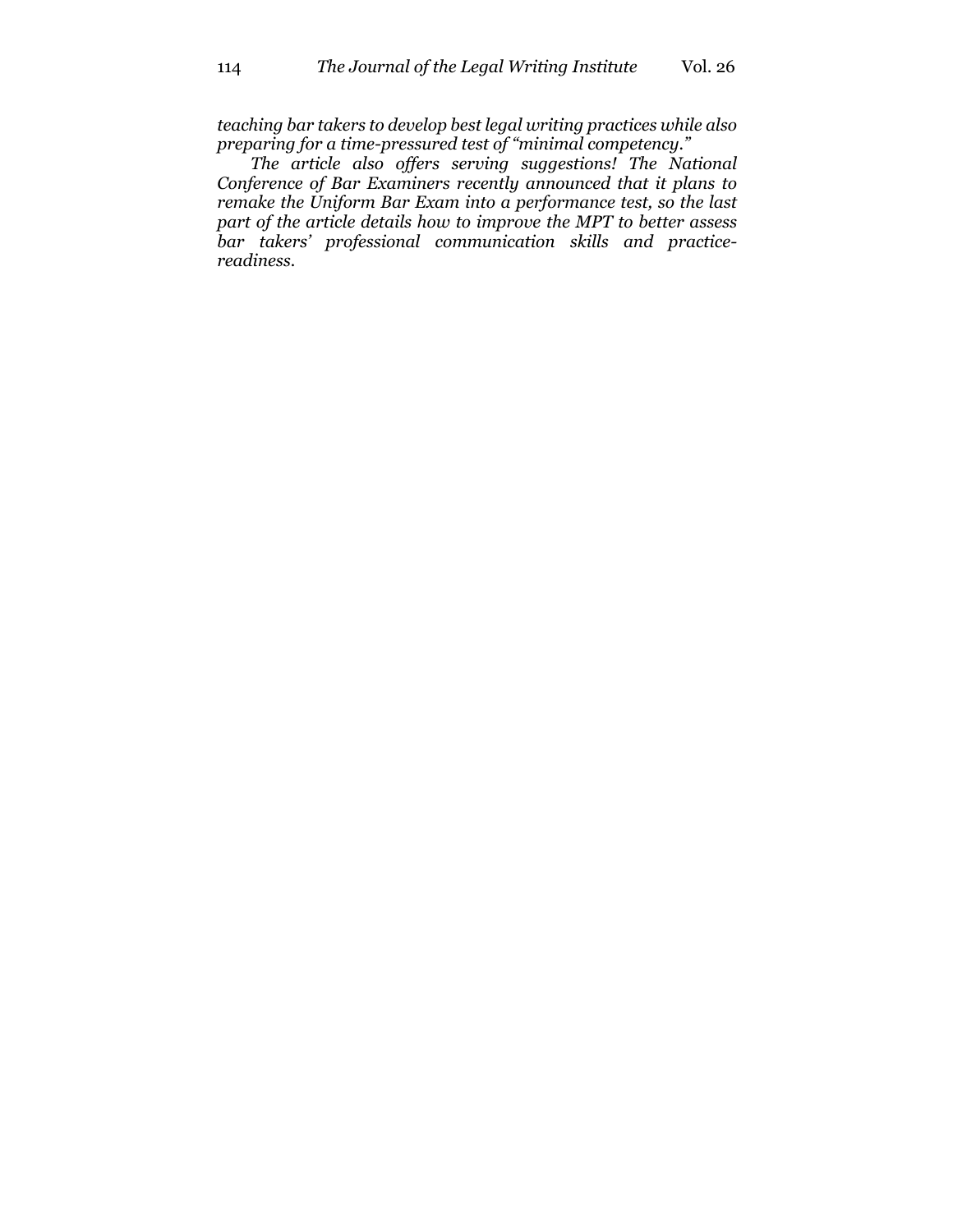# **Introduction**

Originally, bar exams were judge—or lawyer-administered oral examinations aimed at assessing the candidate's "legal knowledge and moral character."<sup>1</sup> There were no guidelines,<sup>2</sup> and the rigor varied from judge to judge.3 Thus these exams might have more accurately assessed the candidate's "good fellowship."4 They also served in many ways as "super all-time final exam[s]" at a time when students could go to law school after two years of undergraduate work or sit for the bar without even having gone to law school.5 States began moving to written bar exams in the second half of the nineteenth century, but these "early written exams demanded only rote learning and basic literacy skills."6 Over the decades since, the bar exam has evolved into a standardized test created and administered by the National Conference of Bar Examiners (NCBE), providing some "minimal national standards" for being licensed as an attorney<sup>7</sup> and increasing efficiency in administering and grading the exams<sup>8</sup> while reserving some authority to the states to set their own standards and requirements.9

test to see if a person has the skills and ability to practice").

<sup>1</sup> Robert M. Jarvis, *An Anecdotal History of the Bar Exam*, 9 GEO. J. LEGAL ETHICS 359, 374 (1996).

<sup>2</sup> *See, e.g.*, Margo Melli, *Passing the Bar: A Brief History of Bar Exam Standards*, Gargoyle (Alumni Magazine for University of Wisconsin School of Law) 3, 3, https://media.law.wisc.edu/m/ywq4n/gargoyle\_21\_1\_2.pdf [https://perma.cc/2SK5-PGU2].

<sup>3</sup> Jarvis, *supra* note 1, at 374.

<sup>4</sup> *Id.*

<sup>5</sup> Joseph Marino, *Ask the Professor: Why Do We Need the Bar Exam Anyway?*, ABOVE THE LAW (Feb. 26, 2015), https://abovethelaw.com/2015/02/ask-the-professor-why-do-we-needthe-bar-exam-anyway/ [https://perma.cc/J9BC-49SH] (noting that "state bar exams moved away from that [all-time final exam] type of test" as "the ABA began heavier regulation of law schools," and "the bar exam became a

<sup>6</sup> Jarvis, *supra* note 1, at 374.

<sup>7</sup> Melli, *supra* note 2, at 4-5.

<sup>8</sup> Jarvis, *supra* note 1, at 378-80.

<sup>9</sup> *See* Melli, *supra* note 2, at 4; *see also* Nat'l Conf. of Bar Exam'rs, *About NCBE: Our Mission*, NCBE, https://www.ncbex.org/about/ [https://perma.cc/R69Z-JTS8] ("The mission of the Conference is . . . to assist bar admission authorities by providing standardized examinations of uniform and high quality for the testing of applicants for admission to the practice of law[.]"); *see also* American Bar Association, *Bar Admissions Basic Overview,* ABA (June 26, 2018), https://www.americanbar.org/groups/legal\_education/resources/bar\_ad missions/basic\_overview/ [https://perma.cc/XX3G-5HP2]; NAT'L CONF. OF BAR EXAM'RS & AM. BAR ASS'N SECTION OF LEGAL EDUC. & ADMISSIONS TO THE BAR, COMPREHENSIVE GUIDE TO BAR ADMISSION REQUIREMENTS *2021* vii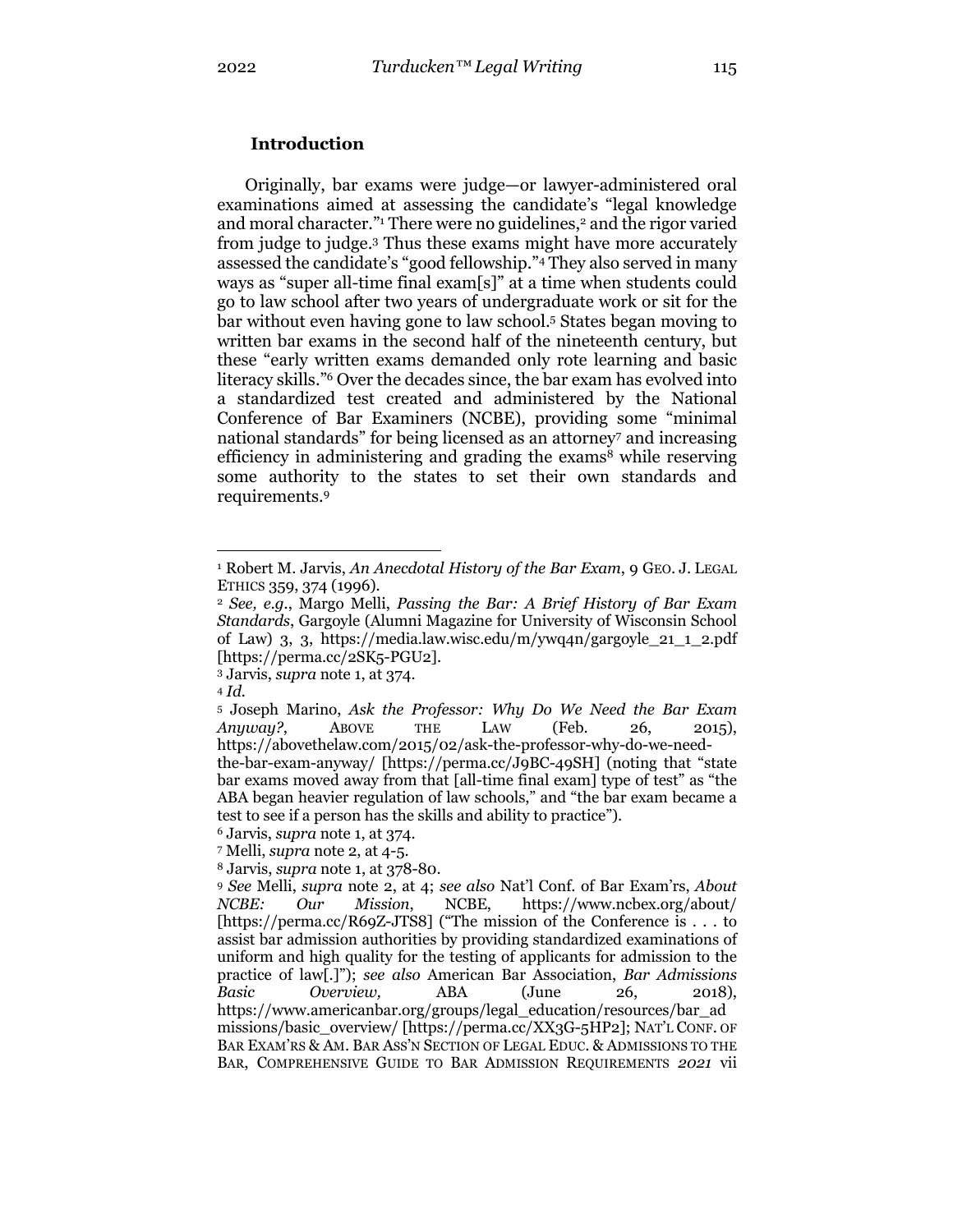The Multi-State Performance Test (MPT) was, at least in part, the NCBE's response to the "call for legal educators to promote the basic skills and values new lawyers need to acquire."10 At the time, most states' bar exams tested their new lawyers using multiple-choice questions and exam essays, which are not commonly used in legal practice.11 But some states included performance tests as part of their bar exam, including California, which had "concluded that important lawyering skills were not fully assessed by the MBE [Multi-State Bar Exam (i.e., the multiple choice portion of the exam)] or essay portions of the bar."12 A performance test, on the other hand, could "'test an applicant's ability to use fundamental lawyering skills in a realistic situation."<sup>13</sup>

The addition of the MPT to the Uniform Bar Exam (UBE) reflects that skills training has become an important and integral part of the law school curriculum and validates that having lawyering skills is "essential" to being licensed to practice law.14 Moreover, it "promise[d] 'to be the best measure of one's ability to perform as an attorney, and, also, the most realistic regarding case situations when compared to the MBE and essay portion of the examination.'"15 Since it came onto the scene, more and more states have adopted the UBE, including the MPT, or otherwise added other performance tests to their bar exams.16

Even with its limits, the MPT has been lauded as the most redeeming part of the bar exam because, as an assessment, it most aligns with and simulates what new attorneys need to be able to do in

<sup>(2021) (</sup>acknowledging that licensure requires minimal competency and a character and fitness worthy of trust to protect the public interest).

<sup>10</sup> Suzanne Darrow-Kleinhaus, *Incorporating Bar Pass Strategies into Routine Teaching Practices*, 37 GONZ. L. REV. 17, 17 (2001). The call, more specifically, was the MacCrate Report, formally known as ABA SECTION OF LEGAL EDUCATION & ADMISSIONS TO THE BAR, LEGAL EDUCATION AND PROFESSIONAL DEVELOPMENT—AN EDUCATIONAL CONTINUUM, REPORT OF THE TASK FORCE ON LAW SCHOOLS AND THE PROFESSION: NARROWING THE GAP (1992) [hereinafter MacCrate Report].

<sup>11</sup>MacCrate Report, supra note 10, at 277-78. 12 Darrow-Kleinhaus, *supra* note 10, at 18 n.5 (citing E-mail from Dean E. Barbieri, Dir. for Examinations, State Bar of California, to Suzanne E. Thompson, Editor in Chief, Gonzaga Law Review, Gonzaga University School of Law (Jan. 7, 2002, 15:09 PST) (on file with the Gonzaga Law Review)).

<sup>13</sup> *Id.* at 18 (quoting NAT'L CONFERENCE OF BAR EXAM'RS, THE MULTISTATE PERFORMANCE TEST: 2001 INFORMATION BOOKLET 1 (2000)).

<sup>14</sup> Stella L. Smetanka, *The Multi-State Performance Test: A Measure of Law Schools' Competence to Prepare Lawyers*, 62 U. PITT. L. REV. 747, 750 (2001).

<sup>15</sup> *Id.* at 751 (quoting Alan Ogden, *Performance Testing in Colorado*, THE BAR EXAMINER, at 19, 21 (Nov. 1989)).

<sup>16</sup> *See, e.g.*, Ben Bratman, *Improving the Performance of the Performance Test: The Key to Meaningful Bar Exam Reform*, 83 UMKC L. REV. 565, 570  $& \text{ n.37} \, (2015).$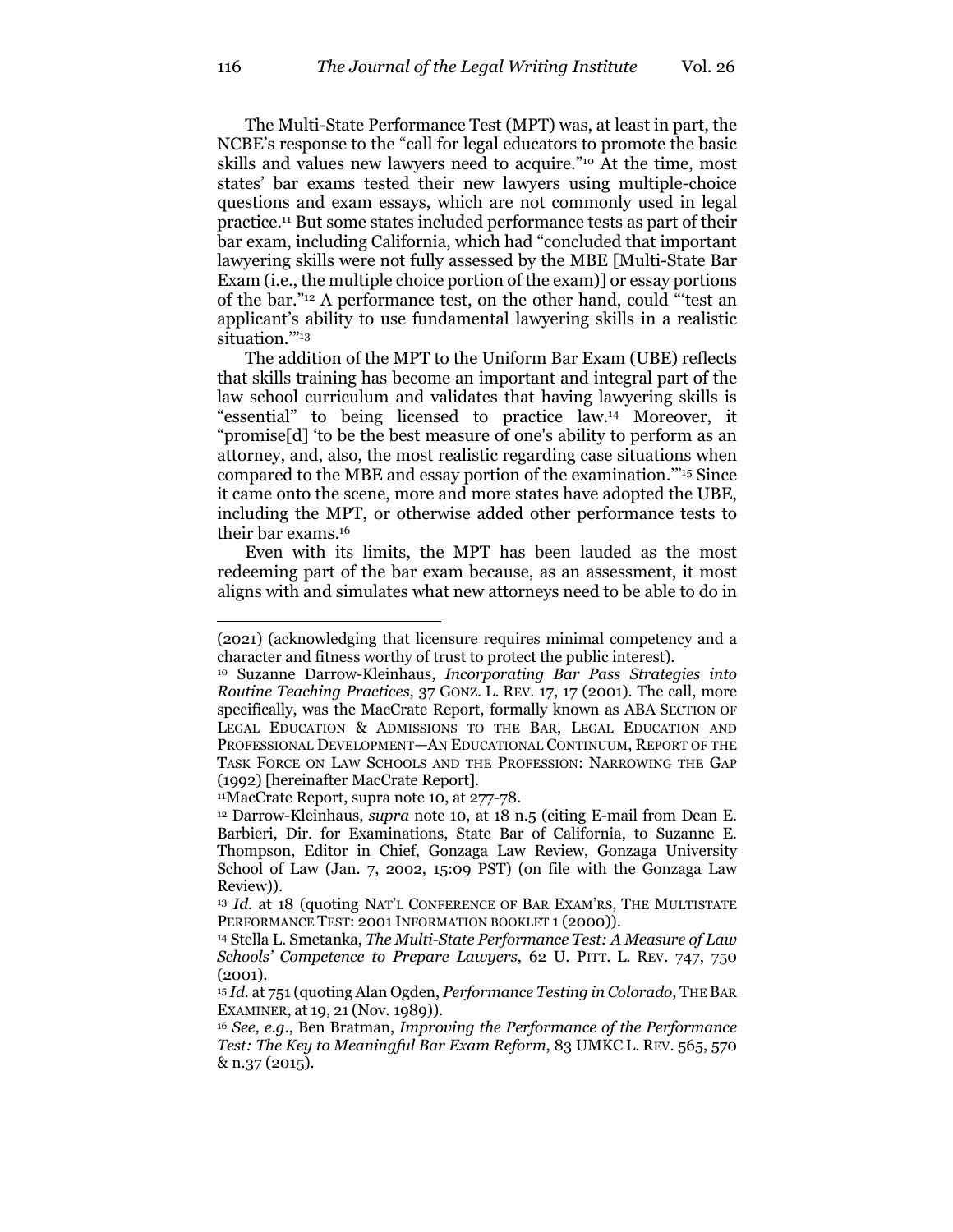practice.17 It also has been lauded, along with other performance tests, as providing useful teaching tools throughout the law school curriculum.18 Section I of this Article provides an overview of this prior scholarship.

This Article then builds on that literature by detailing how the MPT could be used as a vehicle for teaching and testing legal writing and professional communication skills, specifically. The new insight that this Article brings to the literature is that, while the testing aspect of the MPT tends to engulf the teaching aspect, understanding both of these attributes of the MPT and how they complement one another enhances the efficacy of the MPT as a teaching tool. For a bar taker or law teacher to get the most out of the MPT, we argue that the MPT should be viewed as a legal writing assignment stuffed inside a teaching tool that is then stuffed inside a time-pressured test. This is, at minimum, a silly visualization. To better maximize the silly aspect of this claim, we have chosen the Turducken19—which is "a chicken stuffed inside a duck that's then stuffed inside a turkey"—as our visual metaphor.<sup>20</sup>

From the outside, the MPT is a test—a timed test. That is the turkey part of the Turducken. But somewhere inside that test is a decent legal writing assignment. That is the chicken part of the Turducken. And the chicken is pretty great for teaching legal writing skills! These two layers often clash more than complement each other, and the timed test aspect of the MPT often subverts and compromises the very skills the MPT is designed to assess. Section II of this Article explores these two different layers. It also introduces the duck layer a rich, juicy layer of pedagogy that bridges the layers and can keep the testing turkey from overwhelming or compromising the benefits of the legal writing chicken.

These rich teaching opportunities are explored in greater depth in Section III, which identifies ways to not only help students excel at the MPT but also maintain and further hone their best legal writing practices. Mediating the chicken and turkey layers of the MPT allows for better teaching—and for bar takers to be better prepared for the bar and for their practice beyond the bar. Section III highlights how helping bar takers improve their legal writing skills assists them in

<sup>17</sup> *See* discussion *infra* Part I.A.1.

<sup>18</sup> *See* discussion *infra* Part 1.B.

<sup>19</sup> "The term *turducken* is a combination of the words 'turkey,' 'duck,' and 'chicken,' as the dish consists of a chicken stuffed inside a duck that's then stuffed inside a turkey." Peggy Trowbridge Filippone, *Turducken*, THE SPRUCE EATS, https://www.thespruceeats.com/turducken-recipe-1809374 [https://perma.cc/R7BF-VSML] For more on the history of the Turducken and other types of global and local engastration (i.e., stuffing food with food), see Josh Friedland, *Turducken Has Been Weird for a Very Long Time*, FOOD52, https://food52.com/blog/14637-the-brief-history-of-theturducken-and-stuffing-food-in-food, [https://perma.cc/D65U-C86D]. <sup>20</sup> Could this have been nesting dolls? Sure. But the bar is serious and stressful and thus a more ridiculous visual metaphor was called for.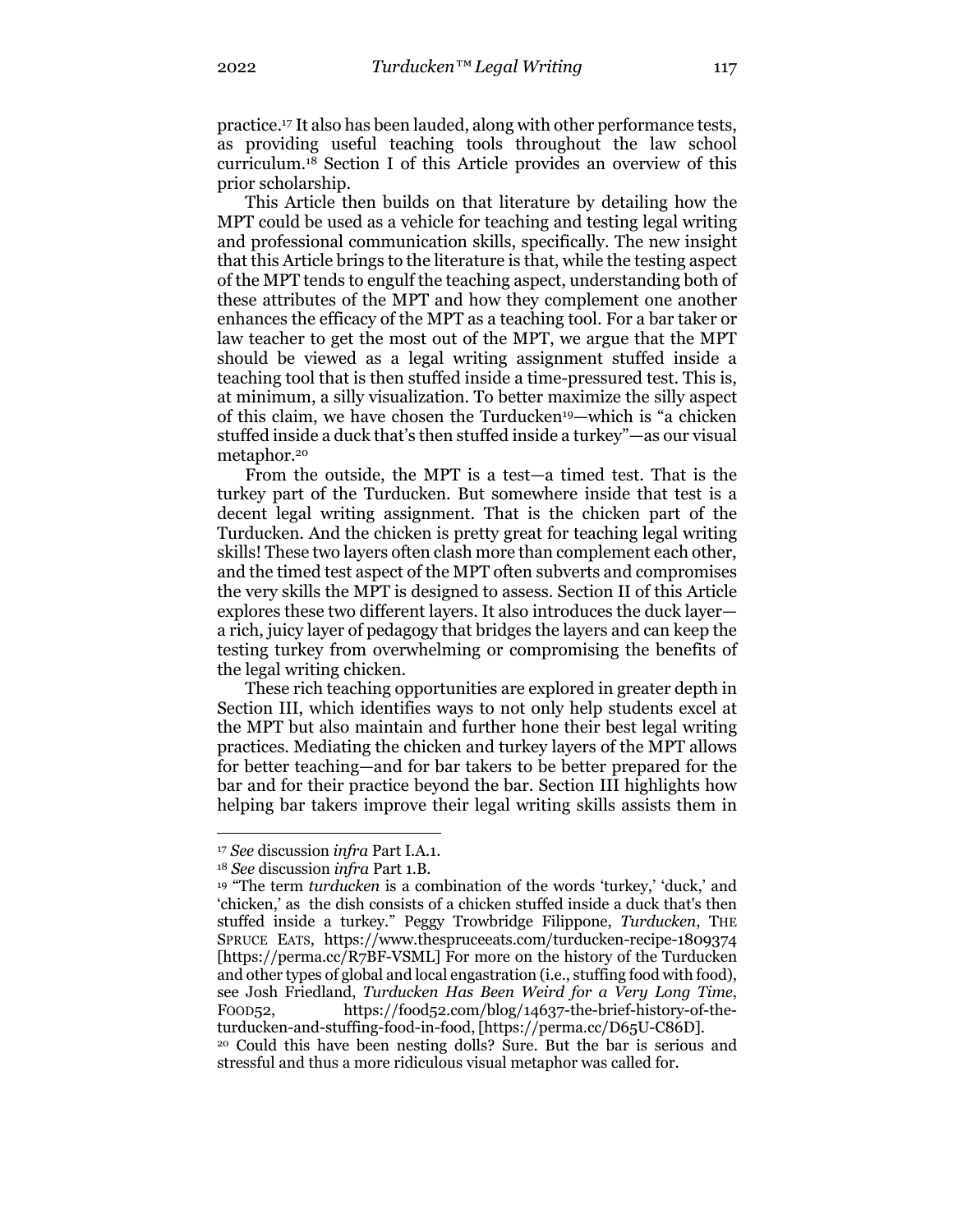being most effective on the MPT and in their practice. Similarly, it demonstrates how teaching certain test-taking strategies can help bar takers improve their legal writing and analytical abilities.

In Section IV, this Article suggests some concrete ways for how the MPT might be "served" in the future to better assess one's legal writing and professional communication skills and ability to practice. This Serving Suggestions section builds on the current bar reform scholarship and contributes to the conversation by offering concrete suggestions for how the MPT or other performance tests could be improved: namely, by having a clearer understanding of minimal competency, by allotting more time to complete it, or by expanding it.

# **I. What Is Known About The MPT (A Brief Review Of The Literature)**

Since the MPT's early days, law journals have been publishing articles and essays about the MPT. Most early articles focused on whether the MPT was a good test of lawyerly competence.<sup>21</sup> One early article and several later articles focused on using the MPT as a teaching tool, describing ways to incorporate the MPT into law school curriculums.22 Those articles, written by academic support experts and legal writing professors, also included advice for bar takers on how to succeed on the MPT.

#### **A. The MPT Is a Test**

The reviews of the MPT as a test of lawyerly competence have been mixed. Some scholars argued that the MPT improved the bar exam because it "test[ed] the technical skills and abilities a new attorney is presumed to possess"23 and satisfied the concern that the bar exam should fairly credit "law graduates' developing legal skills."24 An additional side benefit was that the MPT would stimulate law schools to improve their courses' "relevant connections to law practice."25 However, other scholars questioned whether the MPT "really measure[d] skills different than those measured by the essay portion of the exam"26 and argued that, "[h]owever generously one

<sup>21</sup> *See* discussion *infra* Part I.A.

<sup>22</sup> *See* discussion *infra* Part I.A.

<sup>23</sup> Darrow-Kleinhaus, *supra* note 10, at 18.

<sup>24</sup> Smetanka, *supra* note 14, at 754 ("Besides satisfying the concern that law graduates' developing legal skills be fairly credited, the implementation of the MPT serves to address a very serious issue of the bar and the public: that is, whether new lawyers possess the competencies to be able to serve their clients well.").

<sup>25</sup> *Id.* at 756.

<sup>26</sup> Andrea A. Curcio, *A Better Bar: Why and How the Existing Bar Exam Should Change*, 81 NEB. L. REV. 363, 378–79 (2002).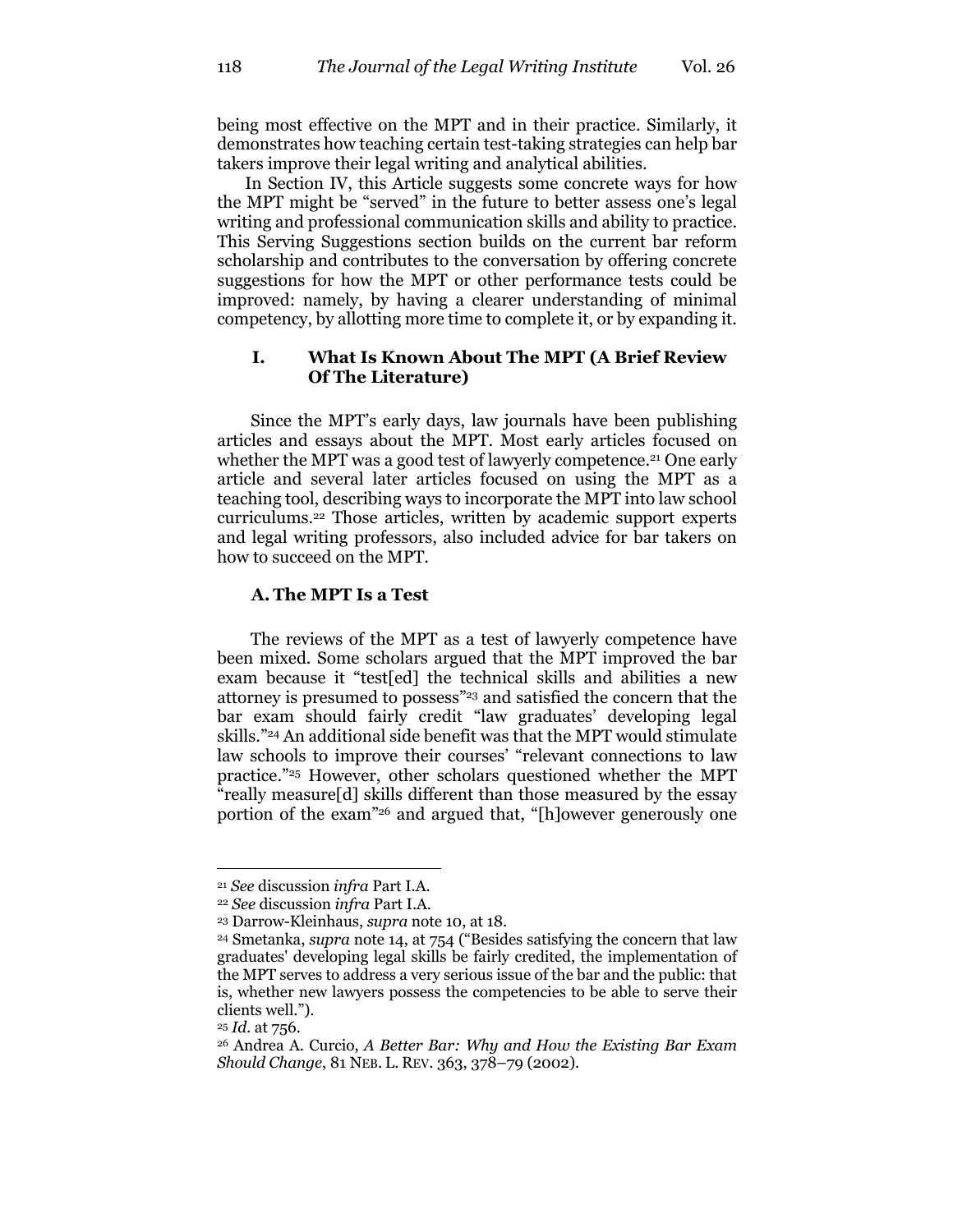views the MPT, it only marginally improve[d] upon the skills-testing limitations of the traditional bar exam."27

As a test, the MPT deserves both praise and criticism. The rest of this section summarizes each, with the goals of educating the reader, crediting earlier work, and setting up the status quo that Part II will refute.

# **1. (According To Some) The MPT Is A Better Test!**

Of all the parts of the Uniform Bar Exam, the MPT is the part that most closely reflects the work new lawyers do in their first years of practice. The MPT assesses minimal competency to practice law "by requiring the applicant to complete a task that a new lawyer should be able to perform."28 New attorneys have noted that it is the "most useful part of the bar exam" and "very practical."<sup>29</sup> Early surveys of bar applicants showed that the applicants "judge[d] performance tests to be a significantly better measurement of their ability to perform as an attorney than either multiple choice or essay testing."30 As Professor Stella L. Smetanka observed in 2001, skills like "problem-solving, legal analysis and reasoning, factual investigation, and written communication [were] tested on the [pre-MPT] bar exam," but on the MPT, "[t]he questions are placed within a scenario from which they derive their meaning."31

Rather than writing essays that would be evaluated for only how well they answered the question, MPT takers would write practical legal documents that would be assessed on the basis of "whether a

<sup>27</sup> Kristin Booth Glen, *Thinking Out of the Bar Exam Box: A Proposal to "MacCrate" Entry to the Profession*, 23 PACE L. REV. 343, 414 (2003).

<sup>28</sup> Sabrina DeFabritiis & Kathleen Elliott Vinson, *Under Pressure: How Incorporating Time-Pressured Performance Tests Prepares Students for the Bar Exam and Practice*, 122 W. VA. L. REV. 107, 117-18 (2019) (outlining the history of the bar exam). Some states administer performance tests that are not the NCBE's MPT but are similar to the MPT in form and objectives. *See, e.g.*, *California Bar Exam Grading*, STATE BAR OF CALIFORNIA, https://www.calbar.ca.gov/Admissions/Examinations/California-Bar-

Examination/Grading [https://perma.cc/GN6R-JZFM] (providing overview of the performance test as being ninety minutes and being composed of a closed universe packet with a File and a Library and task from a supervising attorney).

<sup>29</sup> *See* DEBORAH JONES MERRITT & LOGAN CORNETT, IAALS: INST. FOR THE ADVANCEMENT OF THE AMER. LEGAL SYS., BUILDING A BETTER BAR: THE TWELVE BUILDING BLOCKS OF MINIMAL COMPETENCE 67 (December 2020) (quoting survey responses). *See generally id.* (defining twelve building blocks of minimal competency based on surveys and research conducted with fifty practitioner focus groups).

<sup>30</sup> Smetanka, *supra* note 14, at 755 (citing Stephen P. Klein, *The Costs and Benefits of Performance Testing on the Bar Examination*, THE BAR EXAMINER 13, 16 (Aug. 1996)).

<sup>31</sup> *Id.* at 754.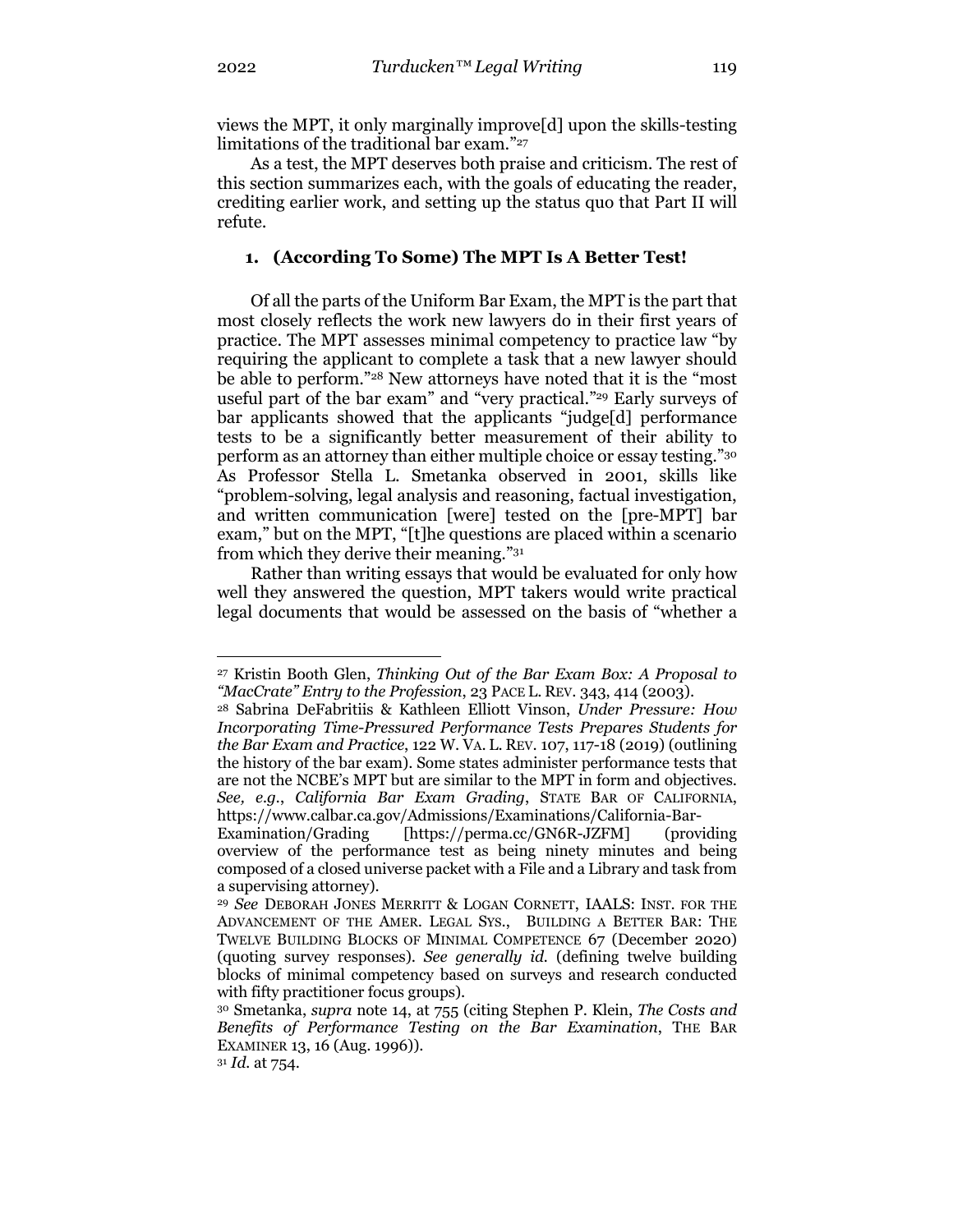client will understand it or whether the partner will be enlightened."32 Unlike writing an essay, writing an MPT response would require following "express and often detailed instructions as to both format and content."33

The MPT was (and still is) designed to test "six fundamental lawyering skills that are required for the performance of many lawyering tasks":

(1) problem solving

(2) legal analysis and reasoning

(3) factual analysis

(4) communication

(5) organization and management of a legal task

(6) recognizing and resolving ethical dilemmas.34

To test these skills, the MPT gives bar takers a problem to solve using legal reasoning and factual analysis.35

This problem arrives in the form of a packet of documents divided into a File and a Library. The first document in each File is an assigning memo with instructions from a supervising attorney describing the task that the bar taker needs to complete, such as writing the argument section of a brief. Sometimes, the assigning memo also identifies the specific issue(s) the bar taker should address or dictates how the bar taker should organize the answer to the legal problem. The File also includes all the factual documents, like "transcripts of interviews, depositions, pleadings, correspondence or medical records, etc."36 Thus, unlike an essay prompt that contains a short factual synopsis, the File of an MPT asks bar takers "to cull through actual source documents to gather the facts and to determine which facts matter" and which facts don't.37

The Library contains legal authorities, including statutes, regulations, cases, ethics opinions, and so on.38 The Library is designed to be the only law necessary to analyze the issues presented

[https://perma.cc/W8X6-BXBX].

<sup>32</sup> *Id.*

<sup>33</sup> Bratman, *supra* note 16, at 581.

<sup>34</sup> NAT'L CONF. OF BAR EXAM'RS, *The MPT Skills Tested*, NCBE (2014), https://www.ncbex.org/pdfviewer/?file=%2Fdmsdocument%2F54

<sup>&</sup>lt;sup>35</sup> In addition to these stated skills, the MPT has been championed as testing bar takers' time management. *See* DeFabritiis & Vinson, *supra* note 28, at 132 ("Practicing time management on an MPT acclimates students to the type of time pressure they will experience on the bar exam and practice."). Time management is an important lawyering skill, but how much the MPT actually assesses time management or any of the six stated skills is discussed throughout this Article.

<sup>36</sup> Smetanka, *supra* note 14, at 752.

<sup>37</sup> Bratman, *supra* note 16, at 581; *see also* DeFabritiis & Vinson, *supra* note 28, at 132 ("Interacting with a case file on a performance test is also more realistic than reading a redacted case where students assess how a judge resolved a problem at the end of a case.").

<sup>38</sup> *See* Smetanka, *supra* note 14, at 752.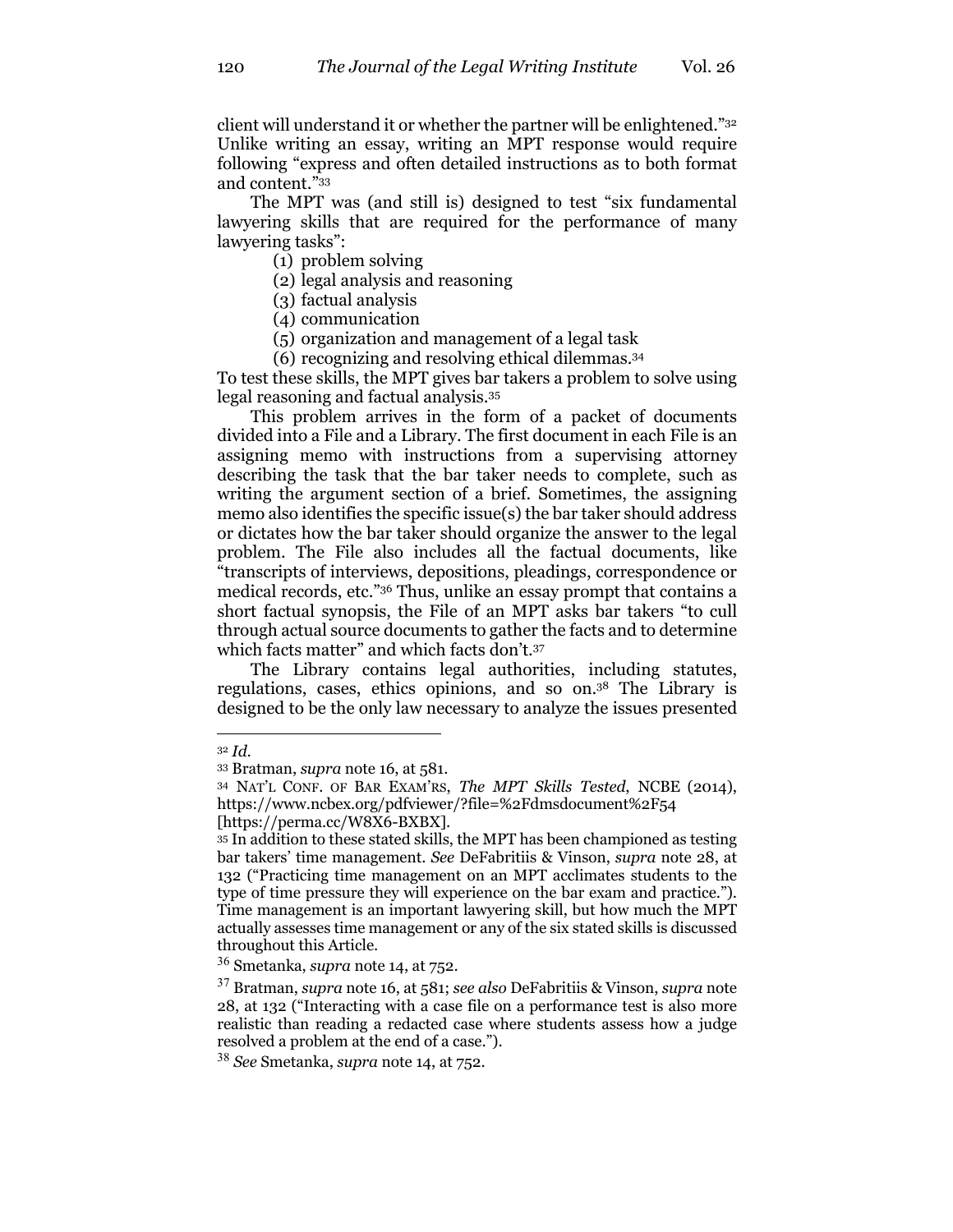in the File; although as we explain later, this is not always true. Because the bar taker need not (cannot) look at law or facts beyond the MPT packet, the MPT is often referred to as a "closed universe" test.39

Even with these constraints, the MPT is the most client-centered aspect of the bar exam.40 A key difference between testing lawyering skills using bar essays and testing them using the MPT is that the MPT creates a client-centered context to apply the skills. Thus, "the implementation of the MPT serves to address a very serious issue of the bar and the public: that is, whether new lawyers possess the competencies to be able to serve their clients well."41 Although the client herself is not well developed in the MPT,42 the MPT does provide the bar taker with a client, and the bar taker is assessed on how well she solves the client's problem. This focus on the client is apparent in the MPT's Point Sheets,43 which emphasize to the bar grader that the answers may take different forms and that the bar taker should focus on meeting the client's goals.

The MPT is also the only part of the bar exam that does not require memorizing "the law of nowhere."44 Instead, bar takers use existing legal research and writing skills to read unfamiliar law from a fictional jurisdiction and apply it to an unfamiliar factual situation. In theory, a bar taker would not need to study for the MPT at all

<sup>41</sup> Smetanka, *supra* note 14, at 754.

<sup>39</sup> *E.g.*, *id.*

 $40$  This client-centered aspect of the MPT may be another reason to include this kind of assessment in the law school curriculum beyond the first year. Other than experiential courses in the law school curriculum, including the first-year legal writing courses and clinics or externships, most law courses are law- and lawyer-centered, not client-centered. Having more MPT-like assessments throughout the law school curriculum would help bar takers be better trained to be client-focused on the MPT as well as in their law practice.

 $42$  The File is limited and narrowly tailored, which makes the client unidimensional. *See infra* Section II.A for a discussion of how the facts map onto the law.

<sup>&</sup>lt;sup>43</sup> Point Sheets are what are provided to bar graders to help them grade the MPTs. They are not rubrics or sample answers, and they do not assign points for scoring. Rather, they provide a summary of the problem, the law, and the facts, and they outline the points (i.e., legal claims and arguments) that bar takers should be making. They generally align with the packets, but in reviewing many, the authors have seen that some Point Sheets include law and related arguments that are only implicitly invoked in the corresponding Library. Point Sheets sometimes provide points, even points of law, that are not in the packet. Thus, the bar grader may be expecting to see something in the answers that the bar takers do not have in their packets to provide.

<sup>44</sup> *See* Bratman, *supra* note 16, at 581 ("[B]y not testing on substantive knowledge of law, performance tests do not feed into the frenzy of rote memorization of legal principles that is imperative for success on the other testing vehicles."). Credit to Professor Joan Howarth for introducing the authors to the phrase "the law of nowhere."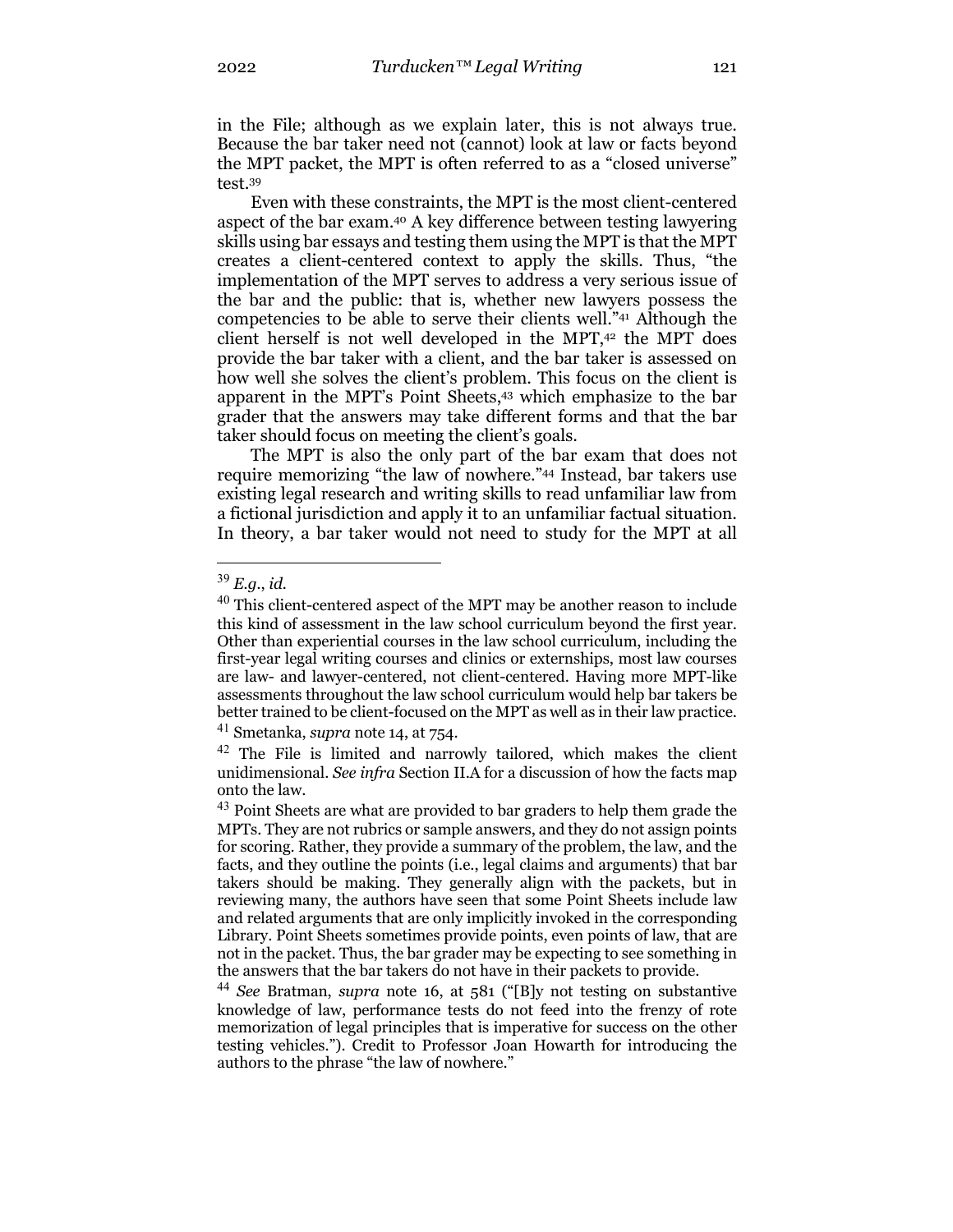because there is no new knowledge to memorize, and the skills being tested are skills that bar takers would have used during law school. Given recent research showing that "time spent studying" is the best indicator of whether a first-time bar taker will pass the exam,45 having a portion of the bar exam that does not require much studying can make licensure more accessible.

# **2. (According to Others) The MPT Is Not Better**

In 2002, Professor Andrea Curcio questioned whether the MPT "really measures skills different than those measured by the essay portion of the exam."46 One reason for this question was a 1996 study indicating that applicants' performances on the MPT were correlated with their performances on the essay section of the bar exam.<sup>47</sup> Another reason was that the intense time pressure imposed by the MPT meant that bar takers would have no time to edit their quickly written documents, even if the documents themselves were briefs, letters, or other real lawyering genres.48 Lacking time to reflect on and edit one's writing is a feature of the bar essays as well and is a situation "most lawyers seldom face."49

Thirteen years later, Professor Ben Bratman wrote an extended critique of the MPT with the goal of suggesting ways to expand and improve the MPT.50 As he put it, the MPT is "a stagnant component of the exam that has not fulfilled its potential."51 Bratman argued that the MPT does a "good job" of evaluating one of the six skills that it purports to test, the "Legal Analysis and Reasoning" skill.52 Like Curcio, he noted that the bar essays also do a good job of evaluating that skill.53 But the other five skills did not fare so well in Bratman's analysis, which sampled ten years of MPT questions.54 In particular, Bratman found that the MPT had not adequately incorporated the first and sixth skills—Problem Solving and Recognizing and Resolving Ethical Dilemmas—and did not sufficiently test aspects of the third,

<sup>45</sup> ANALYZING FIRST-TIME BAR EXAM PASSAGE ON THE UBE IN NEW YORK STATE, ACCESSLEX INSTITUTE 2 (May 2021), https://www.accesslex.org/NYBOLE [https://perma.cc/5PDJ-DYSJ] ("The key ingredient to first- and second-time bar passage is extensive time dedicated to bar exam preparation.").

<sup>46</sup> Curcio*, supra* note 26, at 378; *see also* discussion *infra* Section II.B.

<sup>47</sup> *Id.* at 379 (citing Klein, *supra* note 30, at 13, 16).

<sup>48</sup> *See id.* at 378-79.

<sup>49</sup> *Id.* at 378.

<sup>50</sup> Bratman, *supra* note 16, at 568.

<sup>51</sup> *Id.* at 571.

<sup>52</sup> *Id.* at 586.

<sup>53</sup> *Id.*

<sup>54</sup> *Id.* at 584.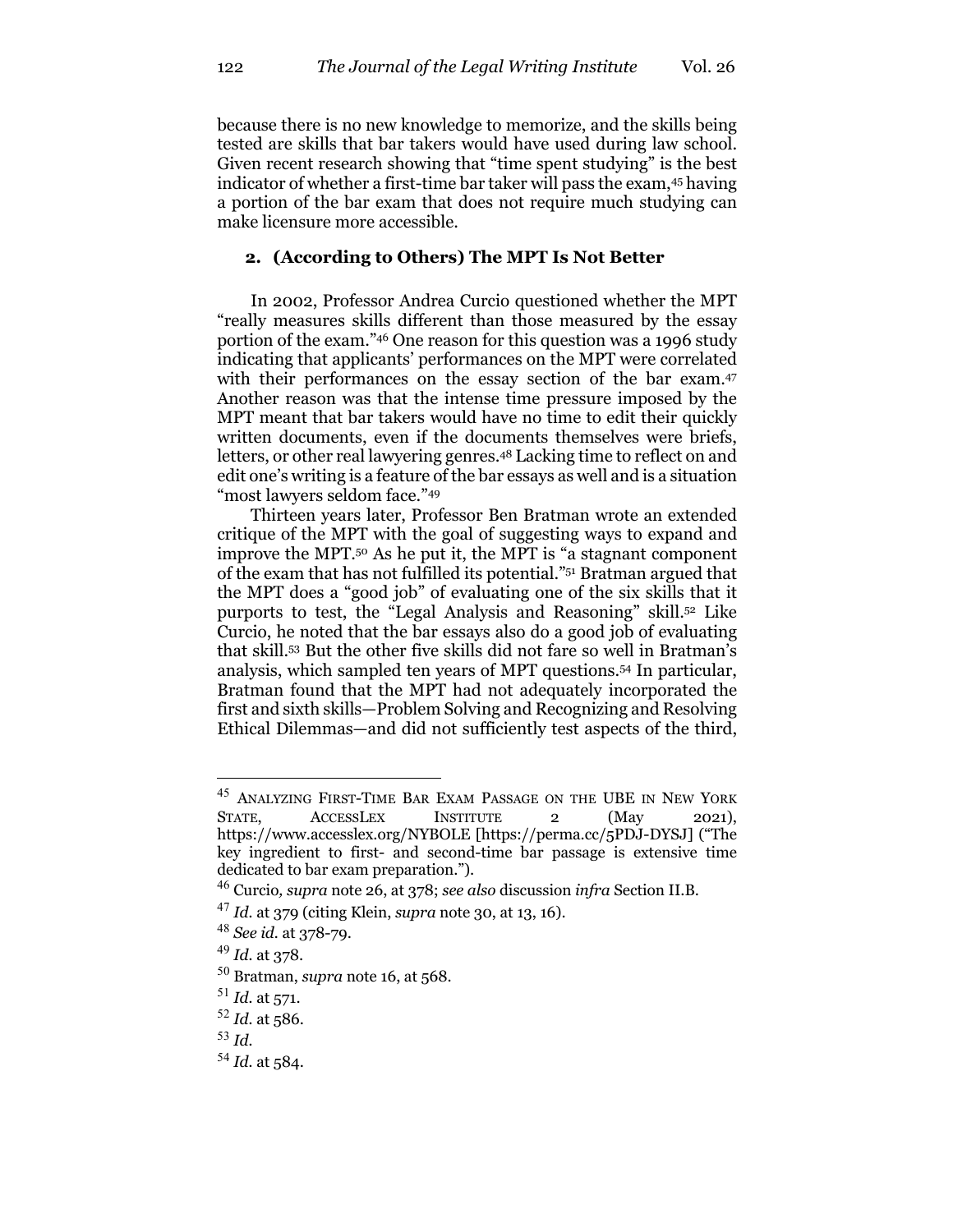fourth, and fifth skills—Factual Analysis, Communication, and Organization and Management of a Legal Task.55

# **B. The MPT Is a Good Teaching Tool**

Unlike the reviews of the MPT as a test, the reviews of the MPT as a teaching tool have been uniformly positive. The first of the articles, by Professor Darrow-Kleinhaus in 2001, drew on an insight the author had while teaching students how to take the MPT: "I realized that most of the skills tested could be incorporated almost seamlessly into what law professors already do in the classroom."56 Her article called on law professors to "seize every opportunity to cultivate these skills" during their "regular teaching activities."57 Later articles by Sara Berman58 and by Sabrina DeFabritiis and Kathleen Elliott Vinson59 answered that call by describing how to improve legal education by incorporating MPTs into academic support courses, legal writing courses, and casebook courses.

As a pedagogical tool, the MPT can be used to teach a variety of skills and has the benefits of (1) already existing and (2) being designed for quick completion. This Article focuses on using MPTs to teach legal writing skills specifically, but other articles focus on additional skills. For example, in their 2019 article, Professors Kathleen Vinson and Sabrina DeFabritiis identified many benefits of incorporating MPTs (or similar performance tests) into law school courses:

- (1) Teaching students that the kind of skills and timemanagement skills needed to succeed in practice are the same skills and time-management skills needed to pass the bar exam.60
- (2) Helping students get jobs by preparing students to "complete a time-pressured writing assignment as part of a job application," an assignment an employer might use to better assess an applicant's writing ability than an academic writing sample that has been edited.<sup>61</sup>

<sup>55</sup> *Id.* at 584, 586.

<sup>56</sup> Darrow-Kleinhaus, *supra* note 10, at 19.

<sup>57</sup> *Id.* at 19-20.

<sup>58</sup> *See generally* Sara J. Berman, *Integrating Performance Tests into Doctrinal Courses, Skills Courses, and Institutional Benchmark Testing: A Simple Way to Enhance Student Engagement While Furthering Assessment, Bar Passage, and Other ABA Accreditation Objectives*, 42 J. LEGAL PRO. 147 (2018).

<sup>59</sup> *See generally* DeFabritiis & Vinson, *supra* note 28.

<sup>60</sup> *Id.* at 131-32.

<sup>61</sup> *Id.* at 132.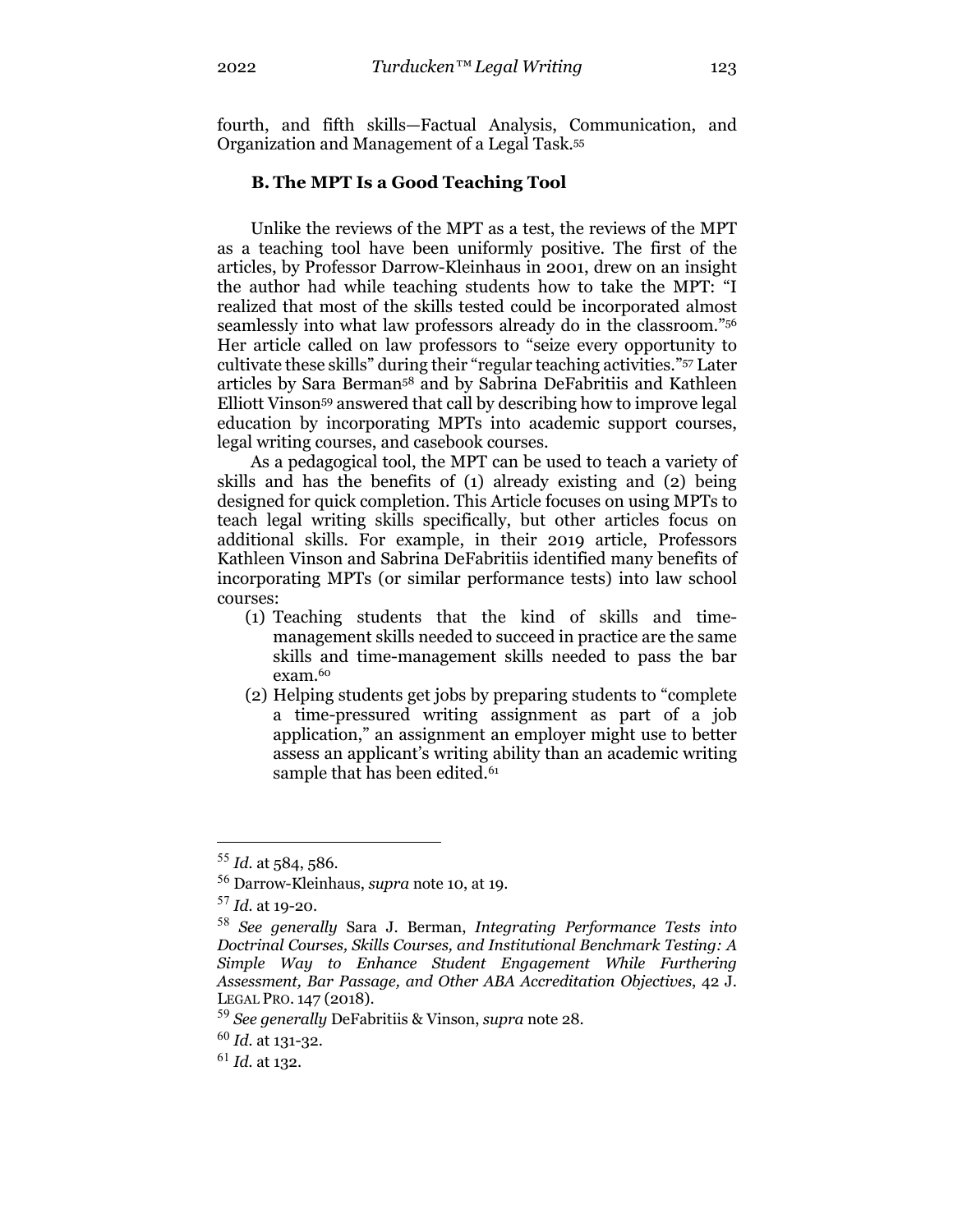- (3) "[F]ostering grit and growth mindset"62 while addressing the "weaker critical reading, thinking, and writing skills" possessed by Generation Z.63
- (4) Improving students' abilities to transfer skills across different learning environments by "helping students make connections and cueing them to previously learned skills."64
- (5) Sending an early message that "law school places a priority on success on the bar exam and practice."<sup>65</sup>

Bar exam expert Sara Berman identified some of these same benefits in her 2018 article about integrating performance tests into the law school curriculum.66 But her article also includes a teacher-ready appendix of ten existing performance tests that professors can embed into doctrinal courses.67

# **II. New Insight: The MPT Is a Turducken™**

If current readers of this Article read the literature review in Part I, then they will know that viewing the MPT as both a test and a teaching tool is not new. We presented this old news in as tidy a list as we could. The new insight that this Article brings to the literature is that the "both/and" attributes of the MPT are better understood by appreciating the complementary layers of the MPT. From the outside a Turducken might look only like a turkey but knowing of the different layers within it allows the person consuming the Turducken to have an enhanced experience. We argue the same is true for the MPT.

At one layer, it is a decent legal writing assignment that simulates what new attorneys have to do in practice. That's the everyday chicken part of the MPT. All those great features that Professor Darrow-Kleinhaus identified twenty years ago comprise the chicken. And the chicken is pretty great for teaching legal writing skills! But this layer is often engulfed by what we call the turkey layer—that the MPT is a timed test. Whatever else one might use the MPT for, the NCBE writes it to be part of the UBE. Its sole reason for existing is to test bar takers. As Section II.B elaborates below, the turkey layer of the MPT often compromises the very skills the MPT is designed to assess.

Criticisms of the MPT could fill the void between the turkey and the chicken. Instead, we suggest connecting the two with thoughtful teaching. That is where the duck layer comes in: a layer of pedagogy

<sup>62</sup> *Id.* at 131, 134.

<sup>63</sup> *Id.* at 133.

<sup>64</sup> *Id.* at 135.

<sup>65</sup> *Id.* at 136.

<sup>66</sup> *See* Berman, *supra* note 58, at 149-53 (identifying how attorneys no longer need to have memorized the law, are more likely to encounter malleable than frozen facts, and need to be client-focused, among other things).

<sup>67</sup> *Id.* at 165-70.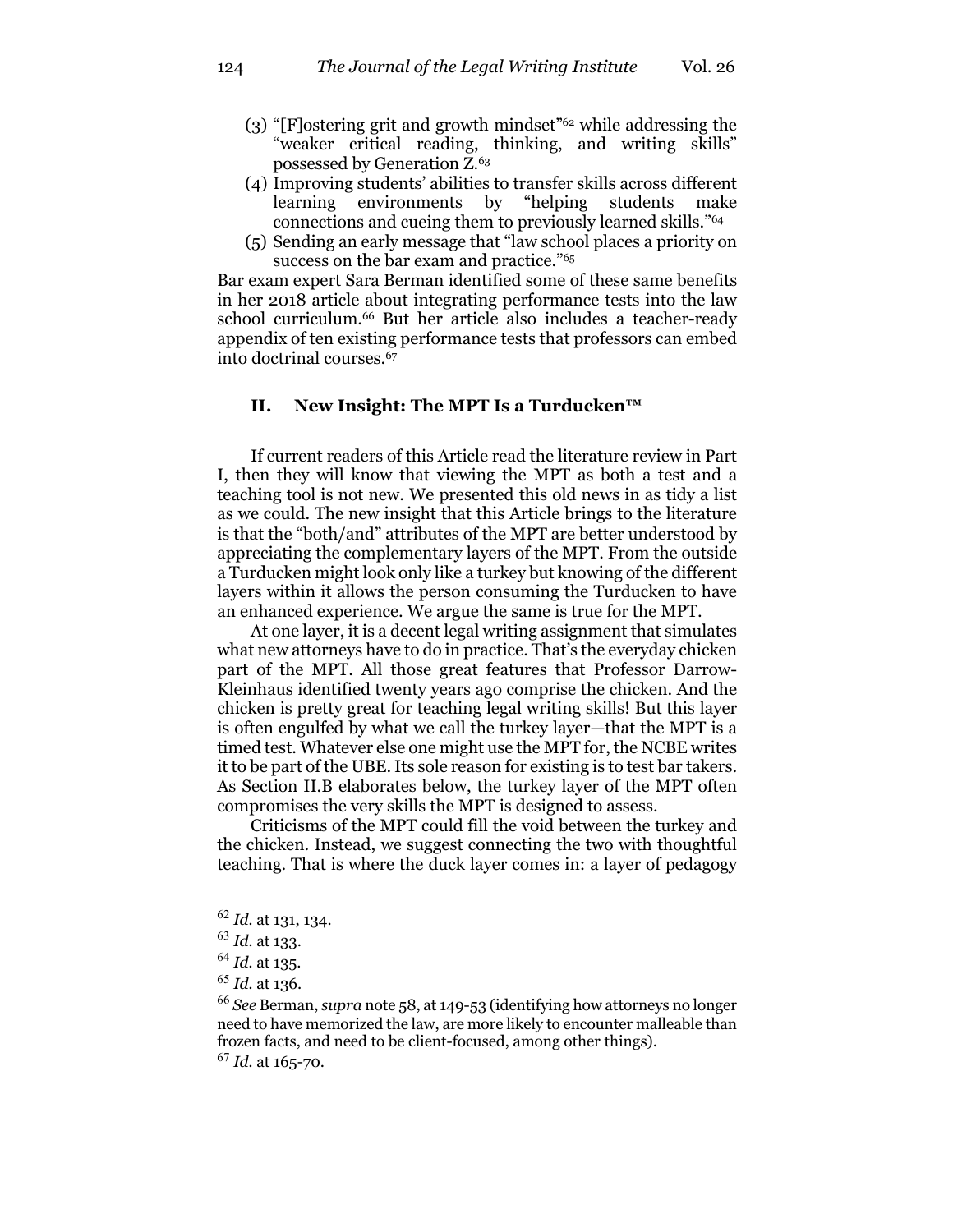that connects the other layers, providing rich teaching opportunities to keep the testing turkey from overwhelming the benefits of the legal writing chicken, allowing them to better complement each other.

# **A.Everyday Chicken: A Decent Legal Writing Assignment**

At its chicken core, the MPT seeks to mimic what a new attorney would be doing in practice: receiving an assignment from a supervising attorney, critically reading legal authorities and factual documents, identifying legal issues, analyzing those legal issues, and communicating that analysis to a legal audience.68 It is meant to measure "whether new lawyers possess the competencies to be able to serve their clients well."69

## **1. The MPT Uses A Familiar "Closed Universe" Test Design**

The MPT packet, with its "closed universe" of factual documents and legal authorities,70 is similar to "packets" that law students receive during their coursework. For example, in casebook courses, law students read edited cases and then apply the law from those cases to novel fact patterns during in-class questioning and exams. In legal writing courses, law students may be assigned edited or unedited legal authorities and then apply the law from those authorities to novel fact patterns and communicate their legal analyses in the form of a memo or brief. Law school coursework goes beyond these simple examples, but our point is that the MPT is asking bar takers to do basic things that they did in law school.71

<sup>68</sup> *See* Nat'l Conf. of Bar Exam'rs, *Preparing for the MPT: Skills Tested*, NCBE (2021), https://www.ncbex.org/exams/mpt/preparing/ [https://perma.cc/AKR5-4T55] ("These skills are tested by requiring examinees to perform one or more of a variety of lawyering tasks. For example, examinees might be instructed to complete any of the following: a memorandum to a supervising attorney, a letter to a client, a persuasive memorandum or brief, a statement of facts, a contract provision, a will, a counseling plan, a proposal for settlement or agreement, a discovery plan, a witness examination plan, or a closing argument."); Nat'l Conf. of Bar Exam'rs, *Instructions for Taking the MPT*, NCBE (2016), https://www.ncbex.org/pdfviewer/?file=/dmsdocument/53

<sup>[</sup>https://perma.cc/MK42-5DRA] [hereinafter MPT Instructions]; *see also* Berman, *supra* note 58, at 151 (noting "that bar examiners deem these tasks to be those that a beginning lawyer would be able to draft").

<sup>69</sup> Smetanka, *supra* note 14, at 754; *see also id.* at 763.

<sup>70</sup> *See* MPT Instructions, *supra* note 68; ALEXA Z. CHEW & KATIE ROSE GUEST PRYAL, THE COMPLETE BAR WRITER 9, 11-12 (2020).

<sup>71</sup> CHEW & PRYAL, *supra* note 70, at 5.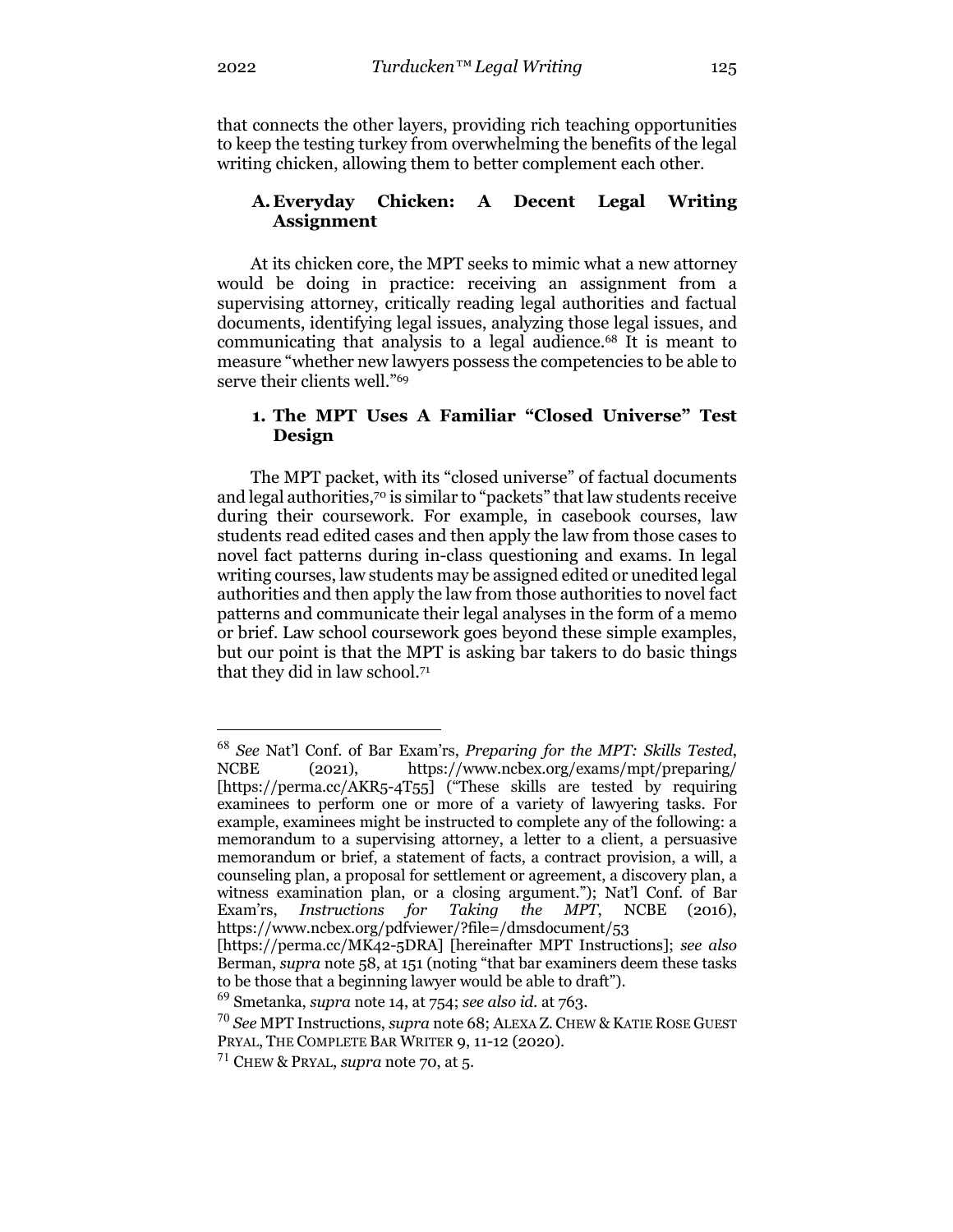## **2. The MPT Test Materials Are "Pretty Good"!**

Overall, the MPT packets and materials are designed well. As discussed below in Section IV, there are ways that the MPT materials could be improved or expanded. But, as they are, our opinion is that they provide a pretty good simulated closed universe of factual documents and legal authorities for bar takers to use to demonstrate core analytical and professional communication skills. The subpoints below describe the good qualities of the MPT as a closed universe writing assignment.72

# **a. Each Task's Audience Is Usually Described And Consistent Across MPTS**

In reading through the MPT packet, the bar taker must first discern what she is being asked to do, whom she needs to address as the audience, and what the purpose is of the communication that she will be writing. Because the MPT generally puts the bar taker in the position of being a new associate or staff attorney, or sometimes a law clerk to a judge, the task in the MPT will have a legally trained supervisor as one of the intended audiences. The bar taker will need to discern, though, whether her writing will also go to the client or an adjudicator and opposing counsel. In other words, the bar taker must decide whether the communication is internal or external. With the MPTs, however, even when the intended audience includes a client, the client is often an attorney seeking counsel. Thus, for the most part, the audience for any MPT task—be it the supervising attorney, a judge, or the client—is legally trained and can be presumed to have a foundational understanding of the law and legal terms. The audience for the MPT's task rarely shifts significantly.

# **b. Each Task's Purpose Is Either Analysis-To-Conclusion Or Conclusion-To-Analysis**

The fundamental question for determining what the bar taker must write is whether the purpose of the task is to analyze the law and facts to reach a conclusion or to analyze the law and facts with a particular conclusion already in mind. If the purpose is analysis-toconclusion,73 the bar taker will be writing in a style that is often referred to as "predictive" or "objective,"74 assessing and presenting

<sup>72</sup> *But see infra* Section II.B for a discussion of how the time constraints inhibit the MPT from being doable and compromise the very skills it is meant to assess.

<sup>73</sup> CHEW & PRYAL, *supra* note 70, at 26 (introducing the analysis-toconclusion and the conclusion-to-analysis frameworks).

<sup>74</sup> This analysis-to-conclusion writing is legal analysis with a conclusion about what the law supports. Framing them as "objective" falsely supposes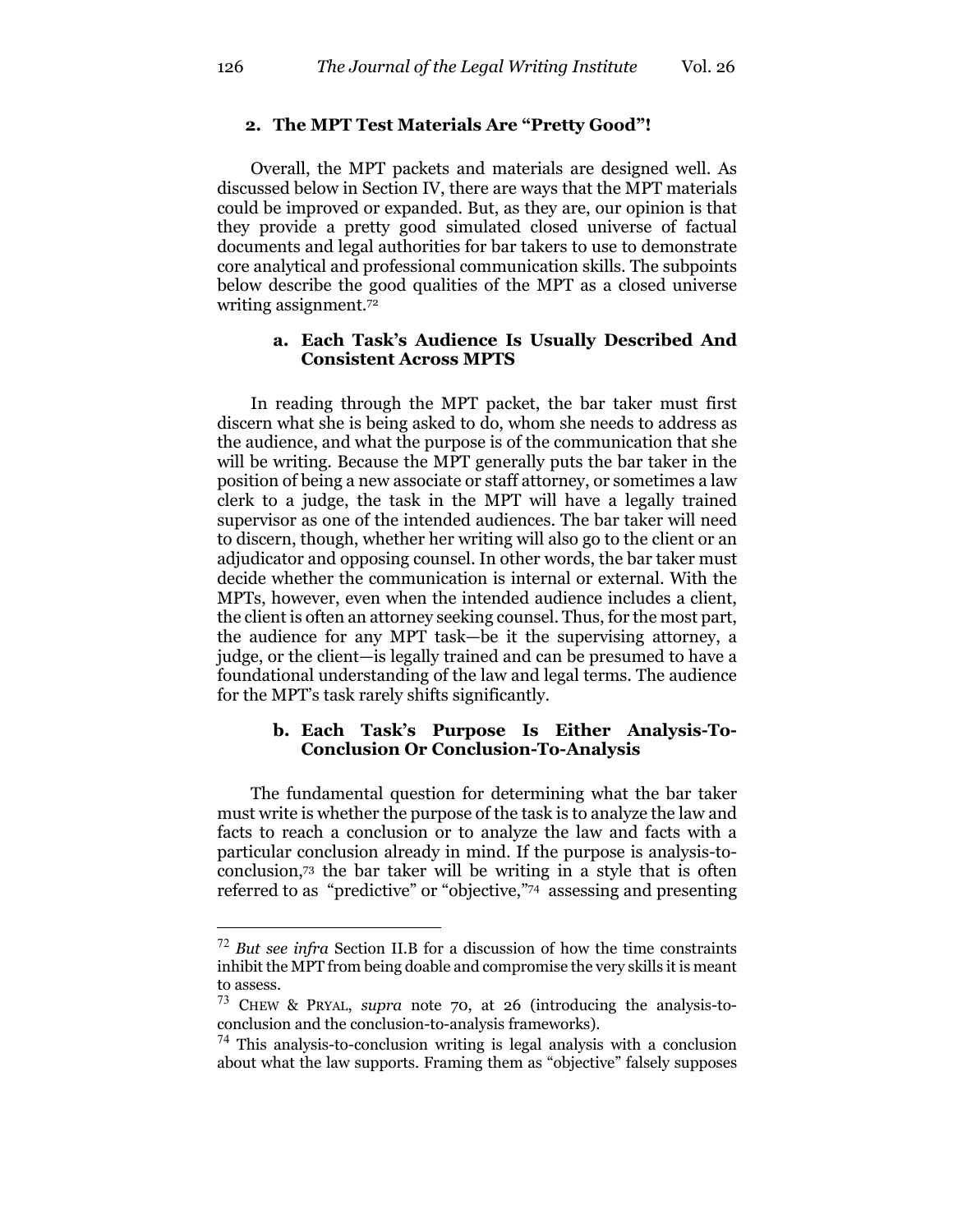the strengths and weaknesses of a case given the law and what is likely to be the outcome of the case. Usually, these analysis-to-conclusion genres are internal communications, like an intra-office memo, a client letter, or a bench memo, which may include recommendations or advice.

If the purpose is conclusion-to-analysis,75 the bar taker is likely writing what will ultimately be an external communication to an adjudicator or opposing counsel or party, like a brief or demand letter. This conclusion-to-analysis purpose is often referred to as persuasive communication or advocacy, but it also may be implemented for judicial opinions and drafting of contracts or articles of incorporation. With the latter genres, which may be less familiar to the bar takers, identifying that the task is conclusion-to-analysis will help the bar taker know to start with the client or the supervising attorney's desired conclusion and draft the documents to support it.

# **c. Most Tasks Are A Familiar Genre: Office Memo Or Brief**

Although the assigning memo in the MPT may use a name for an underlying genre, like a demand letter or bench memo, that is unfamiliar to a bar taker, the MPT provides what the bar taker will need to determine what genre she should write. But most of the time, the bar taker will be asked to write an internal analysis-to-conclusion memorandum of law or the argument section of an external conclusion-to-analysis brief to an administrative, trial, or appellate court or adjudicator.76 Other than a memorandum77 or brief, the most common genre tested on the MPT is a letter. This letter could be an internal analysis-to-conclusion client or advice letter or an external conclusion-to-analysis demand letter. With all these more common legal writing genres,78 the bar taker is likely to have practiced these genres in her first-year legal writing and research class, if not also in other classes, in internships, or as part of pro bono projects or extracurricular activities. These are the most common types of legal

that there is some objective truth or that any of us are capable of being entirely objective. Neither is the analysis predictive of what a court will do or an adjudicator decide, which involves more than just what the law provides. *See* Kevin Bennardo, *Abandoning Predictions*, 16 LEGAL COMMC'N & RHETORIC 39, 39 (2019); Joe Fore, *A Court Would Likely (60-75%) Find . . . : Defining Probability Expressions in Predictive Legal Analysis*, 16 LEGAL COMMC'N & RHETORIC 49, 51 (2019).

<sup>75</sup> CHEW & PRYAL, *supra* note 70, at 26.

<sup>76</sup> *Id.* at 12-13.

<sup>77</sup> *Id.* at 23-24 (discussing how the MPT's use of "memorandum" is often meaningless because it is used to mean a variety of different document types hence why identifying audience and purpose become more important).

<sup>78</sup> *Id.* at 13 (giving an overview of the most commonly and most infrequently tested genres).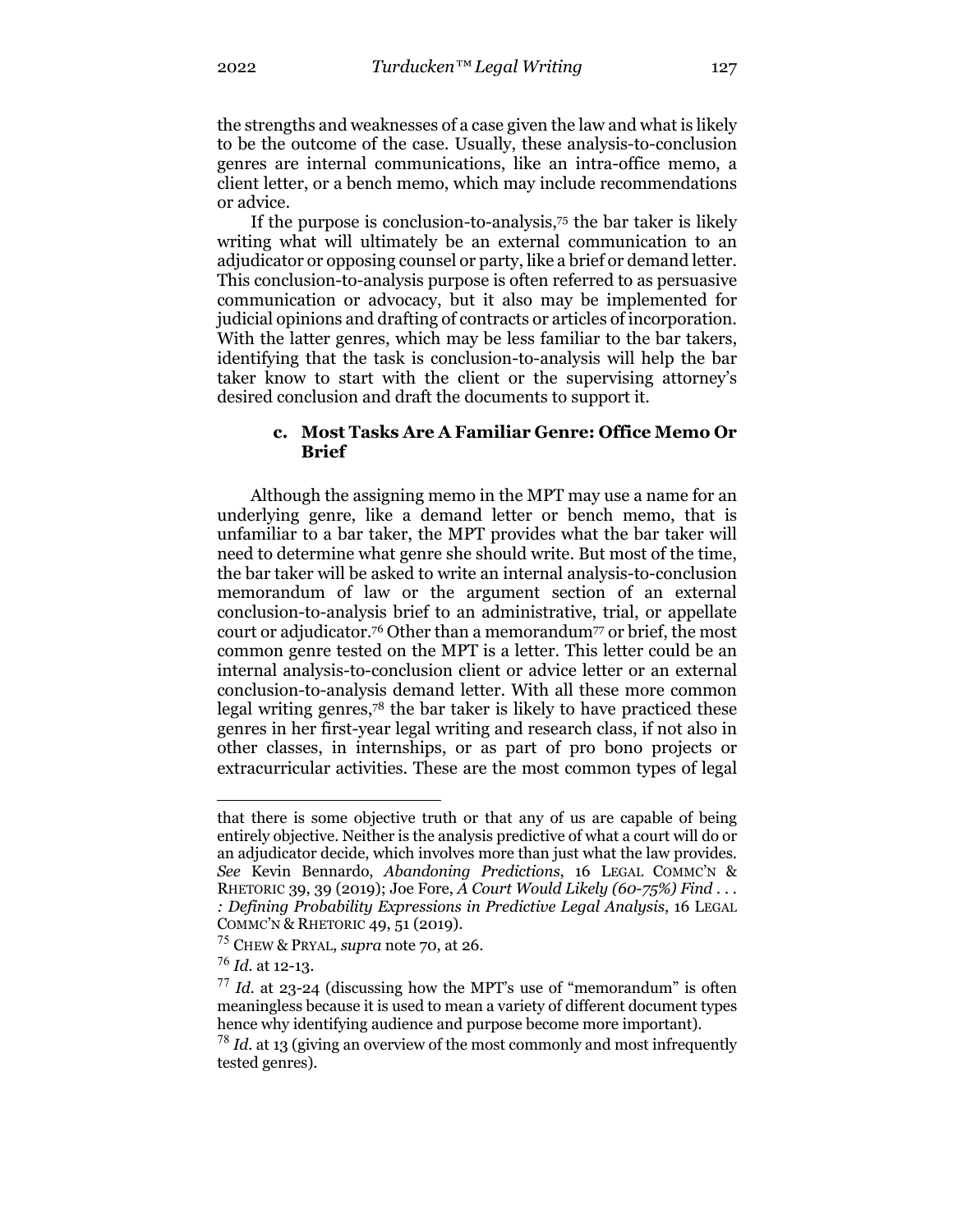writing genres tested because they are the foundational legal document types that new attorneys have traditionally had to write once in practice.79 The assigning memos thus provide little, if any, guidance as to how to write these genres.80 Generally, one of these types of documents will account for at least one of the two MPTs included as part of the Uniform Bar Exam—and often both an analysis-to-conclusion memorandum and a conclusion-to-analysis argument section of a brief are tested.81

# **d. Some Tasks Are Unfamiliar Genres, Like Contract Provisions Or Articles Of Incorporation**

Sometimes, the MPT requires that bar takers write a rarer genre, like contract provisions or articles of incorporation, which may require demonstrating a slightly different set of skills.<sup>82</sup> With these genres, the bar taker is likely less familiar with the genre. Usually, the MPT accommodates this lack of familiarity by providing a sample or description of the genre type.83 Many of the skills assessed with the rare genres overlap with the skills assessed with the more common genres. The bar taker must still discern the audience and purpose of the document and keep her client's goals at the forefront. She must still identify and analyze the legal and factual issues and communicate her analysis or explanation clearly and coherently.

But drafting or revising contract provisions or articles of incorporation, among other types of documents, also prioritize other skills and test skills in a different way. These documents will mostly be conclusion-to-analysis in the sense that the bar taker must draft with a specific outcome in mind. However, with these genres, bar takers do not write one contiguous document. Rather, the bar taker

<sup>79</sup> *See* MERRITT & CORNETT, *supra* note 29, at 51 (providing survey responses from practicing attorneys attesting that they often need to write analytical memos to their supervisors but that email communications were replacing the traditional office memo); *see also* Brad Desnoyer, *E-Memos 2.0: An Empirical Study of How Attorneys Write*, 25 LEGAL WRITING 213, 214-15 (2021) (emphasizing that e-memos are now the "practicing lawyer's primary means of communicating legal analysis" and that they have succeeded the "traditional legal memorandum" because they are "quicker, leaner, and cheaper" but still thorough analytically).

<sup>80</sup> CHEW & PRYAL, *supra* note 70, at 22.

 $81$  *Id.* at 9, 12–13.

<sup>82</sup> *Id.* at 12-13.

<sup>83</sup>*See, e.g.*, NAT'L CONF. OF BAR. EXAM'RS, Task Memo in MPT-2 of the July 2018 UBE, *Rugby Owners & Players Ass'n*, in *July 2018 MPTs and Points Sheets* (on file with the authors). The task is to write a draft of articles of association. The task memo asks bar takers to "please use the following format, as illustrated below." The requested format is described using three bullet points, and then followed by an example of a short article of association.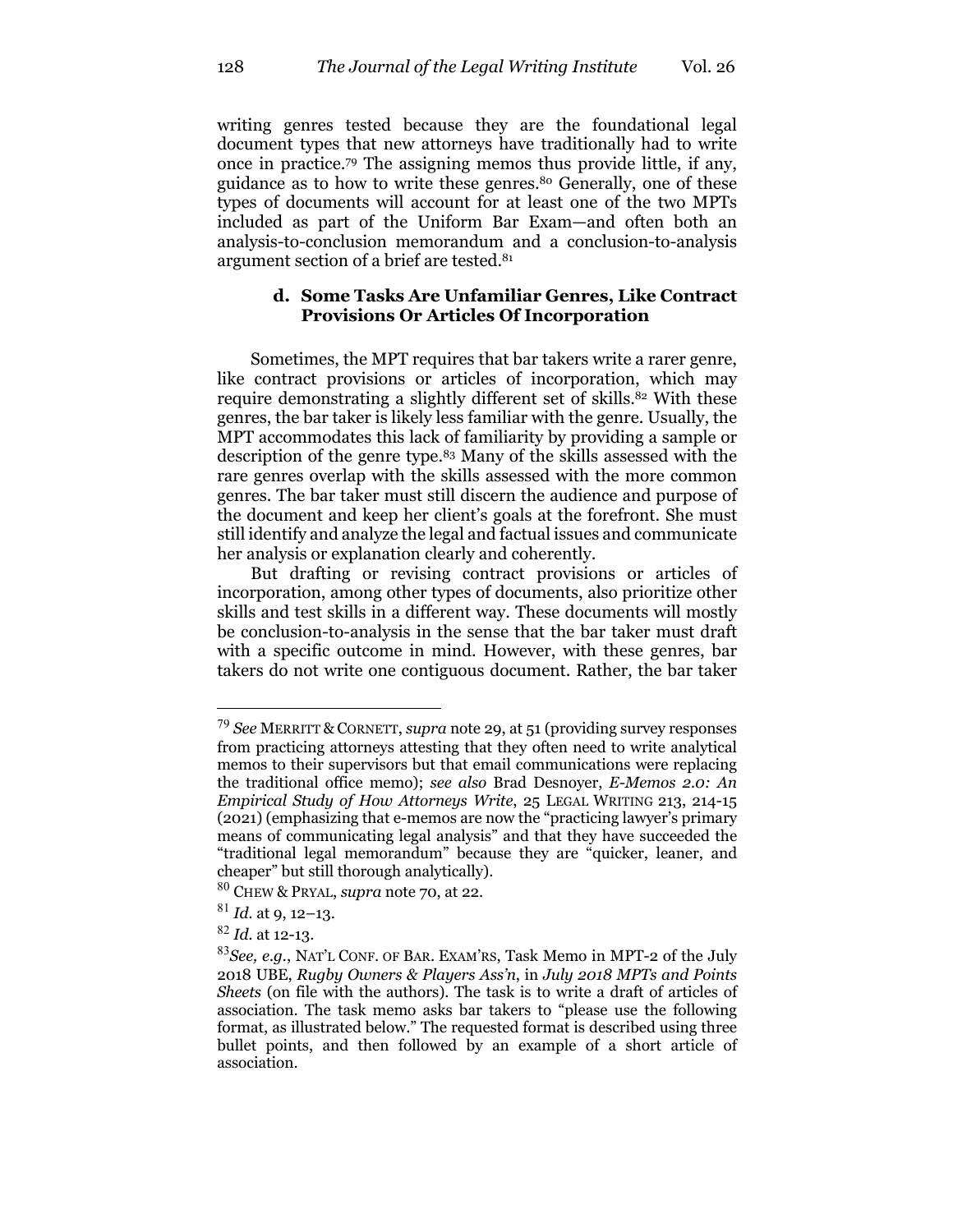must write or revise several discrete provisions for the contract or the articles.84 Then, the bar taker must explain how and why those changes are recommended given the law and the client's objectives.85 This puts a greater emphasis on using the Library and the File to determine which words to best incorporate in her analysis and thus best serve the client. Selecting words and structuring sentences precisely is of a greater importance. Conversely, the organization of a document as a whole and how it flows would not be as important, although the explanation following each drafting recommendation would still use a standard legal writing organization of having law before fact (e.g., C-RAC86). The bar taker must also account for how the proposed provisions and modifications affect the entire contract

#### **e. Legal Authorities Are Used In Familiar Ways**

Because the Library contains the entire universe of applicable law, weighing the authorities is required. The packet is small<sup>87</sup> so bar takers cannot do too much, but they can still assess the weight of the included authorities depending on the type of authority, geographic jurisdiction (a fictitious one), recency, and level of deciding court. Most MPT packets include some statutory rules or regulations and some case law—both binding and nonbinding.88 The bar taker must evaluate and synthesize the law in these authorities to identify the

or articles of incorporation.

<sup>84</sup> Examples of these types of tasks are MPT-2 July 2018, *Rugby Owners & Players Ass'n* (draft articles of association), and MPT-2 July 2013, *Palindrome Recording Contract* (redraft contract provisions) (on file with the authors). *See supra* note 83.

<sup>85</sup> For example, see MPT-2 of the July 2018 UBE: "Provide an explanation for why you drafted each the way you did (including, if appropriate, brief citations). In each of your explanations, you should take into account the clients' goals, the governing law, and the advantages and disadvantages of your recommendations. Your explanations are important, as I will use them as a basis for advising the clients as to the choices made." *See supra* note 83. <sup>86</sup> C-RAC, shorthand for Conclusion-Rule-Application-Conclusion, denotes having conclusions precede and follow the analysis and organizing the analysis with the law before facts or rules before application. Variations of C-RAC are used throughout legal writing programs and instruction, like CREAC (emphasizing the explanation part of the rule) and TREAC (Thesis-Rule-Explanation-Application-Conclusion). *See* CHEW & PRYAL, *supra* note 70, at 5.

<sup>&</sup>lt;sup>87</sup> In our review of MPTs from 1997 to present, a packet for one 90-minute MPT test generally ranged from 14 to 22 pages.

<sup>&</sup>lt;sup>88</sup> See, for example, the Library in MPT-1 from July 2018, which includes a statute section, a rule of criminal procedure, a rule of evidence, one high court case, and one intermediate appellate court case. NAT'L CONF. OF BAR. EXAMINERS, *State v. Hale*, in *July 2018 MPTs and Points Sheets* (on file with the authors).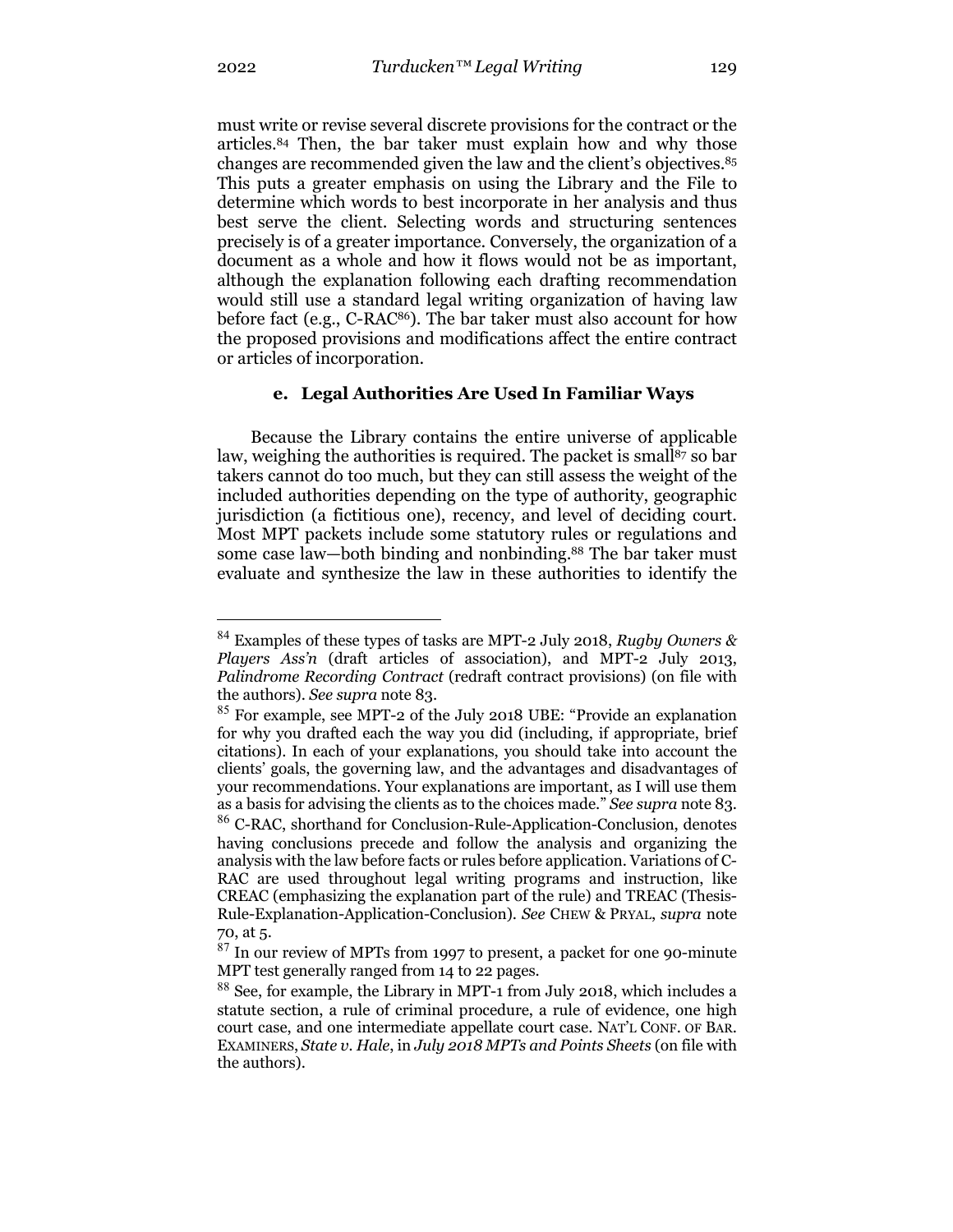relevant legal rules and frame the relevant legal theories.89 While the accuracy of citation format is not a skill assessed on the MPT,<sup>90</sup> the bar taker would need to demonstrate her competency in supporting her legal analysis by including at least a shorthand citation for the source of all statements of law—and occasionally to the factual evidence.

# **f. The Facts Map Onto The Law**

Using the factual documents from the File, the bar taker will need to identify the relevant facts, evaluate those facts, and incorporate those facts into the analysis, aligning those facts with the rule statements.<sup>91</sup> As needed, the bar taker should<sup>92</sup> also further develop her legal theories and statements of law by deciding where rule examples (case illustrations) are needed to show how the law has been applied in the past. She must provide the essential facts in these examples to set up analogies. In her analysis, the bar taker must also address counterarguments or explain and contextualize weaknesses. As part of this analysis, the bar taker is deciding which legal issues require more in-depth treatment and which ones can be handled more quickly or even disposed of as given or uncontroverted.

# **g. You've Got To Be Organized**

More significantly, though, for the purposes of the MPT, the bar taker must employ her skills related to organizing and managing a

<sup>89</sup> *See* MPT Skills Tested, *supra* note 34.

<sup>90</sup> *See* MPT Instructions, *supra* note 68 ("In citing cases from the Library, you may use abbreviations and omit page references.").

<sup>91</sup> *See, e.g.*, NAT'L CONF. OF BAR. EXAM'RS, MPT Point Sheet for the February 2009 MPT-2, *Ronald v. Dep't of Motor Vehicles*, in *February 2009 MPTs and Point Sheets* https://www.ncbex.org/dmsdocument/42 [https://perma.cc/46R3-J6WC] (instructing bar graders that "[a]pplicants are instructed not to draft a statement of facts" but that they are to "incorporate the relevant facts into their arguments"); NAT'L CONF. OF BAR. EXAM'RS, MPT Point Sheet for the February 2016 MPT-1, *In re Anderson*, in *February 2016 MPTs and Point Sheets*, https://www.ncbex.org/pdfviewer/?file=%2Fdmsdocument%2F293 [https://perma.cc/5874-U8B2] (on file with the authors) (instructing bar graders that "examinees are instructed not to prepare a separate statement of facts but to be sure to incorporate the relevant facts, analyze the applicable legal authorities, and explain how the facts and law affect their analyses").  $92$  To be transparent, we are describing what we have inferred the MPT requires of test takers. These inferences come from our analysis of the MPT's Point Sheets and the NCBE's published statements about the MPT. However, as will be discussed, the MPT is graded by graders who themselves are often time pressured and who will bring their own analysis and writing preferences to the grading. There is no uniform grading rubric or scoring sheet that all

MPT graders must adhere to.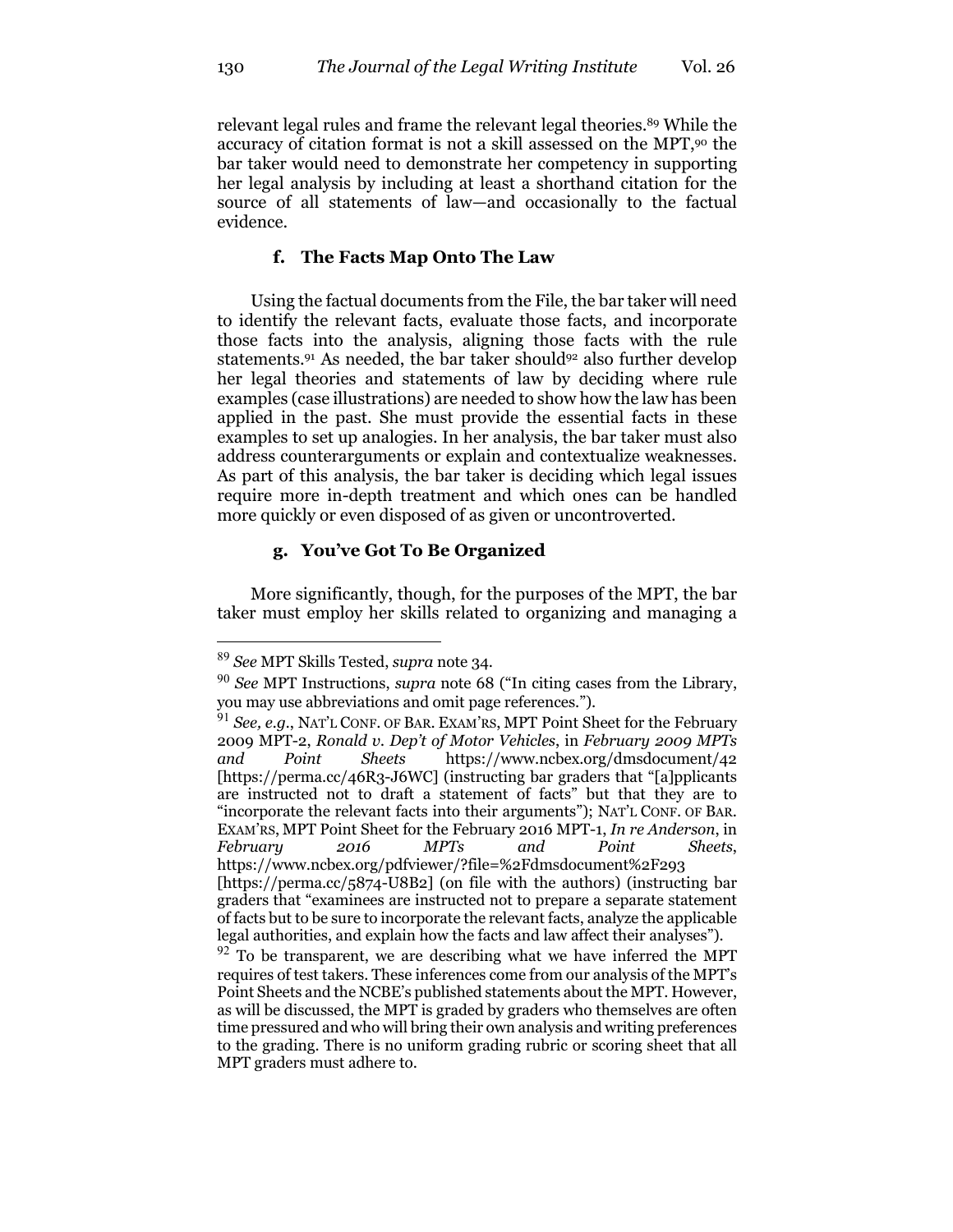legal task. The MPT assesses a bar taker's ability to "allocate time, effort, and resources efficiently" and to "perform and complete tasks within time constraints."93 Bar takers must:

- read through the MPT's File and the Library;
- identify the genre of the document they are to write;
- identify and analyze legal and factual issues; and
- organize and write a clear, concise, and precise document that accomplishes the assigned goals.

Being strategic when proceeding through these tasks to maximize the short time allotted are key to being successful on the MPTs—and in many parts of law practice. As we will discuss below, though, the time constraint imposed on the MPT can also undermine the very legal writing and lawyering skills sought to be assessed.

In these ways, the MPT assesses and mirrors law school's learning objectives for legal writing and practical lawyering skills. It is the portion of the Uniform Bar Exam that most closely tests foundational legal writing and communication skills. It is not a test of substantive law but rather one's ability to problem solve, analyze, and synthesize unfamiliar legal authorities, analyze and apply a set of facts to that law, identify ethical dilemmas and respond to a client's needs, discern a task from a supervisor, and communicate clearly and professionally. These lawyering tasks are only one layer of the MPT, though.

# **B. Special Occasion Turkey: Test of Minimal Competence at Speed**

As well designed as the MPT's chicken core is, it is often subsumed by the turkey layer. That is, the legal writing assignment aspect of the MPT cannot be fully realized because of the timed test. As a result, the MPT doesn't test what it says it tests: foundational lawyering skills. Instead, it tests "minimal competence" at high speed.

Writing the MPT answer conflicts with and subverts legal writing and lawyering objectives and principles.94 It also can disrupt the writing process, thereby disadvantaging some students and

<sup>93</sup> *See* MPT Skills Tested, *supra* note 34.

 $94$  In addition to the skills discussed in this Section, the MPT only minimally assesses some of the skills it claims to assess, such as organization of task and task management. The bar taker has to do these to some extent, but the tasks are discrete, and the time is so short that a bar taker is likely not organizing or managing the task too deliberately. As is discussed *infra* in Section III.C, bar takers may benefit from the test-taking strategy of developing individualized plans of approach, which may facilitate then how they organize and manage the task. The goal of teaching such a strategy, however, is for the steps in one's plan of approach to become automatic enough that the bar taker does not need to spend much time on it during the test and can focus instead on the substantive analysis and its organization.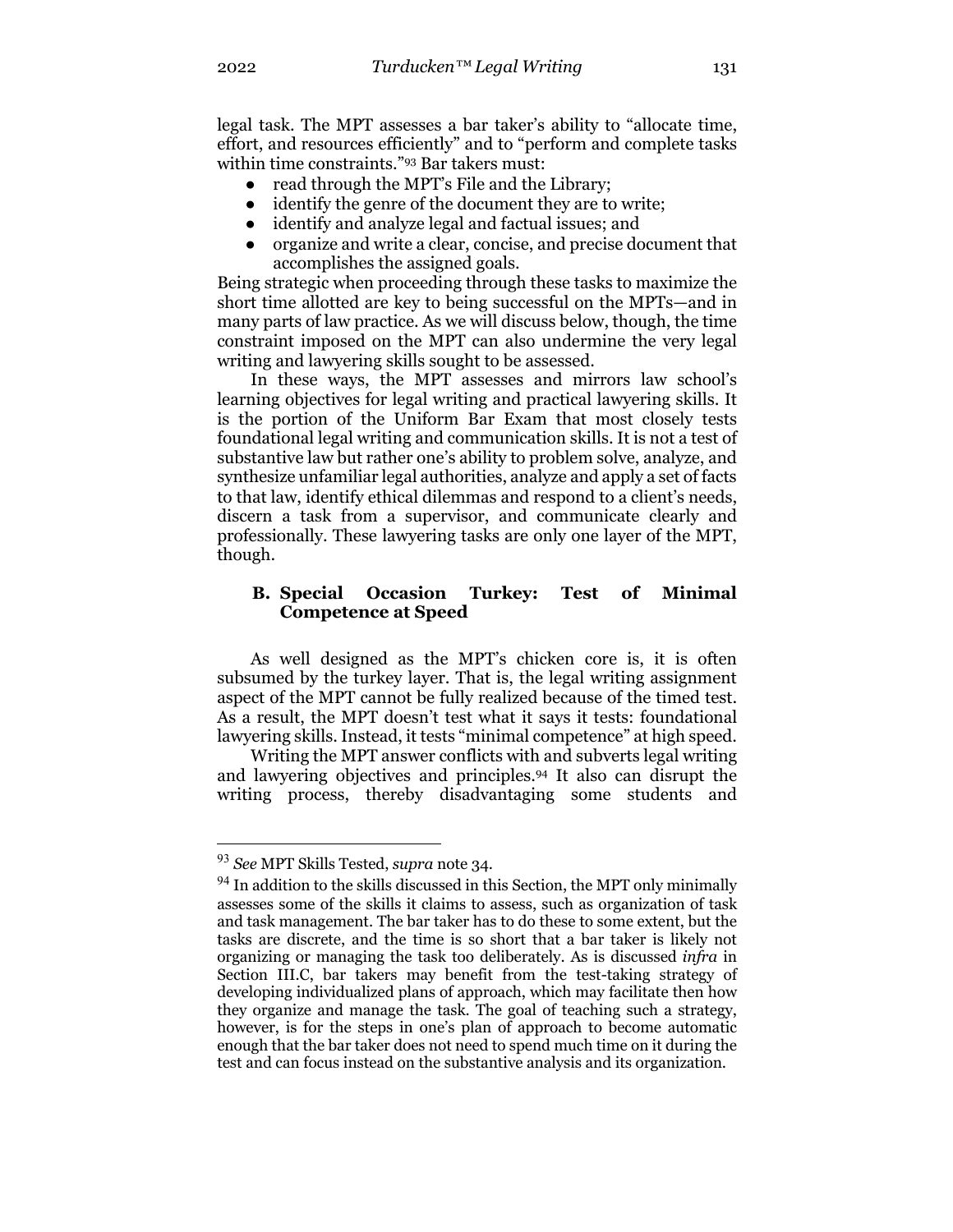workstyles.95 These sacrifices arise out of the tight time constraint and test conditions. After all, the MPT is a high-stakes standardized test offered only twice a year on the special occasion of the bar exam. Rather than being about legal writing or analysis, at the turkey layer, the MPT becomes about time and taking the test.

## **1. Turkey Features: Time Constraint, Unknown Bar Grader, "Minimal Competence"**

Bar takers have ninety minutes to complete each MPT. The problems are tailored to assess bar takers' analytical and lawyerly skills efficiently and in a block of time reasonable for a standardized test. (Neither bar takers nor proctors want to engage in testing for much longer than they already do.) This time constraint is also justified by the value the profession puts on working fast under pressure.96 But working efficiently and managing time well in legal

<sup>95</sup> As is discussed later in this section, *see infra* pp. 20-26, students who need more time to process, organize, or type are especially disadvantaged.

<sup>&</sup>lt;sup>96</sup> One need only look to the many articles discussing attorney burnout and impoverished mental health in attorneys due to the high workloads, long hours, and intense demands to see how the legal profession places a premium on working expeditiously under pressure. *See, e.g.*, *Lawyers Stress: How Can a Lawyer Manage the Stress,* THE LAW PRACTICE DOCTOR (2018), http://www.thelawpracticedoctor.com/lawyers-stress-how-canlawyer-manage-stress/ [https://perma.cc/JC6Y-72KQ]; Kate Mangan, *How to Recognize and Prevent Lawyer Burnout,* LAWYERIST (Aug. 1, 2019), https://lawyerist.com/blog/recognize-prevent-lawyer-burnout/

<sup>[</sup>https://perma.cc/9GNJ-FR3B]; Leigh McMullan Abramson, *The Only Job With an Industry Devoted to Helping People Quit*, THE ATLANTIC (July 29, 2014), https://www.theatlantic.com/business/archive/2014/07/the-onlyjob-with-an-industry-devoted-to-helping-people-quit/375199/ [https://perma.cc/JP<sub>5</sub>D-DW<sub>5</sub>V].

Another consideration is that some bar takers receive disability accommodations that extend the time that they have to complete the MPT. For example, an accommodation of "double time" turns a three-hour assessment into a six-hour assessment. Disability accommodations are notoriously difficult to obtain from bar examiners, which could suggest that the MPT is not written with accessibility in mind. *See generally* Morton Ann Gernsbacher, Raechel N. Soicher & Kathryn A. Becker-Blease, *Four Empirically Based Reasons Not to Administer Time-Limited Tests*, 6 TRANSLATIONAL ISSUES IN PSYCHOLOGICAL ISSUES IN PSYCH. SCI. 175, 179-81 (2020) (discussing how timed tests are not equitable and how they disadvantage those with disabilities, particularly those whose disabilities may not be diagnosed or when the stigma of having a disability keeps someone from disclosing it or seeking an accommodation); ADA, NAT'L NETWORK: INFO., GUIDANCE & TRAINING ON THE AMS. WITH DISABILITIES ACT, EXAMS & COURSES, https://adata.org/ [https://perma.cc/35SY-MQJ8]; William D. Henderson, *The LSAT, Law School Exams, and Meritocracy: The Surprising and Undertheorized Role of Test-Taking Speed*, 82 TEX. L.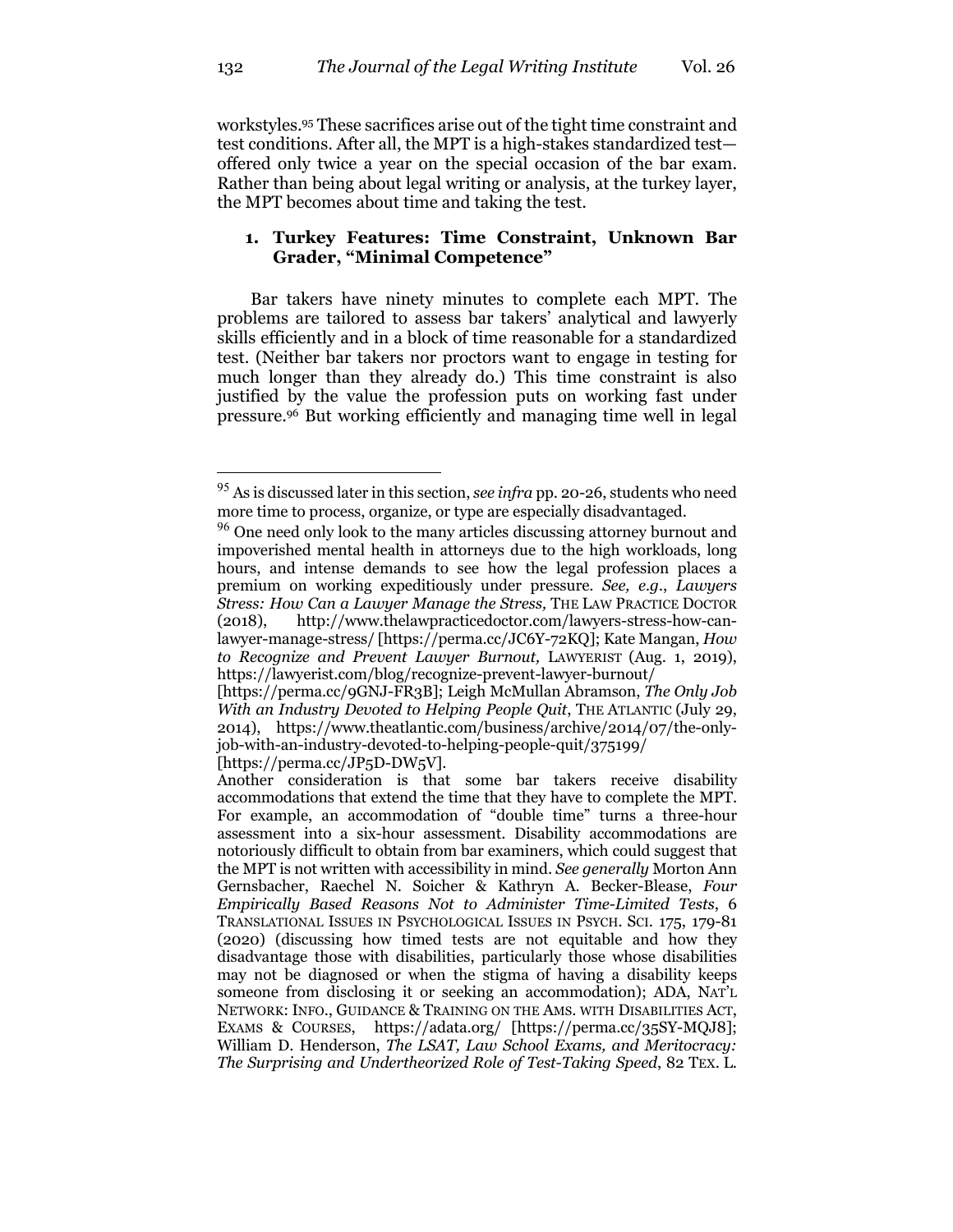practice (or on untimed writing assignments in law school) are different than the speed required for a timed test.97

Along with the time constraint, the MPT has the bar grader as its ultimate audience. Regardless of who the audience is for the assigned task, like a supervising attorney, client, or judge, the bar taker knows that the bar grader is the true audience. In that way, the MPT, as a genre, has its own conventions and purpose that have to always be part of the bar taker's process when she is deciding how to organize her answer, what issues she will handle, and how she prioritizes where to spend her time. Accordingly, the bar taker would do well to strategically choose what may give her the most points for any answer—and what gives her the most points may not align with legal writing or lawyering objectives for practice beyond the bar exam.

What may be lost with the tight time constraint and by the MPT being a graded test is offset by the bar exam's requiring only minimal competency to pass. This lower threshold for passing accounts for the time constraint and recognizes that bar takers with more time would be able to spot and analyze more issues, better organize their answers, and polish their work. It recognizes that the MPT is thus a rough or 80% draft98 (or less) of what the finished product would be if the bar taker were completing this assignment in practice. This balance of high speed and minimal competency thus provides an efficient way to measure one's preparedness to practice law, at least for those who are skilled test takers or quick thinkers, who type quickly, and who do not have disabilities or test-anxieties.<sup>99</sup>

However, though these characteristics are practical for a standardized exam, they send a message that licensure rests on being minimally competent but speedy.100 While the MPT is the part of the bar exam most closely aligned with measuring the skills needed for practice, it also—like the other portions of the bar exam—

REV. 975 (2004); Stuart Duhl & Gregory M. Duhl, *Testing Applicants with Disabilities*, 73 BAR EXAM'R 7 (Feb. 2004).

<sup>97</sup> *See* DeFabritiis & Vinson, *supra* note 28, at 138.

<sup>98</sup> CHEW & PRYAL, *supra* note 70, at 139 (discussing the eighty percent draft). Aiming for an 80% draft helps bar takers maximize their time and relieve themselves of any perfectionist tendencies during the exam. It's also a good model for other writing and work too—usually it feels easier to aim for an 80% draft than a 100% draft. *See id*. Both authors often had the 80% draft as a goal in the early phases of writing this piece.

<sup>99</sup> *See supra* note 77 and the discussion *infra* in the following section.

 $100$  "Minimal competence" is not, of course, what clients seek in their attorneys. Nor is it what law schools generally emphasize in their curriculums. Indeed, this idea of "minimal competency" is incompatible with many of the ethical obligations that attorneys are meant to be held to. Whether they are held to these standards is beyond the scope of this article, but here are a few recent pieces that describe the weak enforcement of professional responsibility standards and incompetent counsel.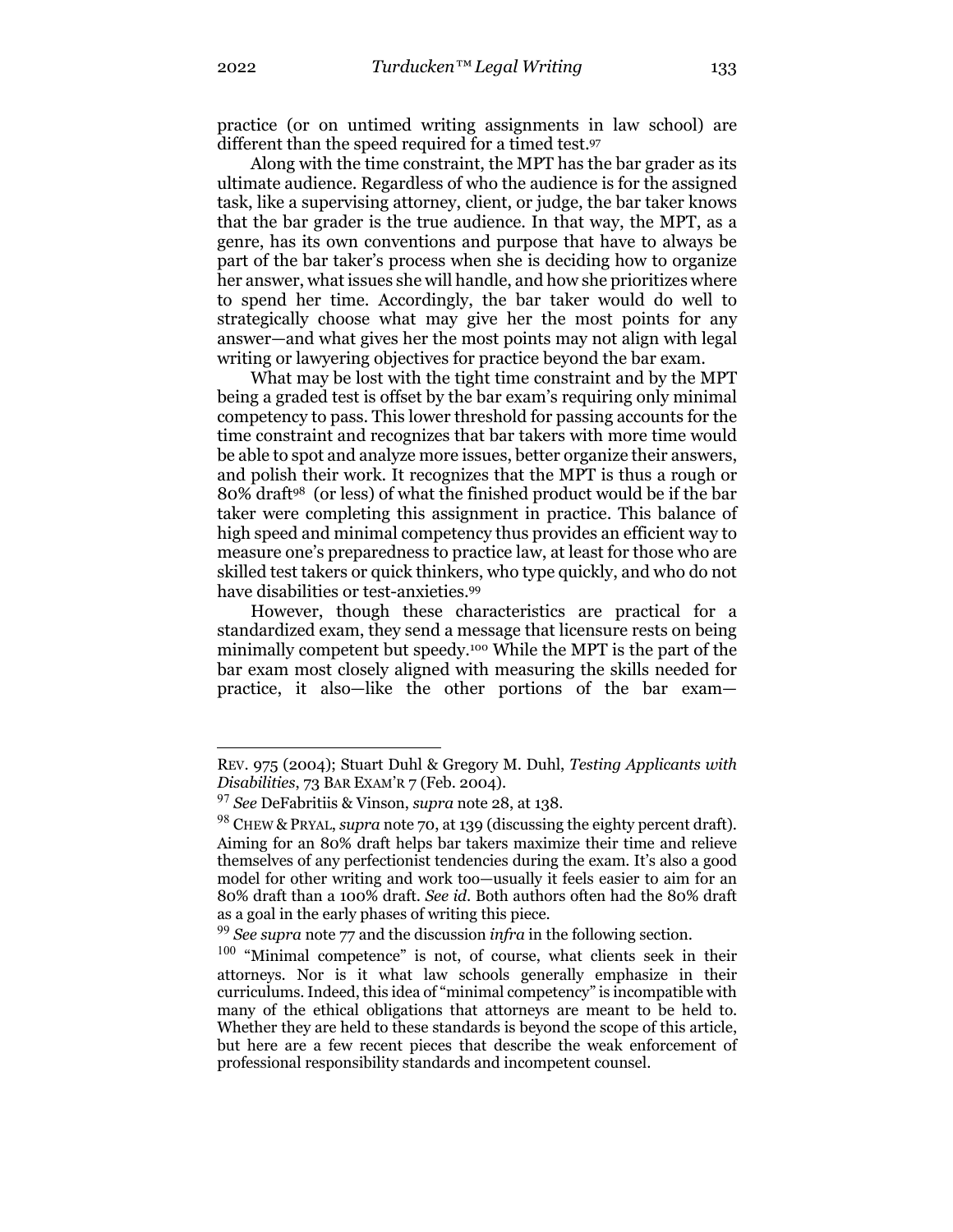disadvantages some types of learners and bar takers<sup>101</sup> and compromises other skills that are also equally important for legal writing and professional communication.

# **2. Speed Is A Lawyering Value, But An Overvalued One**

The time constraint on the MPT is often justified by pointing out that a lawyer needs to be able to act and respond quickly to meet the needs of a client, supervisor, or court in a fast-paced society.102 However, speed as a necessary lawyerly skill is overvalued<sup>103</sup> and the emphasis of speed as justification for the time constraint on the MPT is misplaced. Moreover, the premium placed on speed in law school admissions testing, in law school exams, as well as on the bar exam falsely equates speedy test-taking with the ability to think and argue on a moment's notice. This Section first explores how thinking like a lawyer requires both intuitive and deliberative thinking. It then identifies how too often only fast intuitive thinking is assessed and used for law school admissions, grades, and the bar exam.

# **a. Thinking Like a Lawyer: Quickly but Critically**

Legal education aims to train law students to think like lawyers, which means being able to think critically—and quickly. The ability to think on one's feet "in the courtroom and the boardroom with quick reactions, rapid responses, and on-the-spot decisions" is highly valued in the legal profession.104 Lawyers also have to respond quickly to clients and give advice "without the benefit of any research or reflection."105 There are high workloads and deadlines, "so there is plenty of incentive for sound fast thinking" as well as being able to "make arguments and defend positions on short notice" and "respond

<sup>101</sup> *See supra* notes 95-96; *see also* Gernsbacher, Soicher & Becker-Blease, *supra* note 96 at 178-81 (discussing how timed-tests are less inclusive and less equitable and how some test takers who have accommodations do not so much need the extra time as they need to take a test without the pressure of knowing the clock is ticking).

<sup>102</sup> *See, e.g.*, SARA J. BERMAN, BAR EXAM MPT PREPARATION & EXPERIENTIAL LEARNING FOR LAW STUDENTS 22 (2d ed. 2021) (acknowledging that law practice might not "obligate attorneys to achieve the rapid turnaround of work product" required by the MPT, but asserting that nevertheless today's attorney "will likely have to act and react very quickly on many occasions" and thus, the MPTs are "tremendously useful learning tools"); *see also* DeFabritiis & Vinson, *supra* note 28, at 120-21 ("While it is true that the practice of law does not obligate attorneys to produce a polished product in 90 minutes, equally true is that attorneys in today's fast-paced society must react quickly to client demands.").

<sup>103</sup> *See, e.g.*, Henderson, *supra* note 96, at 1037-38.

<sup>104</sup> Mark K. Dickson, *Fast - and Slow - Thinking*, 11 LANDSLIDE 1, 1 (2018).

<sup>105</sup> Henderson, *supra note 96*, at 1035.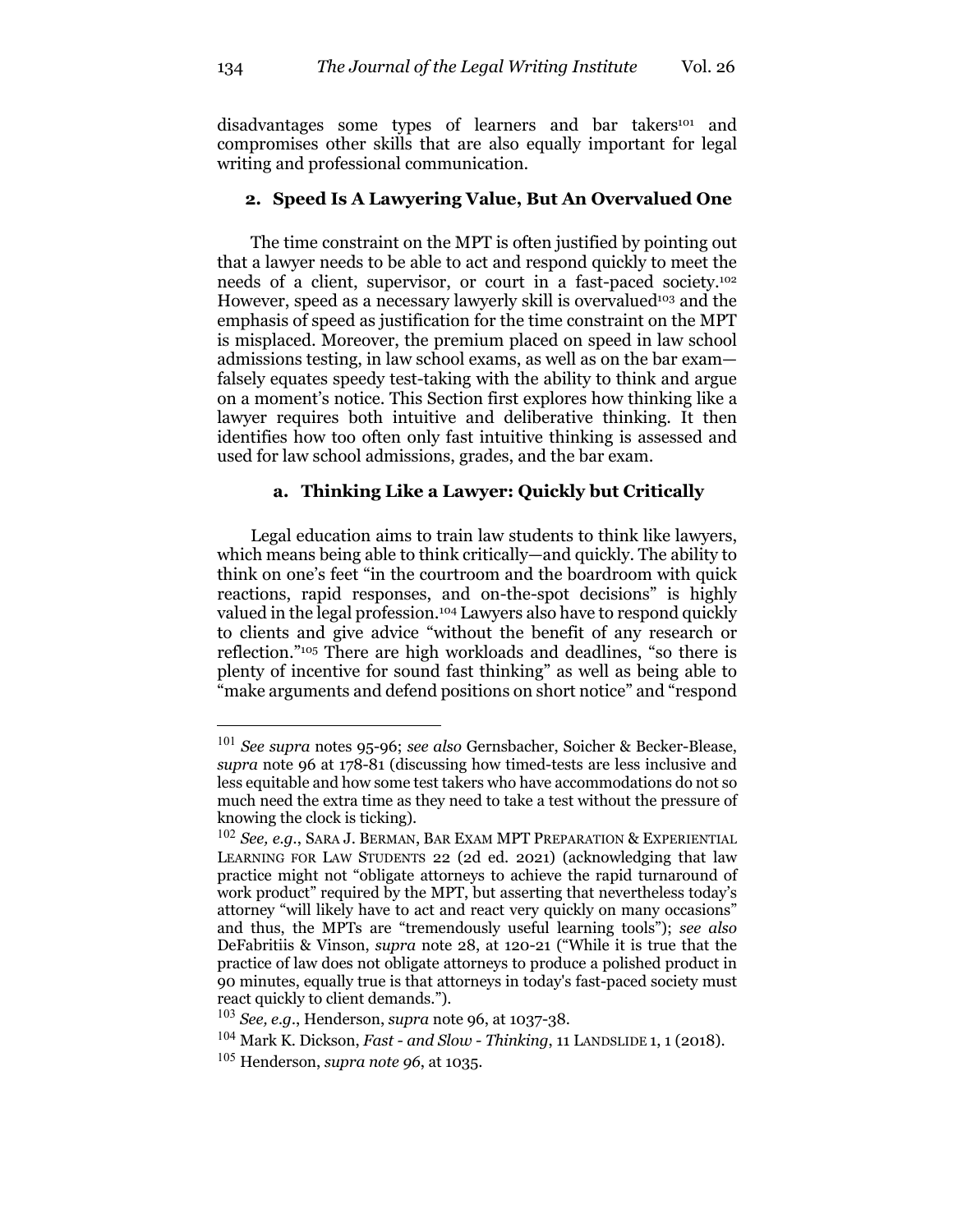quickly and coolly with precision and logic."106 The keys here are "*sound* fast thinking" and responding with "*precision and logic*." Thinking critically and thinking quickly don't have to be diametrically opposed. Both are important for a lawyer and doing both takes training and practice.

As described by psychologist Daniel Kahneman, people engage in two types of thinking: fast thinking, which is intuitive and automatic, and slow thinking, which is deliberative and effortful.107 Both are important—and important in the practice of law. The first is what enables lawyers to make quick decisions under high pressure situations, but this thinking often relies on biases and stereotypes and can make one prone to errors.108 Slow reflective thinking, by contrast, allows for more cautious, measured, and methodical processing, useful for tasks like making policy decisions, developing a case strategy, or writing an argument.109 It requires sustained attention and might not be so helpful at moments of high stress.110 Engaging in both types of thinking, when appropriate, minimizes the potential risks of thinking in only one way in isolation, and thus both types of thinking should be valued.

Much of what becomes a person's intuitive thinking is thinking that is practiced enough to become automatic. Thus, an experienced attorney might give advice to a client in the moment and an experienced litigator might make decisions on the fly. This fast thinking is not an innate instinct, but knowledge built and refined through repetition over time.<sup>111</sup>

Legal education is meant to help students develop these two types of thinking through repetition. Let's use the Socratic method as an

<sup>107</sup> Daniel Kahneman, THINKING, FAST AND SLOW 20-21 & *passim* (2011).

[https://perma.cc/9MET-ZWU8].

<sup>106</sup> *See* Dickson, *supra* note 104; *see also* Henderson, *supra* note 96, at 1035 ("Lawyers bill by the hour. They are also occasionally pressed by clients to provide immediate legal advice over the phone without the benefit of any research or reflection. An objection to an evidentiary issue cannot be the subject of an appeal unless it has been *timely* raised before the trial court. Similarly, appellate judges pride themselves on raising novel and unexpected issues during oral argument.").

<sup>108</sup> *See* Dickson, *supra* note 104, at 1; Jasmine T. Akbarali, *Why Lawyers Need to Think about Their Thinking*, OSGOODE PRO. DEV. (Apr. 11, 2016) https://osgoodepd.ca/blog/lawyers-need-think-thinking/

<sup>109</sup> *See* Dickson, *supra* note 104, at 1; Akbarali, *supra* note 108.

<sup>110</sup> *See* Dickson, *supra* note 104, at 1.

<sup>111</sup> *See* Marybeth Herald, *Your Brain, Law School, and Law Practice: The Lure of Truthiness*, Ms. JD (May 5, 2016), https://msjd.org/blog/article/your-brain-law-school-and-law-practice-the-lure-oftruthiness [https://perma.cc/MK3F-CE7Q]; *see also* DeFabritiis & Vinson, *supra* note 28, at 138 (advocating that practice with the MPT or other timepressured writing will help law students get comfortable being pushed beyond their comfort zones and with working speedily).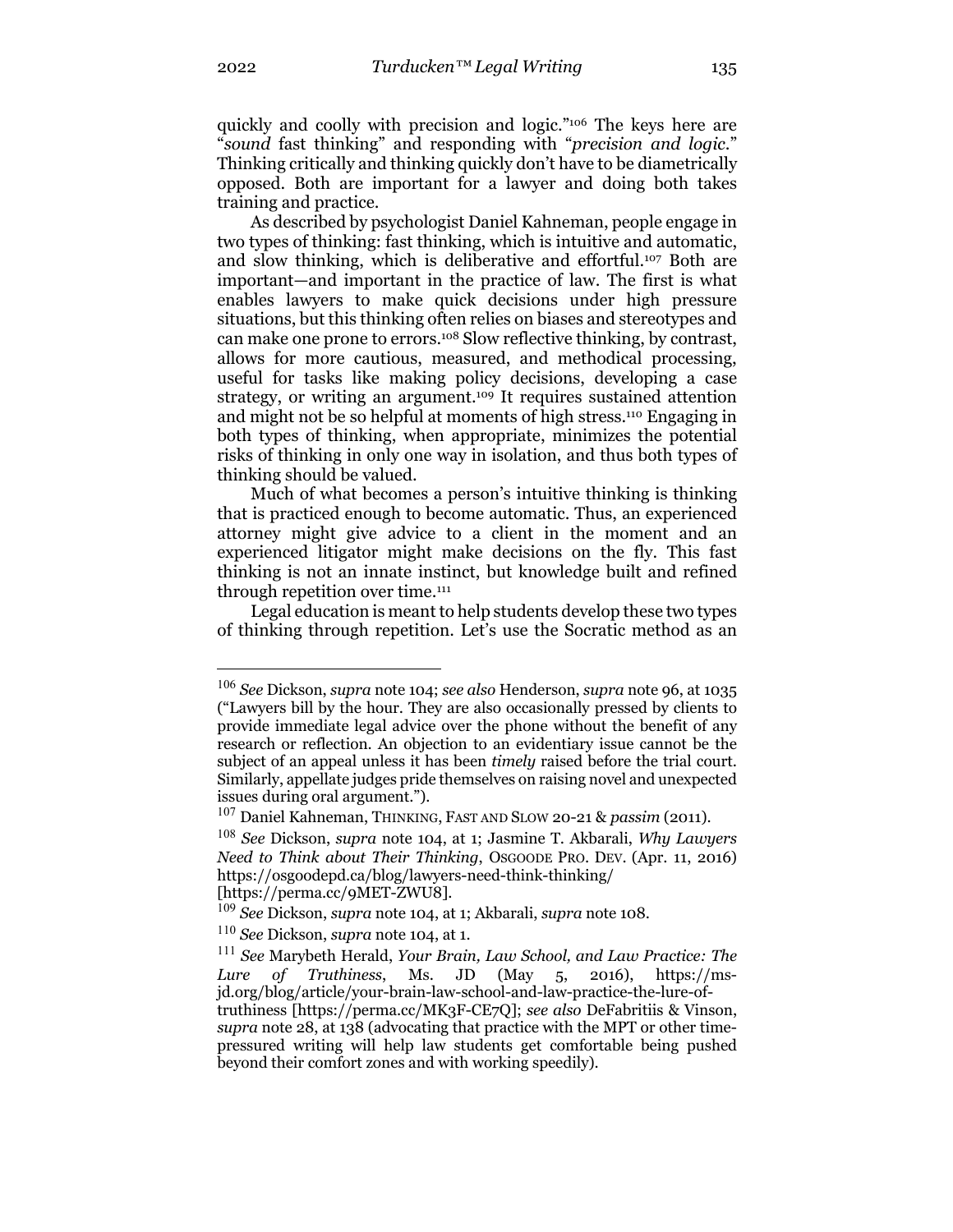example. Fundamentally, the Socratic method of teaching is designed to move students beyond instinct by challenging their initial answers with more questions, thereby requiring them to stop a moment and consider "the reasoning and consequences of the rules."112 When students are "forced to articulate the reasoning behind a position, simple inconsistencies or gaping holes in reasoning may be exposed because relevant factors or long term issues have not been considered."113 The Socratic method, in this light, becomes about training students to "inject" deliberative thinking into their intuition.<sup>114</sup>

However, this duality in how lawyers need to be able to think is sometimes lost through a premium being placed on fast thinking and speedy processing.

# **b. A Misplaced Premium on Speed**

Beginning with admissions testing and extending through the bar exam, legal education places a premium on speedy processing—and at least in the case of the MPT part of the bar exam, we argue this need for speed de-values essential lawyering skills. The value placed on speedy processing caught the attention of Malcolm Gladwell, who critiqued how much it is valued in his Revisionist History podcast.115 In focusing on the Law School Admissions Test (LSAT), Gladwell observes that timed tests like the LSAT favor fast thinkers—or hares over slower thinkers—or tortoises.116 Those who score the highest on the LSAT are those who can answer the most correct answers quickly. Others who need more time to consider their answers may not fare as

<sup>112</sup> Herald, *supra* note 111.

<sup>113</sup> *Id.*

<sup>114</sup> *See id.*; *see also* Susan L. Brooks, *Fostering Wholehearted Lawyers: Practical Guidance for Supporting Law Students' Professional Identity Formation*, 14 U. St. Thomas L.J. 412, 427 (2018) (discussing how it has been shown through Daniel Kahneman's work "that the expectation of thinking fast actually does a disservice" to our students).

<sup>115</sup> Malcolm Gladwell, *Revisionist History: Puzzle Rush*, PUSHKIN, https://www.pushkin.fm/episode/puzzle-rush/ [https://perma.cc/3SK3- HK8B] (hereinafter *Puzzle Rush*); *id.*, *The Tortoise and the Hare*, https://www.pushkin.fm/episode/the-tortoise-and-the-hare/

<sup>[</sup>https://perma.cc/YU8R-JC3A] (hereinafter *Tortoise and the Hare*); *see also* Henderson, *supra* note 96, at 1037-38.

<sup>116</sup> Gladwell, *Puzzle Rush*, *supra* note 115; Gladwell, *Tortoise and the Hare*, *supra* note 115; *see also* Jennifer Jolly-Ryan, *The Fable of the Timed and Flagged LSAT: Do Law School Admissions Committees Want the Tortoise or the Hare?, SSRN* (Apr. 12, 2007), https://papers.ssrn.com/sol3/papers.cfm?abstract\_id=979590 [https://perma.cc/X7UK-SMRT].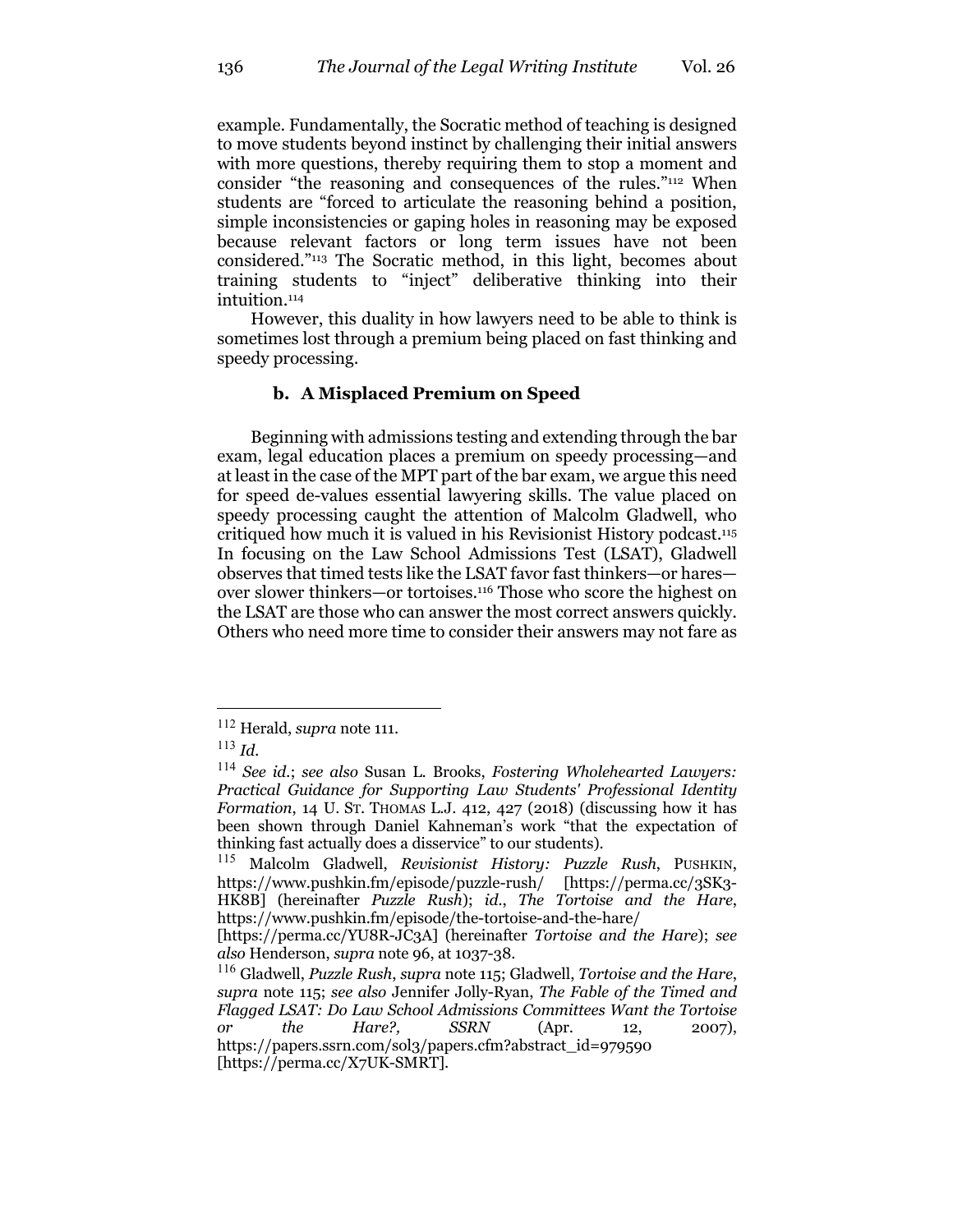well.117 The cycle perpetuates itself. Elite law schools accept only those with the highest LSAT scores, and law school ranking is closely aligned with the schools' median LSAT scores.118 As Gladwell points out in these podcasts, the Supreme Court and Circuit Courts of Appeal largely only accept as clerks those who went to the most elite law schools<sup>119</sup> and these are then the people who are most valued in the profession, becoming the next round of judges, leaders in big law firms, and prestigious faculty in law schools.120 Even if Gladwell's argument oversimplifies things, what he observes about the LSAT can also be seen in the ways many law school classes and exams are conducted—as well as the bar exam. This repetition demonstrates ways the profession values fast intuitive thinking and speedy processing over slower deliberative thinking.

Although, as discussed above, the goal in the legal classroom might be to help students inject deliberative thinking into their intuition, fast automatic thinking is nevertheless often prioritized and overly rewarded. The practice of cold calling that often accompanies the use of the Socratic method in law school classes requires that students think quickly in front of a crowd,<sup>121</sup> leading to the social reward of not being embarrassed if they can answer correctly in a second's time.<sup>122</sup> But students who, with a little more time to process the question could answer correctly and perhaps in a more nuanced

<sup>117</sup> *See generally* Gladwell, *Puzzle Rush*, *supra* note 115; Gladwell, *Tortoise and the Hare*, *supra* note 115.

<sup>118</sup> *See* Gladwell, *Tortoise and the Hare*, *supra* note 115, at 27:48 *et seq.*

<sup>119</sup> Gladwell's podcast also points out, however, that Justice Antonin Scalia acknowledged that his best law clerk was one who would have been a tortoise by Gladwell's description: the law clerk was the best because he deliberately thought through all the angles and nuances for every issue before the Supreme Court. Gladwell, *Tortoise and the Hare*, *supra* note 115, at 5:35 *et seq.*

<sup>&</sup>lt;sup>120</sup> *Id.* Gladwell's popular podcast aligns with critical views of the legal profession's unhealthy focus on elite credentials and easy heuristics. For example, he discusses the damage of elite credentials and how this unhealthy cycle perpetuates sameness, excludes diverse viewpoints, and artificially limits access to the legal profession. With respect to easy heuristics, the easy admissions heuristics are LSAT score and undergraduate GPA, which also drive the U.S. News and World Report rankings, which in turn drive many law school budgeting decisions. And overreliance on easy heuristics is not limited to admissions—scores of articles have been written about law professors' use of "article placement" as a proxy for "article quality," although whether that overreliance is a result of laziness or inability to identify "good" scholarship is an open question.

<sup>121</sup> *See* Brooks, *supra* note 114, at 427 ("Many of us and our students expect law school classrooms to be places of high tension and rapid-fire activity in which students are trained to think on their feet.").

 $122$  Is this the right reward? We don't think so, but it is what it is.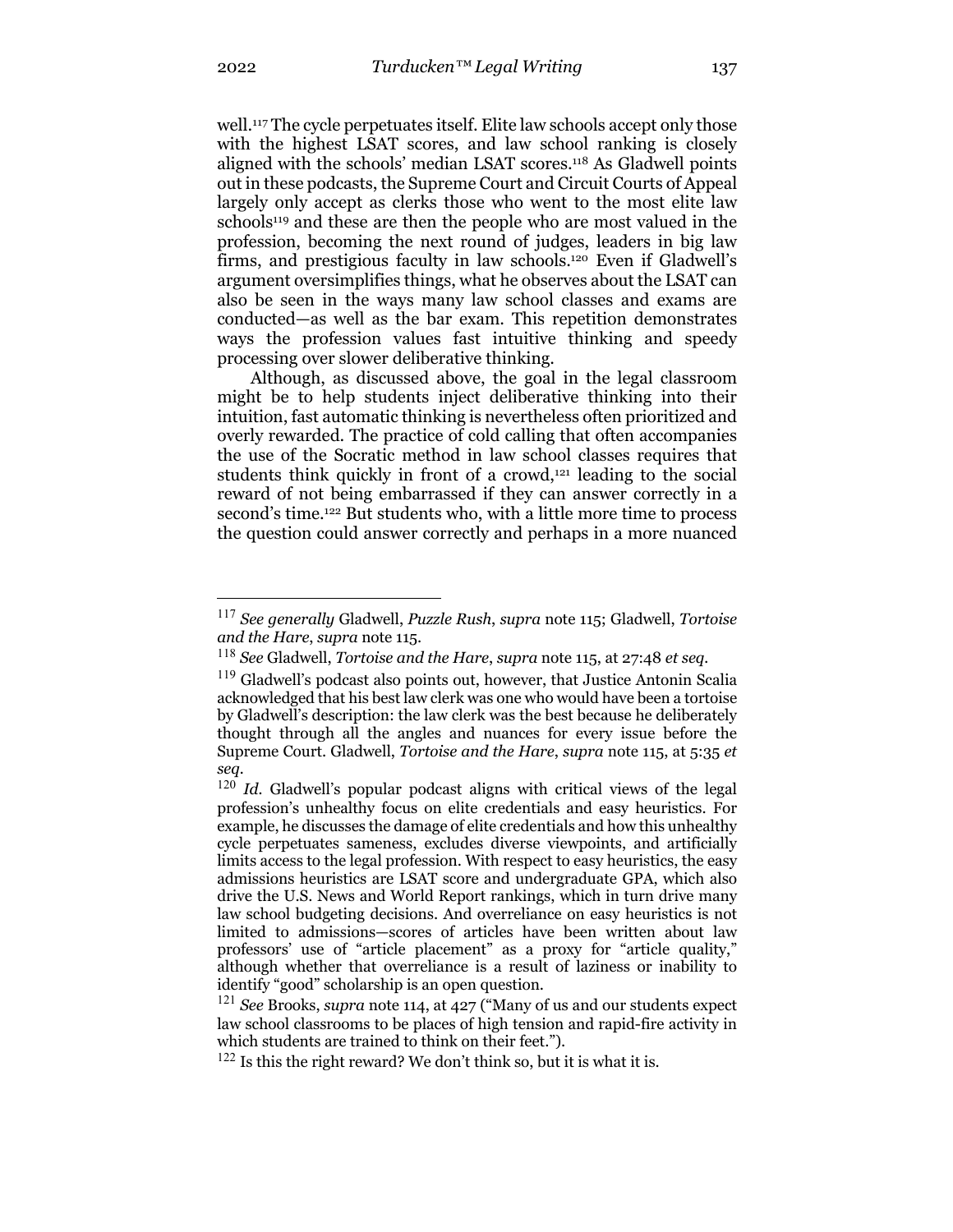way, are often made to feel inadequate, because they are not given adequate time.<sup>123</sup>

However, even if students' training in the classroom is balanced, most law school exams still favor speed over deliberation. Most law school courses have only one summative assessment at the end of the semester that accounts for a student's entire grade in the course.<sup>124</sup> These exams are usually testing how well the student identifies the issues and, frequently, the number of issues to be identified cannot be thoroughly analyzed in the three hours allotted for an exam. As a result, the exam grade reflects the ability to process quickly and make quick automatic associations.125 These exams also reward those who type quickly.126 A student who analyzes fewer issues has fewer opportunities to earn points. Similarly, the legal writing aspect of exams is often devalued—a well written exam rarely earns a student many points.

These issue-spotting exams are also at odds with the goals of teaching students to analyze thoroughly and respond soundly. For example, analysis done in three hours is unlikely to be the level of analysis that a supervising attorney would want from a new associate, and rarely would a new associate be expected to engage in this kind of analysis on such a short timeline.127 By contrast, a supervising attorney would expect "a polished appellate brief or motion for

<sup>123</sup> *See, e.g.*, Kaci Bishop, *Framing Failure in the Legal Classroom: Techniques for Encouraging Growth and Resiliency*, 70 ARK. L. REV. 959, 994-95 (2018); A. Rachel Camp, *Creating Space for Silence in Law School Collaborations*, 65 J. LEGAL EDUC. 897, 899-900, 908-09 n.67 (2016).

<sup>124</sup> *See, e.g*., Bishop, *supra* note 123, at 982; *see also* Corie Rosen, *The Method and The Message*, 12 NEV. L.J. 160, 177 (2011).

<sup>&</sup>lt;sup>125</sup> The MPT provides one model for how professors could modify their final exams "to familiarize students with the format they will encounter in the MPT" and to replicate more what skills their students will need for practice. *See* Smetanka, *supra* note 14, at 756-57. Many first-year legal writing classes do use a closed universe packet like the MPT for their final assessments. *See, e.g.*, John D. Schunk, *Can Legal Writing Programs Benefit from Evaluating Student Writing Using Single-Submission, Semester-Ending, Standardized, Performance-Type Assignments?* 29 HAMLINE L. REV. 307, 308-09 (2006) (discussing the benefits of doing so). But non-legal writing classes could also adapt their exams to such a format. *See* Smetanka, *supra* note 14, at 756-57; *see also* DeFabritiis & Vinson, *supra* note 28, *passim*.

<sup>126</sup> *See* Henderson, *supra* note 96; *see also* Kif Augustine-Adams Candace Berrett & James R. Rasband, *Speed Matters,* 61 HOWARD L.J. 239, 243 (2018).

<sup>127</sup> *See* Henderson, *supra* note 96, at 1035-36 (discussing a hypothetical situation in which a supervising attorney assigns a junior associate a legal memo, which after three hours is only a snapshot of a work in progress).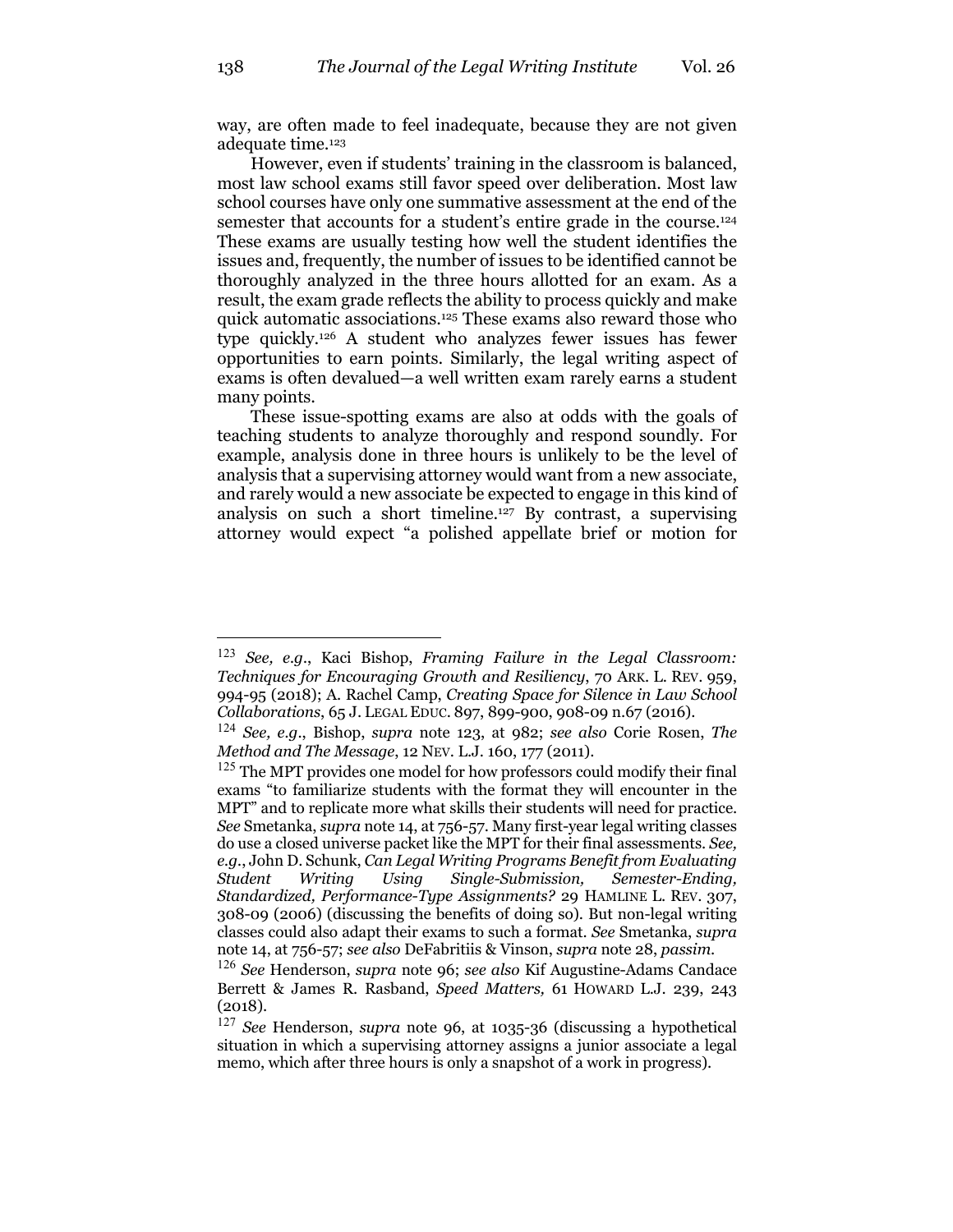summary judgment [to be] written over a period of weeks or months."<sup>128</sup>

Given the value of speed on both the LSAT and most law school exams, it makes sense that the LSAT is a predictor of law school grades.129 When students are given more time to analyze issues, however, like on take-home exams, the LSAT is less of a predictor.<sup>130</sup> This demonstrates how speed is valued over deliberation and belies the efficacy of having a tight time constraint on the bar exam, including the MPT.131

Although the MPT does not connect directly to the LSAT or to law school exams, it similarly values being able to think quickly in a test setting.132 Both intuitive and deliberative thinking are important for the MPT as is "process[ing] information effectively, especially while taking long and arduous standardized exams."133 Intuitive thinking "allows for speed and rapid assessment, but it is highly error-prone and susceptible to our own biases," while deliberative thinking "gives us precision, but is tiring and slow."134 But as will be discussed in Section IV below, a bar taker's ability to engage in each of these kinds of thinking could be better assessed with more time. As is, the MPT places too much value on speed, meaning that those who can process quickly with fewer mistakes—and type quickly—will score better on

<sup>128</sup> *See id.* at 1035 n.177, 1038 (emphasizing that the legal "academy's current emphasis on time-pressured testing methods (both for admission and for grading) may lack both a theoretical and an empirical justification"). <sup>129</sup> *See id.* at 1043.

<sup>130</sup> *See id.* (noting that a professor who gave one section a three-hour in-class exam and another section of the same class a take-home exam observed a wider grade distribution in the section that had the shorter in-class exam).

 $131$  Whether the legal profession should be so fast-paced is a worthy question that this Article does not address. We recognize for now, at least, that working under time constraints and in a fast-paced practice are the norm in law—and thus appropriately something legal education should be helping law students prepare for. However, as we discuss in the Serving Suggestion section, *infra*, there are better ways to test the time management aspect of law practice without sacrificing some of the other key skills needed to be effective in practice.

 $132$  We echo the question raised by others as to whether "test-taking speed is related to lawyer efficiency." *See, e.g.*, Andrea A. Curcio, Carol L. Chomsky & Eileen Kaufman, *Testing, Diversity, and Merit: A Reply to Dan Subotnik and Others*, 9 U. MASS. L. REV. 206, 238 (2014); Henderson, *supra* note 96, at 1035 (analyzing how the "time facility" needed to do well on the LSAT and other timed tests diverges from the efficiency and speed valued in practice, namely: "(1) efficiency in generating a quality written work product, and (2) intellectual agility or quickness in a verbal exchange, such as an oral argument").

<sup>133</sup> Ashwin, *My Essential Strategy Checklist on Standardized Tests*, CAMBRIDGE COACHING, http://blog.cambridgecoaching.com/my-essentialstrategy-checklist-on-standardized-tests [https://perma.cc/7Q9T-3R4D]. <sup>134</sup> *Id.*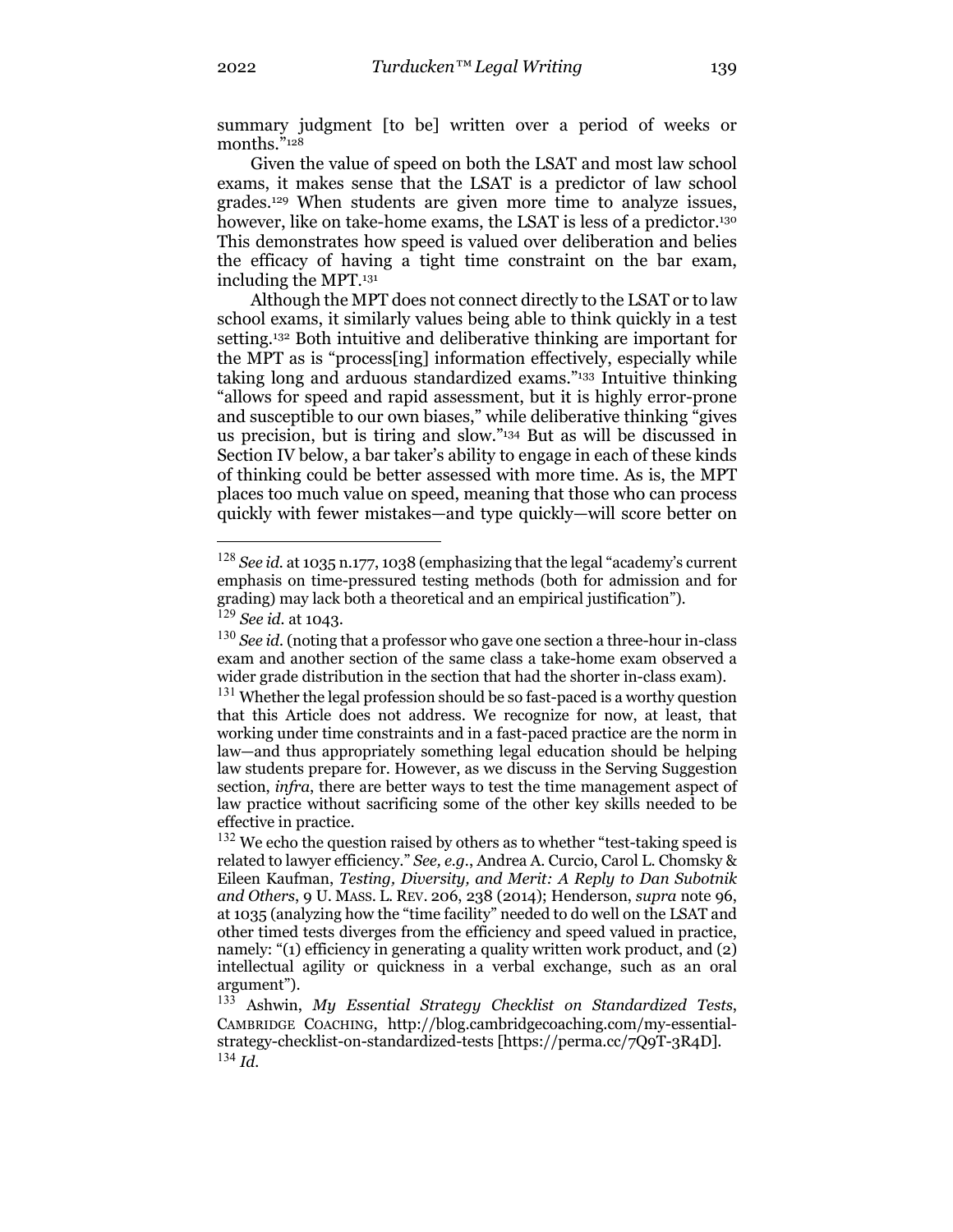the MPT. But those who need a little more time or to slow down to effectively compose an answer will not fare as well. While the time constraint is balanced by only requiring minimal competency discussed below— and by bar graders being generous in their grading,135 the time constraint not only conveys that the profession prioritizes speed but also means that legal writing skills are compromised.

# **3. Testing "Minimal Competence" With A Speeded Test Subverts Good Legal Writing Skills**

To some extent, all the legal writing objectives and skills discussed above in the Everyday Chicken Section are compromised because few bar takers can execute all of them in the ninety minutes allotted to each MPT.136 Indeed, most bar takers taking their first MPTs will not finish their answers,<sup>137</sup> leaving out essential portions, like applying the law to the facts of the case. Some skills are more often undermined, however. While it may make sense to deprioritize some skills for the purposes of the bar exam, the risk is that best practices will be sacrificed beyond the exam.

Most significantly, deliberative thinking is sacrificed. Bar takers must quickly read, process, and respond to the problem and the prompt; they do not have time to reflect on the material or engage with it deliberatively, only reactively. Compromising deliberative thinking inherently compromises how effective the bar takers' legal writing will be. But other legal writing skills are also compromised: some by the tight time constraint and others by how the MPT is designed, edited, and tailored to fit into the ninety-minute block of time.

#### **a. Compromised Skill: Blending Law and Fact**

Many bar takers will not have time to blend law and fact in headings, conclusions, and in the traditional office memoranda: the Questions Presented and Brief Answers. While someone who processes and types quickly may be able to add in one to three

<sup>135</sup> *See infra* Section V. Serving Suggestions: Making the MPT Better, for a discussion on minimal competency and bar grading.

<sup>136</sup> Curcio*, supra* note 26, at 378 (commenting that, although designed to address some of the deficiencies in the bar essays and to test more accurately the skills that attorneys will need for practice, the MPT does not provide a realistic measure of these skills because of the extremely short time constraint).

<sup>137</sup> *See* Curcio*, supra* note 26, at 379 (noting that most bar takers taking the MPT for the first time cannot complete the test in the allotted time); Smetanka, *supra* note 14, at 757 (noting that many bar takers struggled with the time constraints).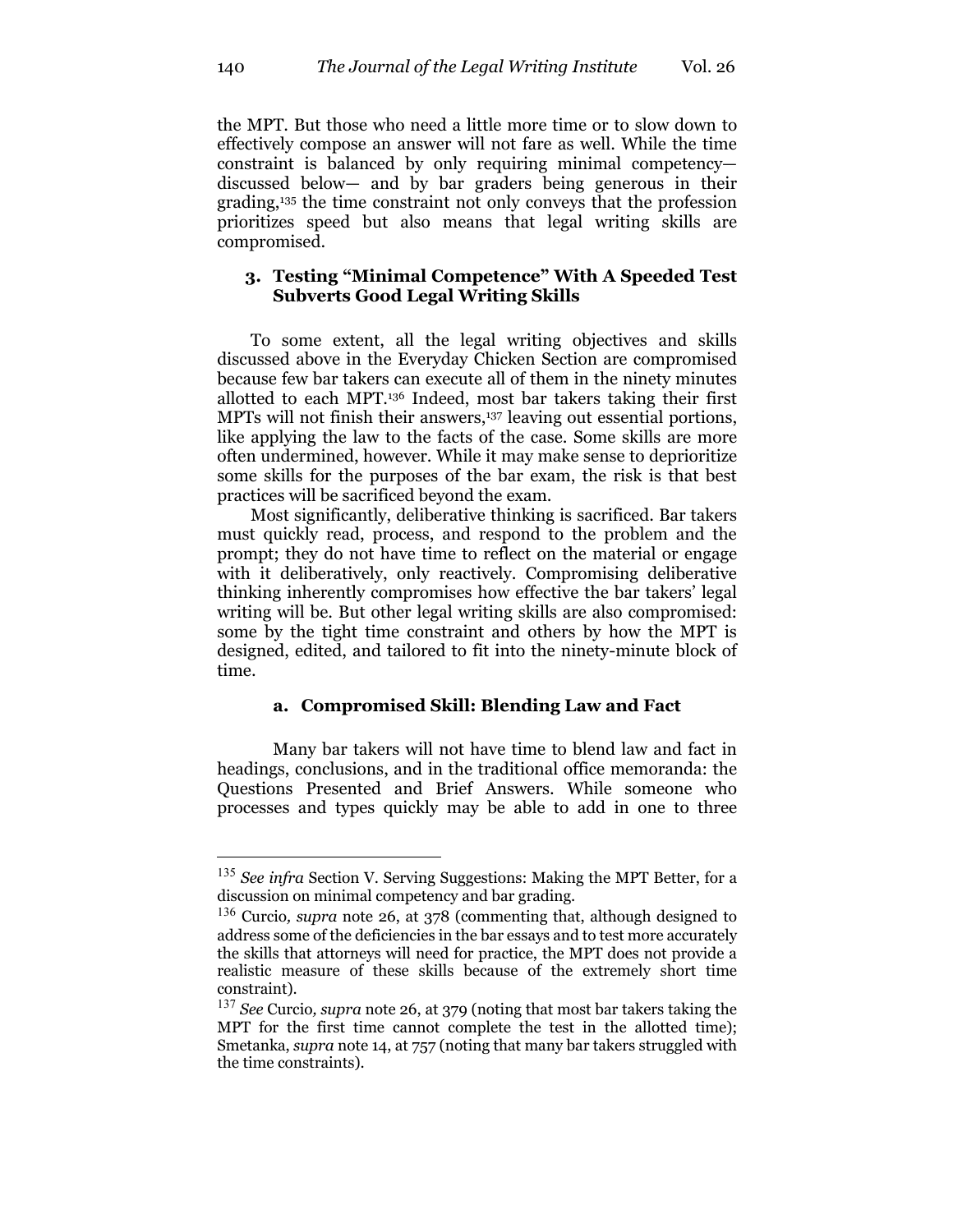determinative facts to their point headings and sub-headings,138 many bar takers will have to use their time for the primary analysis. They may be able to note that their future selves should add facts to headings if time allows, but too often time will not allow. Those bar takers do not have time to revise their first drafts and fill in the facts after writing the rest of the answer. Blending the facts with the law in the heading is an advocacy best practice, but given the time constraint of the MPT, any heading at all is probably a success.139

#### **b. Compromised Skill: Counterarguments**

The opportunity to address counterarguments is limited. Although bar takers are instructed in most MPTs to address any counterarguments or weaknesses, many will not have time to address them. The counterarguments included in the MPTs usually don't require bar takers to grapple with any complicated analysis<sup>140</sup>; there might be a case or two that encompass the other side of the law or what would favor the opposing counsel's case, but these cases are readily distinguishable from the client's case. But with the tight time constraint, many bar takers are pressed to affirmatively address all the issues; they run out of time before they can handle even these straightforward counterarguments or to even describe any unfavorable precedent much less distinguish their client's case from it.

<sup>138</sup> CHEW & PRYAL, *supra* note 70, at 147-49 (explaining conclusion headings and incomplete headings).

<sup>&</sup>lt;sup>139</sup> Occasionally, particularly with more recent MPTs, the assigning task memo may instruct bar takers to blend law and fact in the headings. For example, these instructions were included in the MPT-1 from July 2017 *Peek v. Stern* MPT, in *July 2017 MPTs and Points Sheets*, NAT'L CONF. OF B. EXAM'RS (on file with the authors):

The argument headings should succinctly summarize the reasons the tribunal should take the position you are advocating. A heading should be a specific application of a rule of law to the facts of the case and not a bare legal or factual conclusion or a statement of an abstract principle. For example: Improper: Plaintiff has satisfied the exhaustion of administrative remedies requirement. Proper: Where Plaintiff requested an administrative hearing by timely completing Form 3B, but the prison has refused to schedule a hearing, Plaintiff has satisfied the exhaustion of remedies requirement.

This example is helpful even if clunky, but it's buried in the task memo with the examples as included in the text of the paragraph rather than separated out visually, which means, as an instruction, it may be missed.

<sup>&</sup>lt;sup>140</sup> Absent from the MPT is the chance to navigate law or a corresponding argument that is murkier, less certain, and that does not align as closely with one's client's facts.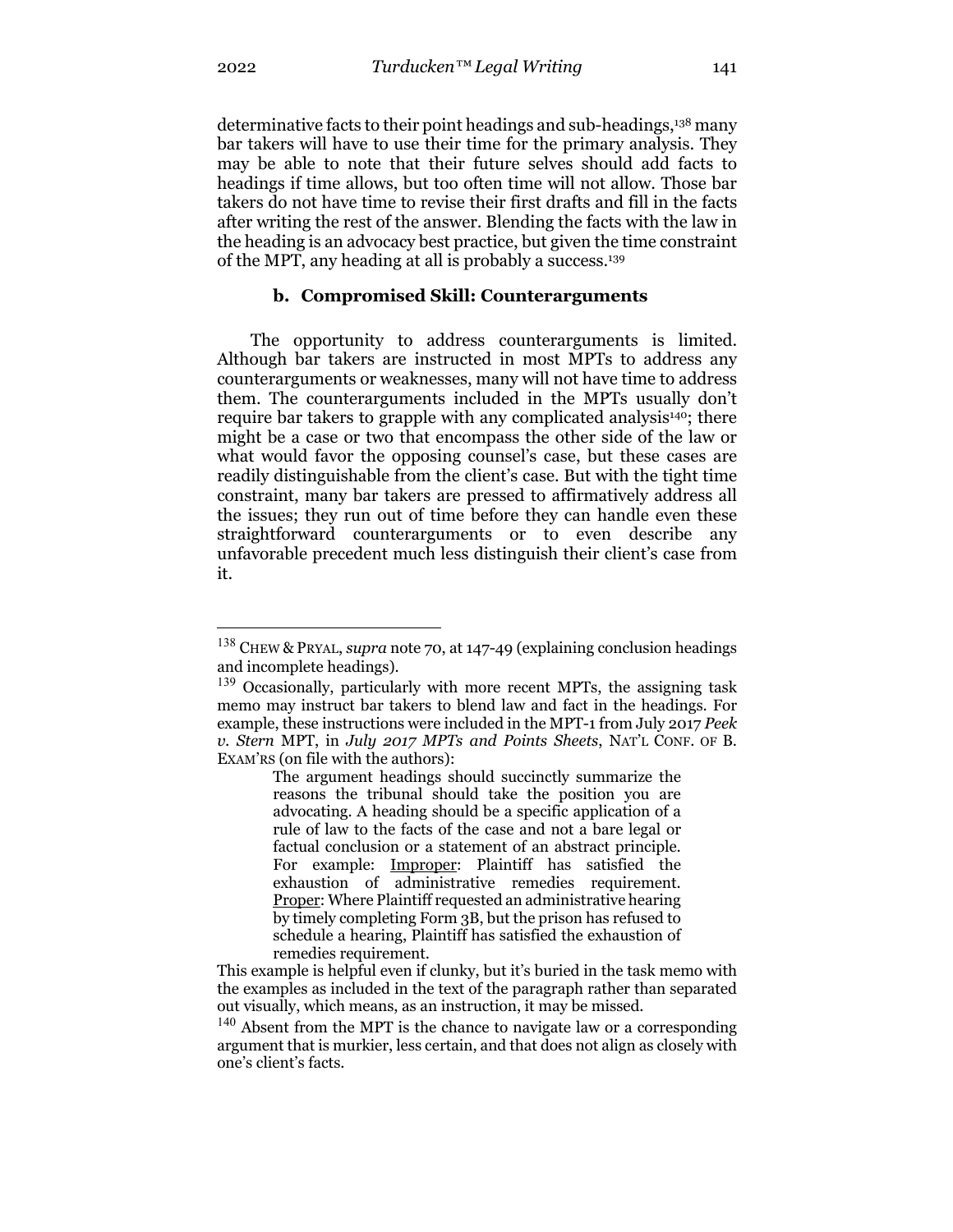# **c. Compromised Skills: Weighing and Citing Authorities**

That the MPT is a timed test also disturbs the need to properly use authorities. The MPT packets are closed universes: they provide all the law needed to complete the task assigned and analyze the issues presented. While bar takers need to assess the weight of each authority, including whether it is binding in the jurisdiction and its primacy and recency, they have relatively few authorities to assess. And because the packets are narrowly tailored, all the authorities are needed to complete an MPT task. Thus, bar takers only need to engage in assessing the weight of the authorities on a limited basis.141

The authorities included within the authorities provided (i.e., internal citations) are also considered to be part of the authorities in the closed universe, and bar takers can use them as though they have read them rather than only having read what the opinions they have in the MPT pack say about those cases.142 This way of using authorities might make sense on a timed exam but may reinforce—or at least not correct—lackadaisical research habits.

Moreover, while citing the authorities is encouraged, bar takers are informed in the MPT instructions that they may use abbreviations and need not worry about citing to specific pages.143 Given the time constraints for the MPT, bar takers should not have to worry about the form or format of their citations. However, the lack of precision required in citing authorities on the MPT perpetuates the notion that citations are merely about formatting as opposed to an integral part of the analysis and argument.144

<sup>141</sup> For example, in July 2019, bar takers were tasked with writing two memos—one for MPT-1, *American Electric v. Wuhan Precision Parts*, and one for MPT-2, *Estate of Carl Rucker*, both in *July 2019 MPTs and Points Sheets*, NAT'L CONF. OF B. EXAM'RS (on file with the authors). For MPT-1, the authorities packet contained short excerpts of Rules 4 and 5 of the Federal Rules of Civil Procedure and two federal district court opinions. For MPT-2, the authorities packet included a two-page excerpt from a treatise and two intermediate appellate court opinions.

<sup>142</sup> CHEW & PRYAL, *supra* note 70, at 34.

<sup>143</sup> *See* MPT Instructions, *supra* note 68.

<sup>144</sup> *See, e.g.,* Alexa Z. Chew, *Citation Literacy*, 70 ARK. L. REV. 869, 887 (2018). Along these lines, MPTs rarely instruct bar takers to cite to the factual evidence. When the task memos do so advise bar takers, they may not include any guidance on how to cite to the factual documents or even mention anything about citation in the point sheets that will be given to the bar graders. *See, e.g.*, July 217 MPT-1, *Peek v. Stern*, in *July 2017 MPTs and Points Sheets*, NAT'L CONF. OF B. EXAM'RS (on file with the authors).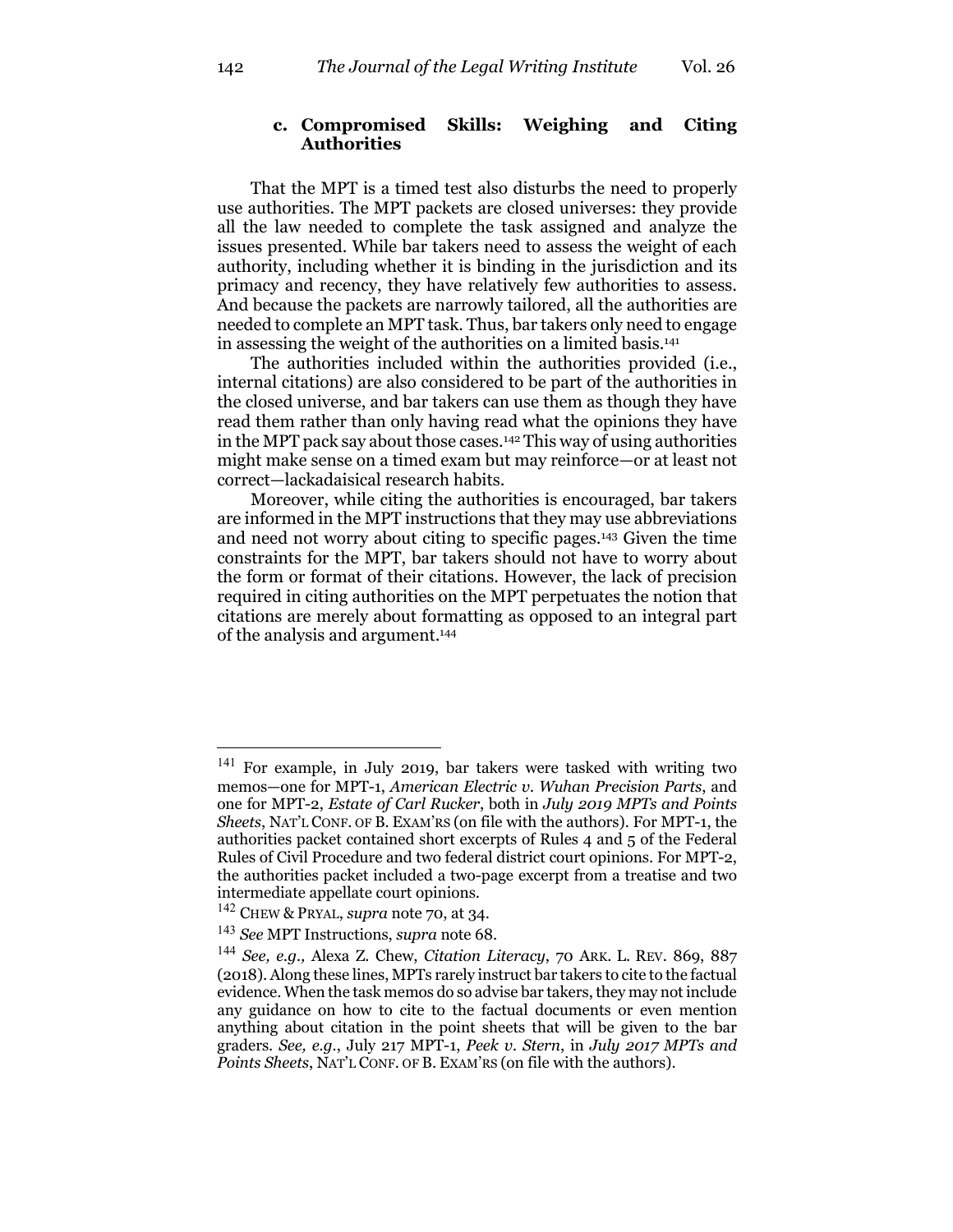# **d. Compromised Skills: Revision and Editing**

There is also scant time for reflection or revision. With the minimal competency threshold and time limit, bar graders cannot expect the type of answer or document that they would if the bar takers had the time to brainstorm, plan, or revise the work.145 Nor can bar graders expect the piece to be well polished. A test-taking strategy, discussed more in the Duck section, is for bar takers to aim for an 80% draft. But probably a 50-60% draft would be passing. Bar takers, if they have the time, should take a minute or two to clean up their answer, filling in blanks they might have left for themselves—like for the key facts to blend into a heading—but many bar takers will be writing new words until the end to get out as much substance as they can.

#### **e. Compromised Skill: Organizing an Analysis**

Bar takers' organizing skills are also compromised or subverted by the MPT's being narrowly tailored for the ninety-minute timeframe or for the bar grader. The latter, for instance, undermines a bar taker's ability to choose how to best organize the answer. In practice, organizing an argument or analysis effectively is often dictated by the law and how it is structured. But the author usually has some discretion about how and when to separate or combine issues and how to order the issues. For most issues, there are multiple way to organize the analysis or argument effectively.

On the MPT, however, how to order or how to group issues is often provided in the assigning memo from the supervising attorney.146 Not only does this assigned organization remove the author's discretion, but it can also be at odds with how the relevant law is itself structured. Because the bar grader is the ultimate audience, the bar taker should organize and answer as prescribed by the task memo when the organization is so prescribed.147 The Point

<sup>&</sup>lt;sup>145</sup> An attorney writing an office memo or the Argument section of a brief or any other significant writing project in practice will likely engage in all these writing process steps. *See, e.g.*, Peter Elbow, *Teaching Thinking by Teaching Writing,* CHANGE MAGAZINE (Sep. 1983), also in EMBRACING CONTRARIES: EXPLORATIONS IN TEACHING AND LEARNING (1986). As a test with the bar grader as an ultimate audience is already an artificial writing project, if one at all. As this Article argues, the MPT, despite being most aligned with legal writing and lawyering skills fundamental to the practice of law, does not genuinely assess—without more time allotted for it—those skills.

<sup>146</sup> *See, e.g.,* Darrow-Kleinhaus, *supra* note 10, at 25-26 (stressing the importance of organizing and following the task directions).

 $147$  In keeping one's audience in mind, a writer should organize a document in a way that will make the most sense and be clearest to the reader. Often, the way that will be clearest to the reader will also be the way that is clearest to the writer. The exception, however, is if an organization is prescribed by a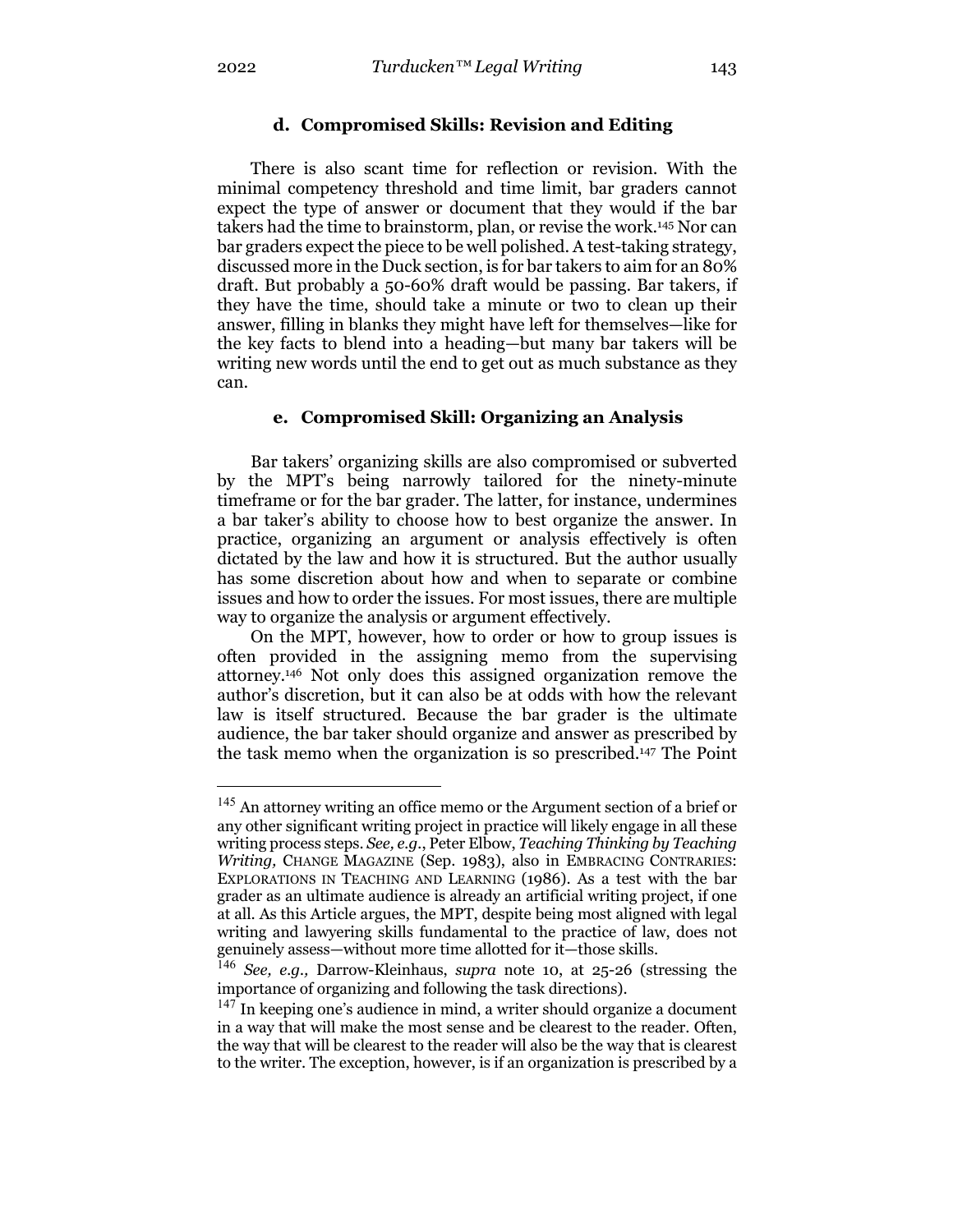Sheets used to guide the bar graders will follow this organization so it will be the organization that the bar grader expects. The bar taker who deviates from this assigned organization might be disadvantaged and risks losing points if the bar grader does not see that the bar taker addressed an issue because the bar taker addressed it somewhere other than where the bar grader expected the issue to be.

Adhering to the preferences of a quirky boss is also an important skill for new attorneys, so in this way, bar takers can view the MPT as a quirky boss<sup>148</sup> and organize their answers as the quirky boss instructs, helping the bar graders can give them the most points. As is discussed in the Duck section, the crucial piece in teaching the MPT is for bar takers to know while they may be compromising their preferred organization for the test, they are doing so deliberately and can opt to organize in ways that follow their own understanding of the law at other times.

Bar takers will also not be able to reorganize their writing if they realize part way through the MPT that a different organization would be more effective. Because the vast majority of bar takers use a computer for the MPT portion,149 they may have time to move some sentences or paragraphs around by copying and pasting. But beyond that minimal amount of reorganizing, bar takers will have to commit to an organization, even if it means that their answer repeats analysis or is not fluid.

#### **f. Compromised Skills: Synthesis and Complete Rule Statements**

Similarly, while some synthesis of the law is required to effectively answer the MPTs, they rarely test or require the ability to synthesize the law on more than a couple of points or from more than a few sources. To be doable within ninety minutes, the MPTs

supervisor or in this case, the MPT. The supervisor or the bar grader is thus the audience, and the writer needs to organize as the audience has instructed. While in practice, a newer associate may be able to suggest a different organization to a supervisor, the bar taker will not have that same opportunity on the MPT. Additionally, the bar taker can save some of her cognitive load and time by following the MPT's suggested organization, even if she might organize the material differently if left to her own discretion. Thus, when the MPT so instructs, the bar taker should follow those instructions. *See, e.g.,* BERMAN, *supra* note 102, at 25.

<sup>148</sup> *See* CHEW & PRYAL, *supra* note 70, at 11 (characterizing the MPT as a quirky boss).

<sup>149</sup> *See, e.g.*, Rose Safarian, *Planning to Handwrite the Bar Exam – Ask These Questions First*, Bar Exam Toolbox (May 20, 2019), https://barexamtoolbox.com/planning-to-handwrite-the-bar-exam-ask-

these-questions-first/ https://perma.cc/SJD9-VKQ8] ("It used to be common to take the bar exam using a bluebook. Now, the vast majority of people use a laptop to take the bar exam, while a very small minority writes.").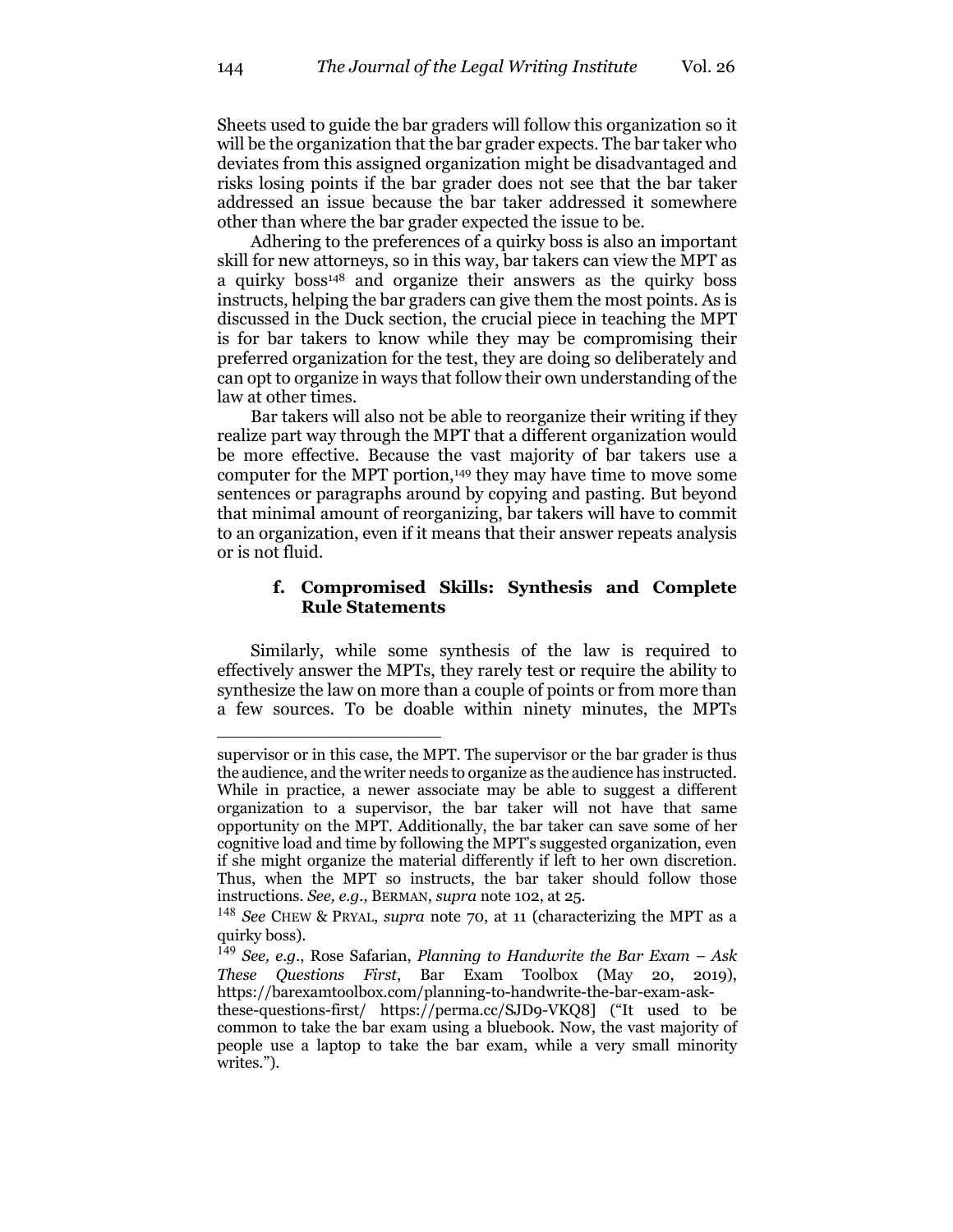problems are necessarily narrowly tailored: the facts map on to the law neatly and vice versa.<sup>150</sup> Bar takers do usually have to draw on both statutory and case law to write effective rule statements for their MPT answer—or incorporate non-binding authority into binding authority, contextualizing it appropriately.

However, the law in the MPT libraries covers and aligns with the facts of the case closely and answers directly the question or questions posed as part of the task. For example, the Library of an MPT will include a case that is directly comparable or readily distinguishable to the client's case.151 The binding law in the packet may not fully answer the question, but if not, a case from another jurisdiction will. While this close alignment makes sense for a timed exam—the knowledge of which can be the basis for test-taking strategies, as are discussed in Section III.C—it does not recognize that the law often less coherent requires more work to describe coherently.

Furthermore, despite MPT Libraries being narrowly tailored substantively, they still can omit some of the essential rules needed for a complete analysis. For example, some MPTs include an intersection of state and federal law or an evaluation of who is a state actor but at the city or county level, and they omit a legal authority to draw the connection that the city or county is part of the state.152 (Or they may use a factual but not legal authority.)153 These connections may seem obvious, but the lack of authority to prove these connections shows how the MPT subverts best practices of including all the steps of a legal analysis.

More significantly, the MPTs rarely include the procedural standards even when the problems involve procedural issues as well as substantive law, like why a motion for summary judgment or a

<sup>150</sup> *See* our discussion, *supra*, at Section II.A.2.f*.*

<sup>&</sup>lt;sup>151</sup> See, for example, MPT-1 from July 2013, in which the plaintiff sued an amusement park for negligence after going to a haunted house, in which she was scared by a zombie (costumed employee) and ran into a wall, breaking her nose. The only legal authorities are two high court opinions with similar facts to the client. In the first opinion, the plaintiff went to a haunted house, in which he was scared by a vampire and fell over his own feet, breaking his arm. In the second opinion, the plaintiff went to a haunted house, in which she was startled by "ghoulish apparitions" and then backed into a bench, falling and injuring herself. *See* July 2013 MPT-1, *Monroe v. Franklin Flags Amusement Park*, in *2013 MPTs and Points Sheets*, NAT'L CONF. OF B. EXAM'RS (on file with the authors.).

<sup>152</sup> *See, e.g.*, July 2009 MPT-2, *In re City of Bluewater,* in *July 2009 MPTs and Points Sheets*, NAT'L CONF. OF B. EXAM'RS; July 2017 MPT-1, *Peek v. Stern*, in *July 2017 MPTs and Points Sheets*, NAT'L CONF. OF B.EXAM'RS (both on file with the authors).

<sup>153</sup> For example, in the July 2017 MPT-1, *Peek v. Stern*, the analysis focused on whether an entity contracting with the County was a state actor, but the law only addressed state actors and the only support showing that county actors were state actors came as an answer to a question about a third party in the Deposition.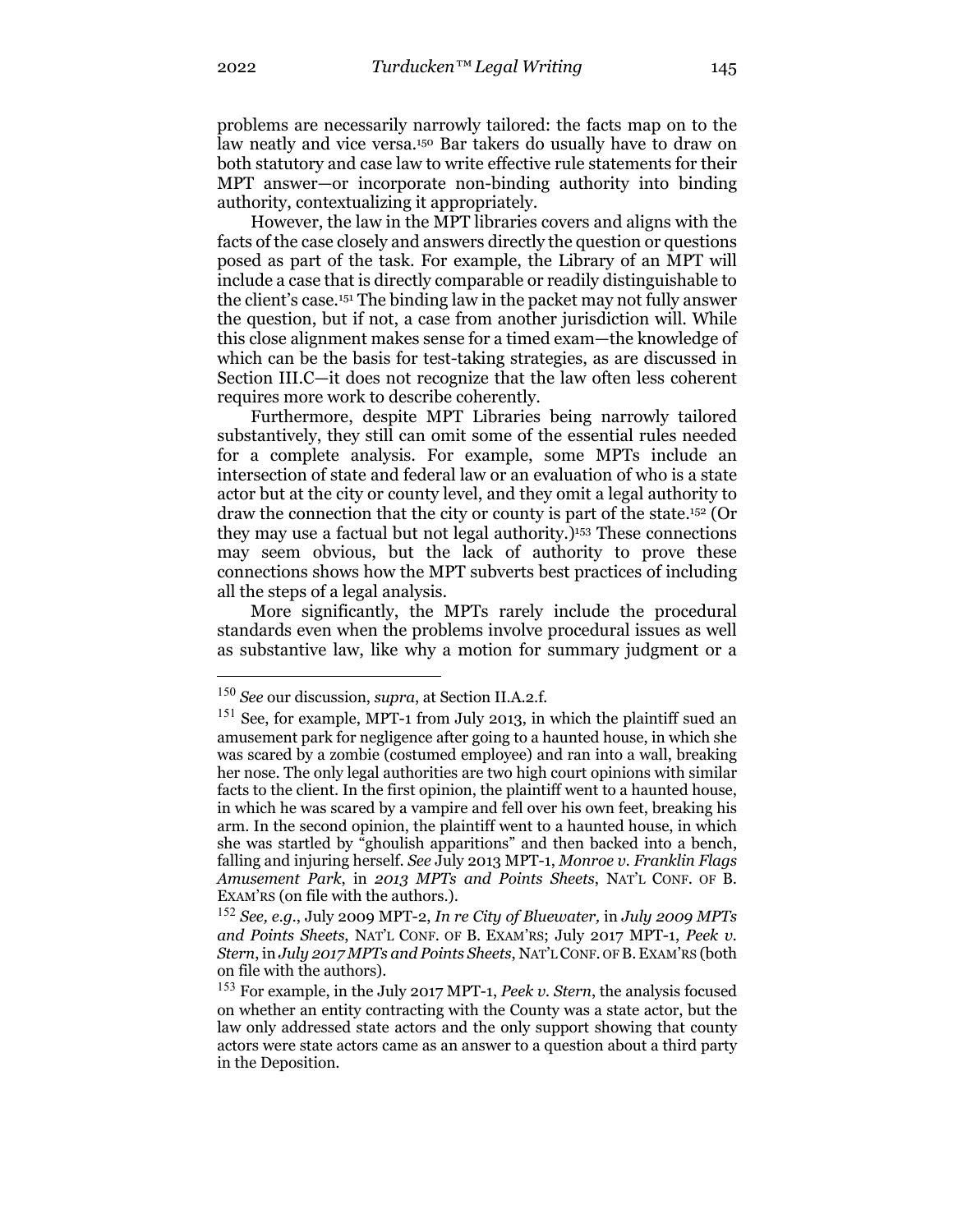motion to dismiss should be granted. The best practice would be to include a statement of the procedural law before moving into the underlying substantive law, but bar takers may not have much, if any, of the procedural law in the MPT packet. The authors of the MPT might choose to omit the procedural law to balance the goal of minimal competency with the tight time constraint, but this omission compromises other best practices: namely, the best practice of framing the substantive law of an issue within the client's procedural context.

The MPT also provides little opportunity to extract implicit (or invisible)154 rules from case law, a sophisticated legal research skill. The case law in the MPTs is usually explicit: there are not many implicit rules to deduce from the authorities' rationales by assessing the facts used to support the holdings. These implicit rules are the principles underlying the decision155 that are not explicitly written in the opinion. While we all might prefer that judicial opinions laid out in no uncertain terms the rules their authors are applying, they do not. In large part, they do not because these implicit underpinnings to the rationale are so inherently understood by the opinions' authors.

To fully make use of these judicial decisions, attorneys must be able to identify, extract, and then articulate these implicit rules, providing the rule back to the court in a clearer and more cogent way. But on the MPT, there are few opportunities to engage in this important deductive analysis, and certainly not the time. For some bar takers, there is barely time to organize the explicit law into coherent rule statements and to apply the law to the facts of their client's case.

# **g. Compromised Skills: Planning and Factual Investigation**

Being narrowly tailored also means that some of the skills the MPT claims to test are minimized. For example, the ability to develop a plan of action and plan a factual investigation or decide when to continue a factual investigation are limited. The MPT is a closed

<sup>&</sup>lt;sup>154</sup> ALEXA Z. CHEW & KATIE ROSE GUEST PRYAL, THE COMPLETE LEGAL WRITER 42, 69, 370 (2d ed. 2020) (explaining invisible rules and how to extract them from the law).

<sup>155</sup> *See, e.g*., Bart Verheij, *Evaluating Arguments Based on Toulmin's Scheme*, Springer Science and Business Media (2005), https://www.researchgate.net/publication/225873988\_Evaluating\_Argum ents\_Based\_on\_Toulmin's\_Scheme [https://perma.cc/Y8PV-BS74] (discussing Stephen Toulmin in his 1958 book, The Uses of Argument, and describing these underlying principles as the warrant and the backing linking the claim and the evidence); *see also* Excelsior Online Writing Lab, *Toulmin Argument*, https://owl.excelsior.edu/argument-and-criticalthinking/organizing-your-argument/organizing-your-argument-toulmin/ [https://perma.cc/H56Y-Q3GC].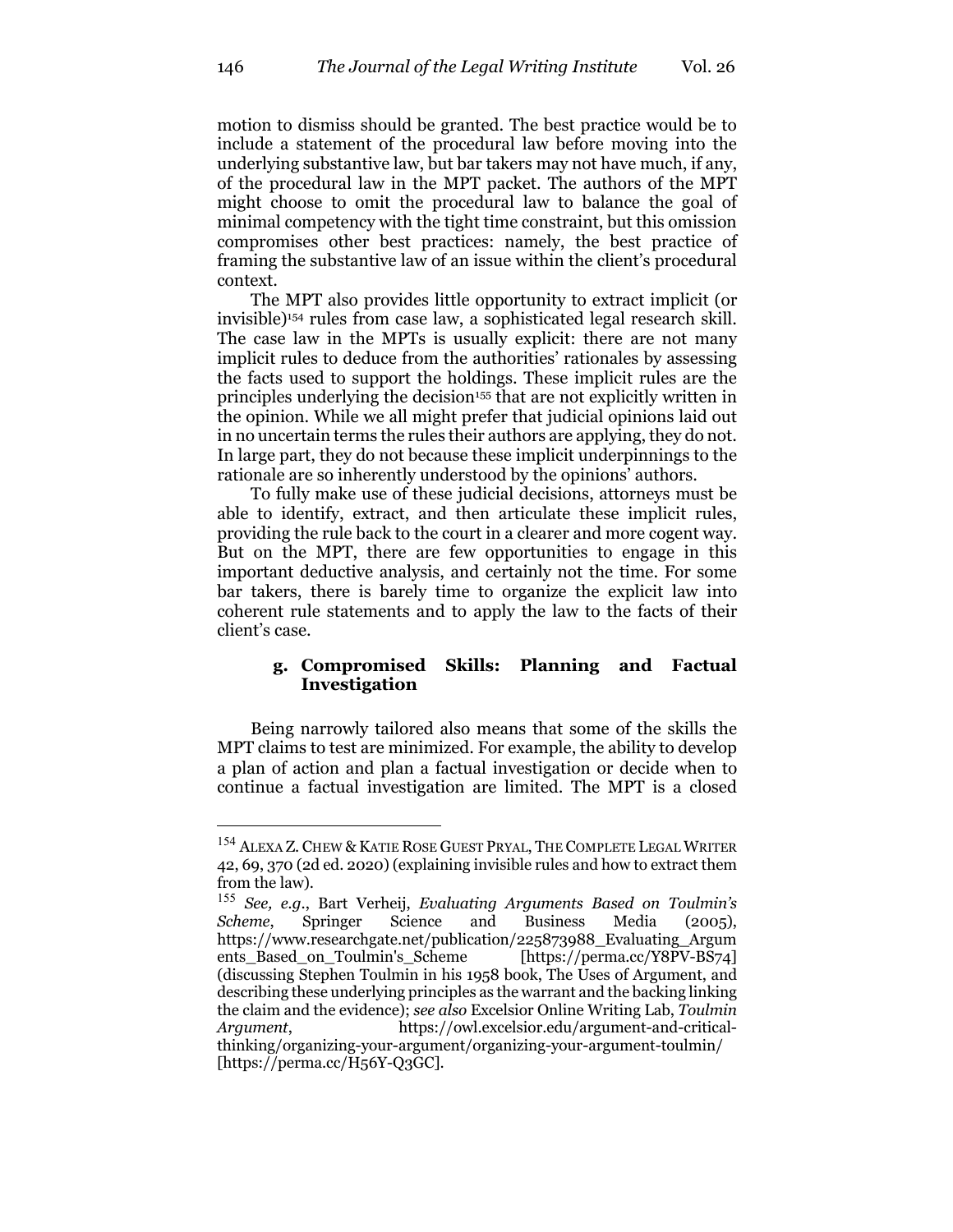universe, so the factual investigation is necessarily limited. But by narrowly tailoring the law to the facts, there is less need for the bar taker to plan or investigate.156 Additionally, the time constraint means the already limited planning or factual investigation that there might be through the recursive process of going back and forth between the law and the facts—which is the closest factual investigation one can do with a closed universe problem—is even more curtailed. For many bar takers, the abbreviated ninety minutes are insufficient to address the right issues, provide coherent rule statements, and articulate sufficient facts to show how the law applies. The ability to plan and investigate is diminished because of the short time, but for many, so is having a clear, cogent, and complete response. Like the other skills discussed above, bar takers rarely have enough time to employ these skills, even if they have them at their disposal.

# **4. The Trouble with Turkey**

Compromising these legal writing and lawyering skills may make sense for a timed test that need only measure minimal competency. But it means that the portion of the bar exam most aligned with the skills attorneys will need for practice, sets about assessing these skills through "situations most lawyers seldom face: the need to read and digest the applicable law and a large amount of information about a new case and draft a legal document with virtually no time for reflection or editing."157

Thus, the MPT does not adequately test legal writing. Clear communication is purportedly tested, but in a limited and compromised way. Bar takers are told almost nothing about how their legal writing will be evaluated. <sup>158</sup> All they are told is that their MPT answer will be "graded on [their] responsiveness" to the task memo and "on the content, thoroughness, and organization of [their] response" and one skill being tested on the MPT is their ability to "communicate effectively in writing."

<sup>&</sup>lt;sup>156</sup> Indeed, this approach is commonly used in introductory legal writing courses. By using a closed universe of facts and legal authorities, and by telling students what the narrow issue is, students have more mental capacity to focus on the novel skills of reading those authorities, analyzing them, and conveying that analysis. But in upper-level writing and skills courses, particularly clinics, students have to search a much bigger universe of facts and law and they need to spot potential legal issues and decide which ones have enough merit to pursue. So, in at least this way, the design of the MPT tests competency at the 1L level rather than the law-school-graduate level.

<sup>157</sup> Curcio*, supra* note 26, at 378 ("Unfortunately, because the MPT requires the applicant to digest a lot of information in a short amount of time and then produce a written product with no time for editing, it is questionable whether it really measures skills different than those measured by the essay portion of the exam."); *see also* Section II.A.2.d, *supra*.

<sup>158</sup> *See* MPT Instructions, *supra* note 68.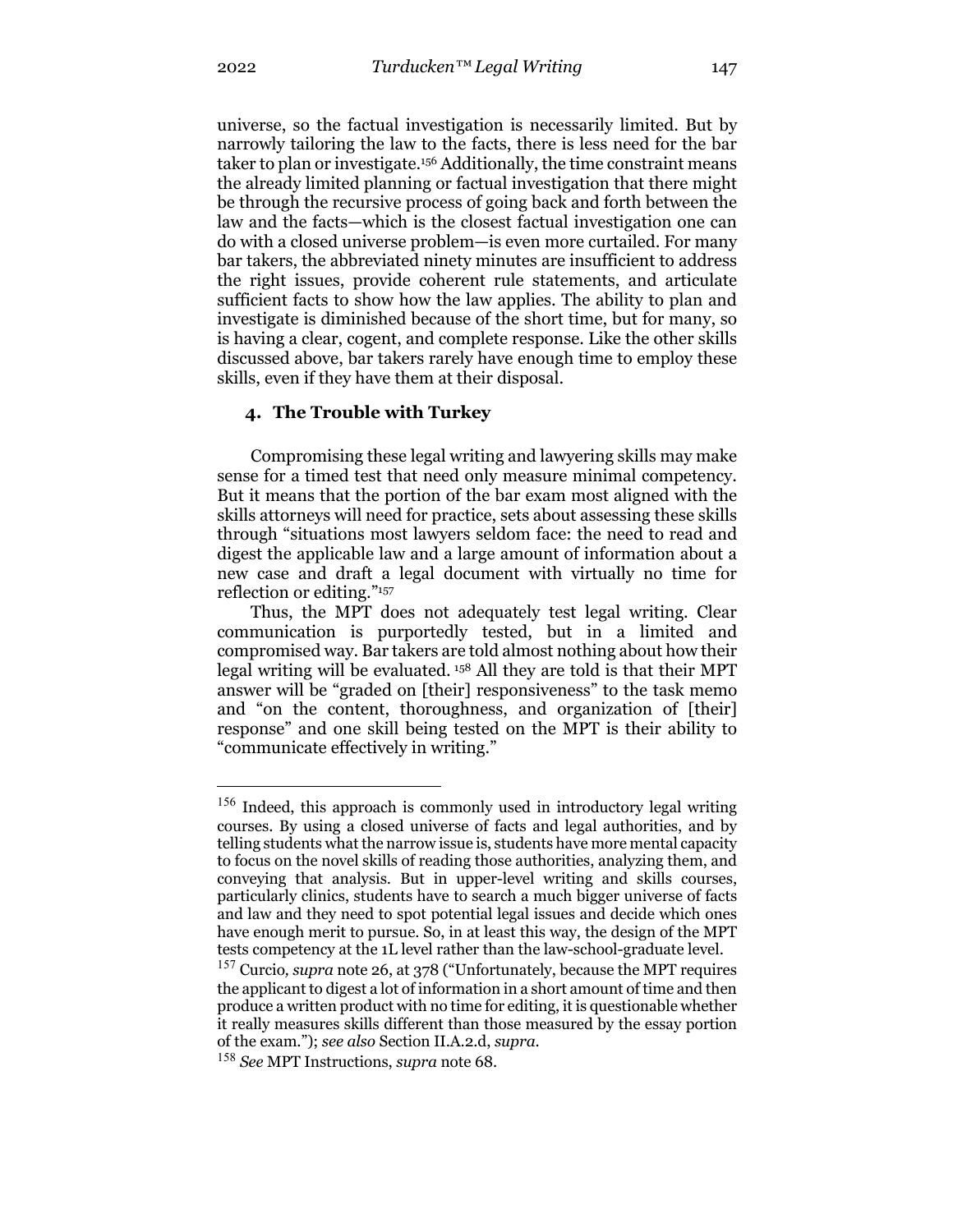The bar graders are similarly situated to bar takers. The Point Sheets they receive do not include guidance for assessing the legal writing in MPTs.159 Rather, the MPT presumes that bar takers will write effectively, or they will not and that bar graders will know effective legal writing when they see it.

Teaching the MPT with a legal writing context thus not only helps bar takers continue to develop their legal writing skills to be sure that they can communicate effectively in writing but also to help them understand what skills are being compromised or subverted. Similarly, knowing what skills may be sacrificed in the short term can help bar takers understand the buffet of best practices available to them in their legal writing and analysis to then choose how and when to divert from or preserve those practices when in practice depending on their assignment and time constraints.

#### **C. Duck in the Middle: Pedagogy**

Appreciating the layers of the MPT may not be as savory an endeavor as eating a Turducken but understanding the chicken and turkey layers and how they complement or compromise each other provides a rich opportunity for teaching. This teaching richness is the duck layer: it connects the chicken and turkey layers to promote both essential legal writing skills and essential test-taking strategies. This layer enhances both the other layers, maximizing the MPT experience.

This pedagogical duck layer, elaborated on in the next Section, is especially important given how few resources are devoted to legal writing during bar prep. Usually, the focus of bar prep services is to review substantive law and give test-taking strategies. Legal writing skills might get some light eye contact, like "include persuasive headings," or "organize your answer." But bar prep's gaze is elsewhere.160 Given that "overwhelming majority of graduates hesitate to take the bar exam without the intense preparation of a bar review course[,]"161 an opportunity for improving bar takers' legal writing skills for both the MPT and beyond is lost.

<sup>159</sup> *See, e.g.,* any Point Sheets.

<sup>160</sup> Sometimes more instruction is given on certain components. *See, e.g.*, Darrow-Kleinhaus, *supra* note 10, at 35 (explaining what persuasive headings are); BERMAN, *supra* note 102, at 60 (providing examples of ineffective headings that do not include facts and effective headings that blend law with fact).

<sup>161</sup> Smetanka, *supra* note 14, at 750.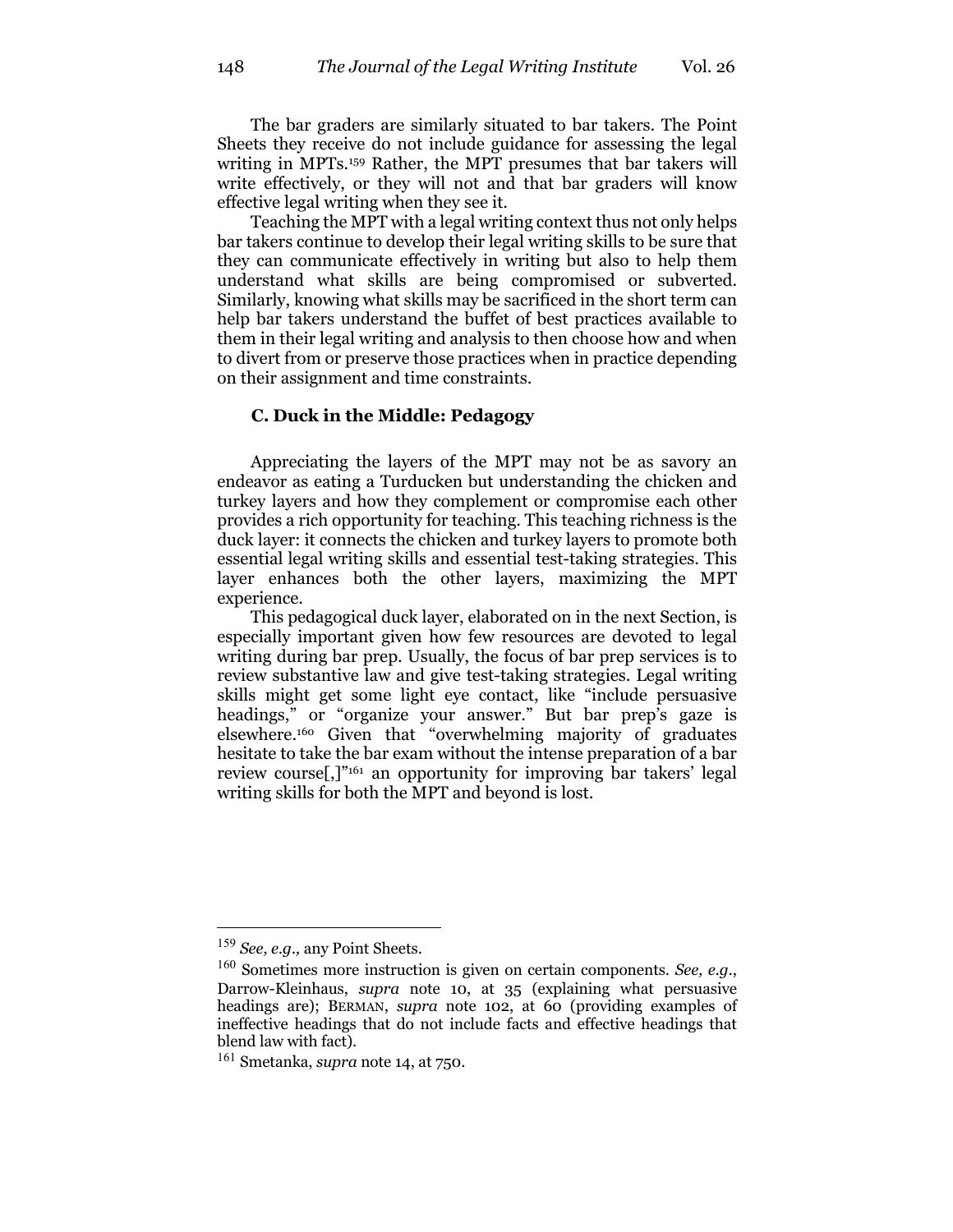The rich duck of teaching mediates the chicken and turkey layers of the MPT. Understanding that the MPT as one thing stuffed inside another inside another allows for better teaching—and for bar takers to be better prepared both for the bar and beyond. Teaching the MPT with a legal writing focus can help bar takers not only be successful on the bar exam but also help them develop their legal writing skills to be more effective in their law practice. Similarly, in addition to learning how legal writing best practices can help them on the test, learning certain test-taking strategies can help bar takers improve their legal writing and analytical abilities. This Section demonstrates both how reinforcing legal writing and how learning more about one's own work style and processes and other test-taking strategies help bar takers improve their performance on the MPT and their lawyering skills for their eventual practice.

# **A. Separate the Chicken from the Turkey**

Being able to separate the chicken from the turkey is important for both professor and bar taker alike. Teaching the MPT as a Turducken allows bar takers to hone their legal writing skills, continue to develop their best practices, and ascertain when to deviate from those skills and practices, such as on a timed test. Similarly, teaching the layers of the MPT provides an opportunity to help students understand their work style and how they make decisions in their legal research, analysis, and writing, as well as learn strategies (and even some shortcuts) for the MPT. Over multiple MPTs, both the professor and bar taker can see the progress on legal writing skills as well as on test-taking skills.<sup>162</sup>

Both sets of skills, with deliberate guidance, can influence and enhance each other. Refreshing and practicing legal writing and analytical skills will help bar takers on the bar exam. Moreover, teaching test-taking strategies do not simply benefit the bar takers for the bar exam but also help enhance their legal writing and analytical skills generally. Separating these layers and using one to reinforce the other often requires bifurcating the lessons to identify when and how the bar taker should focus on legal writing skills versus test-taking strategies. It also requires diagnosing weaknesses and offering deliberate repetition with targeted and individualized feedback and the chance to revise to address those weaknesses and improve. The

<sup>162</sup> DeFabritiis & Vinson, *supra* note 28, at 138 ("Having multiple opportunities to take performance tests throughout law school will help students be more successful than if they had to struggle for the first time during the bar exam.").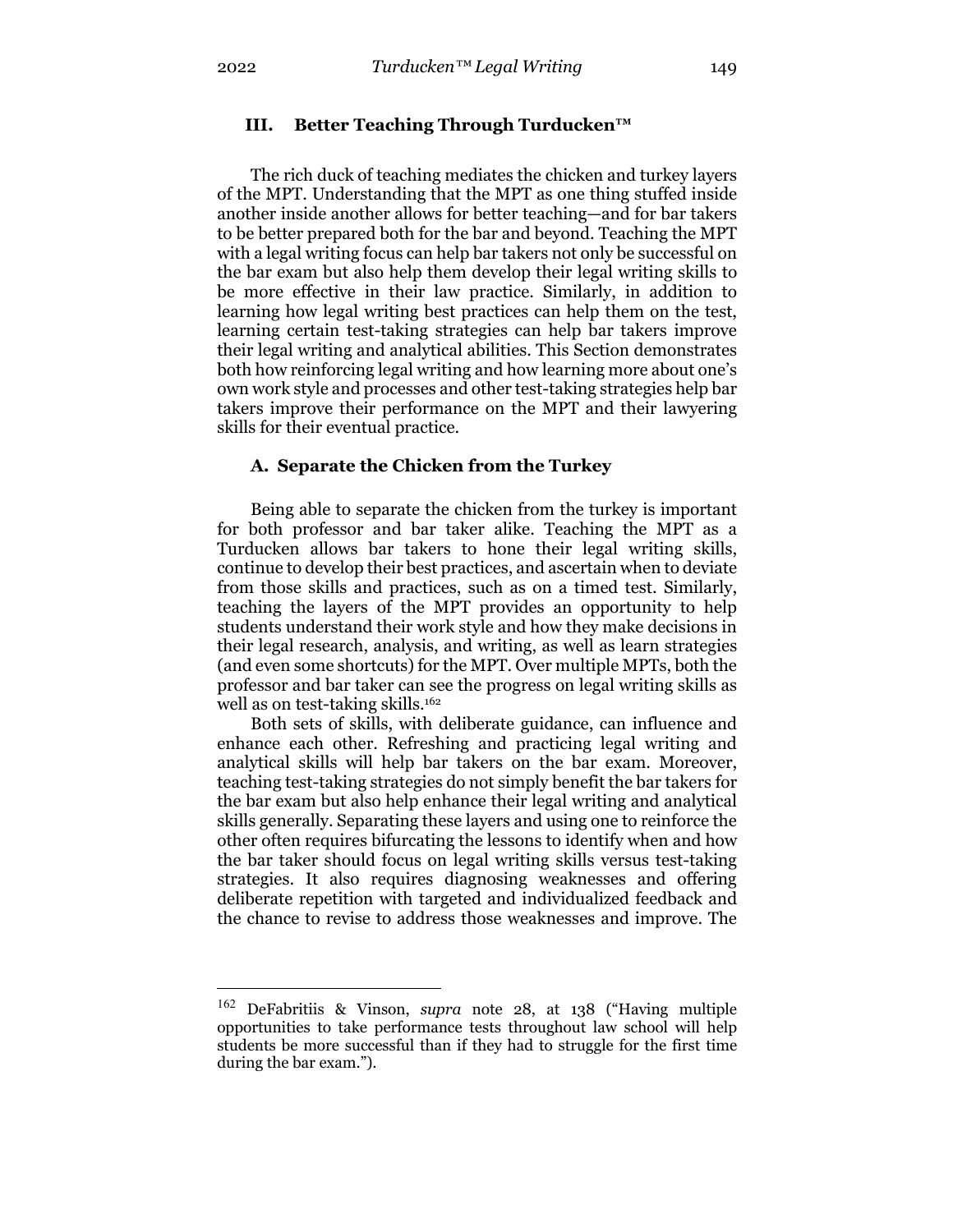section below offers practical recommendations for professors and bar takers.163

# **1. Bifurcate The Lessons**

To teach the MPT with a legal writing focus, bifurcate some lessons to focus separately on what is best for a bar taker's "long-term" legal writing skills and what must be compromised to succeed on the MPT and bar exam. It is this dichotomy that provides the rich teaching opportunity.

The essential elements required for this kind of bifurcated learning are legal writing guidance, self-reflection, and the opportunity to revise. Guiding bar takers through learning and developing their legal writing and analytical skills and giving them targeted feedback is not only important in improving their skills but also in assisting them to understand how continuing to develop their skills will help them on the MPT and beyond. This guidance is crucial for bar takers to understand the range of best practices available to them and how to deliberately choose when and if they need to diverge from those best practices. Then, the reiterative process of reflection, feedback, and revision helps make the skills more effective and intrinsic, allowing bar takers to realize how this process can help in other realms—and their lawyering and legal writing skills generally. Though bar takers will not be able to meaningfully revise their answers on the bar exam, revising answers or removing time constraints as part of teaching MPTs, allows bar takers to develop

<sup>&</sup>lt;sup>163</sup> For some bar takers, even with significant practice, the ninety minutes will not be enough time. It may be difficult for bar takers to even finish reading the MPT packet in this amount of time. Although some of these bar takers may be able to get extra time as a testing accommodation, accommodations for the bar exam are generally more limited than they are in law school, which means these bar takers may be further disadvantaged. *See generally* ADA National Network, Information, Guidance and Training on the Americans with Disabilities Act, Exams and Courses, https://adata.org/ [https://perma.cc/ZH47-TN46] (demonstrating that as a licensing exam, the bar exam must comply with the Americans with Disabilities Act and its regulations for exams and courses); American Bar Association, Bar Information for Applicants with Disabilities, https://www.americanbar.org/groups/diversity/disabilityrights/resources/ biad/ https://perma.cc/2UEG-XA4V (indicating that each state bar regulates its administration of the bar exam and process for applicants to seek accommodations); North Carolina Board of Law Examiners, Applicants Requesting Special Testing Accommodations, https://www.ncble.org/applicants-requesting-special-testingaccomodations [https://perma.cc/BG62-HLTW] (requiring proof of an applicant's accommodations for as far back as the person has had them, like back to high school if the applicant received accommodations then, but also

that the applicant was re-assessed for the need of the accommodation relatively recently). *See also* note 95, *supra*.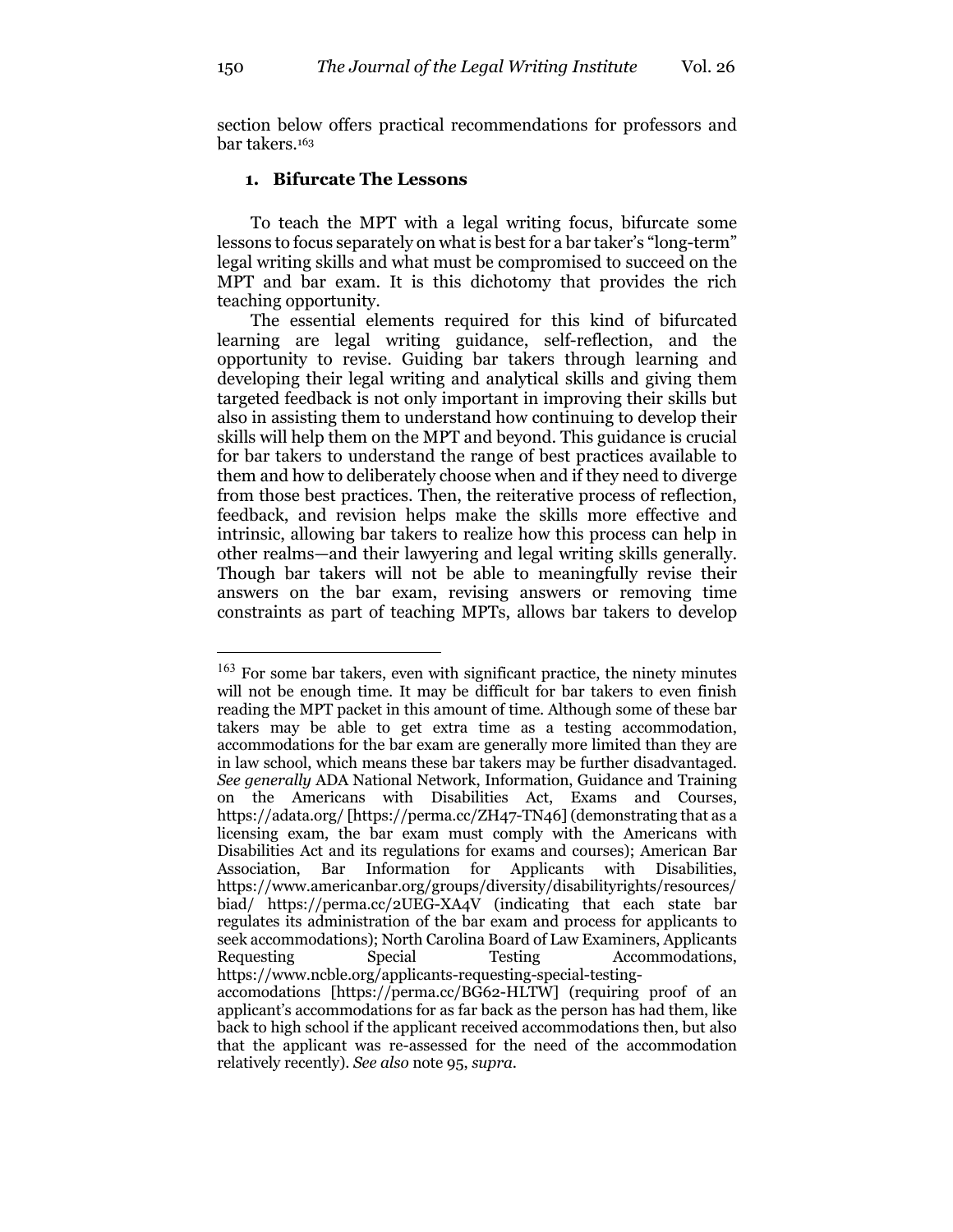these legal writing skills. Without this guidance and opportunity for reflection and revision, a student may not recognize the import beyond the MPT.

But teaching the MPT also requires teaching test-taking strategies and fostering bar takers' ability to distinguish between skills that will be needed for practice and those that are bar-specific. It further assists bar takers in making effective choices when they find themselves running out of time on the exam.

#### **2. Diagnose Weaknesses And Use Repetitions To Improve**

A bar taker needs to be able to demonstrate multiple skills at once to be successful on the MPT, as is the case in practice. Because the MPTs are closed universes and contain all the facts and law that the bar takers will need to complete the assigned task, handling the MPTs effectively depends not on memorizing the substantive law but on the skills of reading, digesting, analyzing, organizing, and writing—all at once!

Teaching a legal writing course on the MPT allows a professor and even the bar takers themselves—to identify which parts of these processes are not yet happening automatically. Some bar takers may not have done much legal writing since their 1L year—or at least not in a way that focused on the process of writing rather than on the content.164 Teaching the MPT—guiding bar takers through multiple practice MPTs giving them feedback and allowing for reflection and revision—allows bar takers to refresh and hone their legal writing and analysis techniques and skills with the goal of having as many best practices be intrinsic as possible before the bar exam. They may then have to scrap these best practices on the bar exam, but they will be doing so consciously, choosing deliberately which skills to set aside given the particular issues and the time constraint.

For example, a bar taker might be reminded of how effective headings can be when they blend law and fact and work on drafting such headings over several MPTs. Then, even if the bar taker decides during the bar exam that she does not have time to add a determinative fact or two to her headings, she has refreshed and enhanced this legal writing skill.

<sup>&</sup>lt;sup>164</sup> Bar takers who have not had meaningful live-client experiences or significant simulations practice applying law to different fact patterns or who have only had legal writing and lawyering skills taught in a superficial way may be at a disadvantage. They may not know "why they are taking certain actions and therefore will have a very limited ability to improve their performances." *See* Smetanka, *supra* note 14, at 759. Teaching the layers of the MPT and with multiple MPTs with different fact patterns and with guidance and feedback to reinforce skills can help provide this repeated and deliberate practice necessary to hone the legal writing and lawyering skills.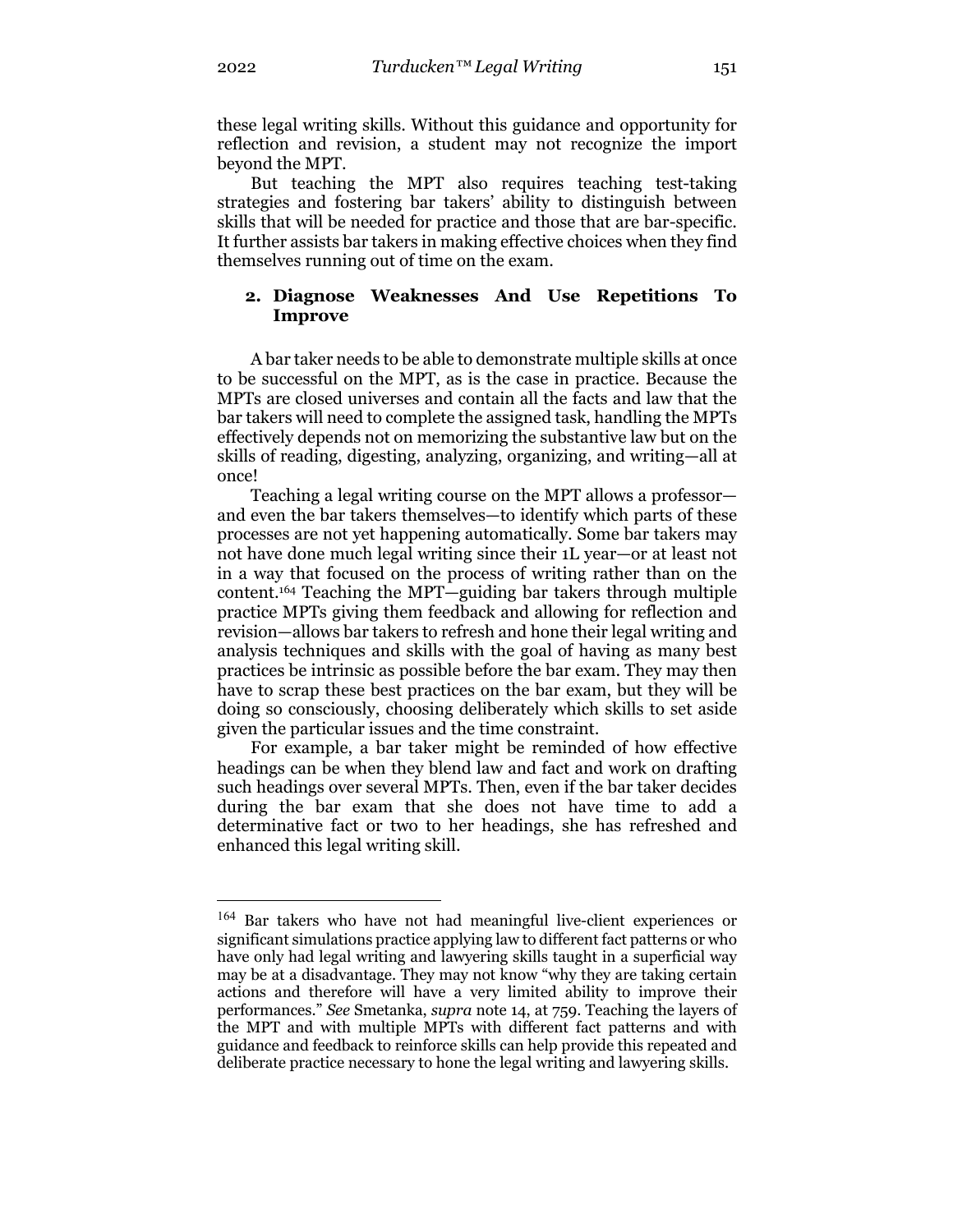# **B. Eat the Chicken: Improving Writing Skills**

Teaching the MPT provides the chance to revisit legal writing skills that may not yet be intrinsic—and to improve them before the bar exam. Facing the bar exam and becoming familiar with the MPT can motivate bar takers to develop their legal writing skills. Among other things, teaching the MPT advances the following legal writing goals and best practices.

# **1. Goal: Follow Directions**

Being successful on the MPT, requires being able to follow directions and pay attention to details. These are the exact same skills that a novice attorney needs. The MPT instructs bar takers that their answers will be "graded on [their] responsiveness to the instructions regarding the task [they] are to complete."165 A bar taker who does not adhere to the task assigned in the MPT by the fictional supervising attorney will not score well with the bar grader. While there are many legal writing conventions that are generally practiced across document types and practice areas throughout the legal profession, each law office or court may have its own preferences, which the novice attorney needs to follow. Often an MPT prescribes an organization, providing the specific issues to be analyzed and setting forth the order in which they should be analyzed in the assigning memo. The Point Sheet correspondingly instructs the bar grader that the bar taker should organize the MPT answer in this prescribed manner. Similarly, a bar grader is always assessing whether a bar taker has adhered to the task, deducting points if the bar taker fails to do so.

Accordingly, bar takers should be taught to adhere not just to the task but also to any specific order or structure prescribed by the MPT for their answers, even if they would otherwise organize the material differently. Teaching the MPT thus means teaching bar takers to comply with the demands or expectations of their quirky boss: in this case, the MPT. But bar takers will also benefit from then being able to recognize this adherence to what is prescribed by the MPT as a choice—one that makes sense on the MPT to maximize the points awarded—that they then can have available to them later once in practice.

Bar takers are thus learning to be strategic about what they prioritize, what they compromise, and what will best serve their audience and the document's purpose. Even when the suggested organization may not reflect how the bar taker herself would organize the answer, by practicing with multiple MPTs and deconstructing several tasks or assigning memos, the bar taker is reminded of the importance of adhering to directions and attending to those details.

<sup>165</sup> *See* MPT Instructions, *supra* note 68.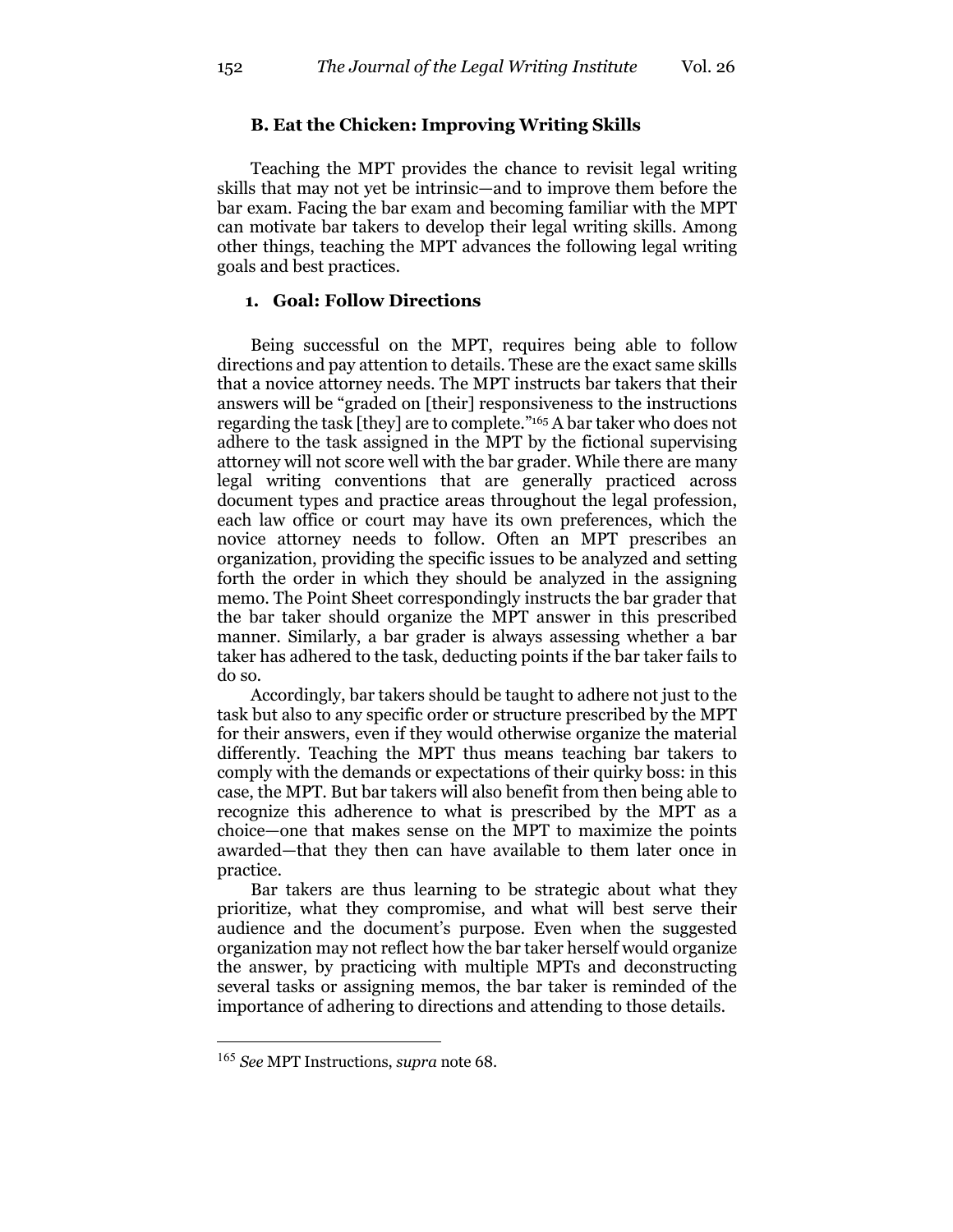# **2. Goal: Read and Synthesize Legal Authorities**

Additionally, teaching MPTs can help bar takers reinforce their strategic reading, legal analysis, and synthesis skills.

## **a. Practice Strategic Reading**

Many law students learn over the course of law school that they do not need to read opinions from start to finish. Instead, they can skim parts of the opinion that are less crucial and home in on the parts where they can find the holdings and rationales. If students have not learned to do this by the time they are preparing for the bar exam, the MPT can help them develop this skill, as it necessitates strategic reading.166

Bar takers wanting to maximize their time on the test learn how to quickly find an opinion's holding and rationale and then circle back to other parts, like the case's statements of facts, if needed. They also have the impetus to learn other strategic reading techniques, like using tables of contents (helpful for case books but also for statutes and regulations) and other contextual cues.167 The MPT similarly allows bar takers to refresh their understanding of how to use the weight of authority to guide their reading of those of authorities, helping them to focus first on the binding and most recent law to build their rule statements and understand how any statutory or regulatory law fits with the case law. Moreover, bar takers can use to their advantage their understanding that the MPT is narrowly tailored: every fact and every law was included in the packet for a purpose.168 Knowing this can help bar takers practice reading strategically, evaluating why each fact and law was included.

# **b. Find And Describe Legal Tests**

Teaching the MPT also can help bar takers learn to or practice finding and describing legal tests, like elements or factors tests, and to see how the analytical organization might flow from the structure of the law tests. Because the MPTs are narrowly tailored, bar takers can more easily see the patterns in the law, especially after practicing several MPTs. Through practice, they can become more adept at seeing commonalities across disciplines in the law; they thus become

<sup>166</sup> *See, e.g.,* CHEW & PRYAL, *supra* note 70, at 165-67 (advising bar takers to read like a lawyer not a law student); BERMAN, *supra* note 102, at 22 (explaining the read-skim method for approaching a performance test).

<sup>&</sup>lt;sup>167</sup> From the Table of Contents, a bar taker can tell not only whether the problem is statutory or common law, *see, e.g.,* Darrow-Kleinhaus, *supra* note 10, at 28, but also the recency of the cases, the level of the court that authored them, and whether binding or nonbinding based on the jurisdiction.

<sup>168</sup> *See* Darrow-Kleinhaus, *supra* note 10, at 30.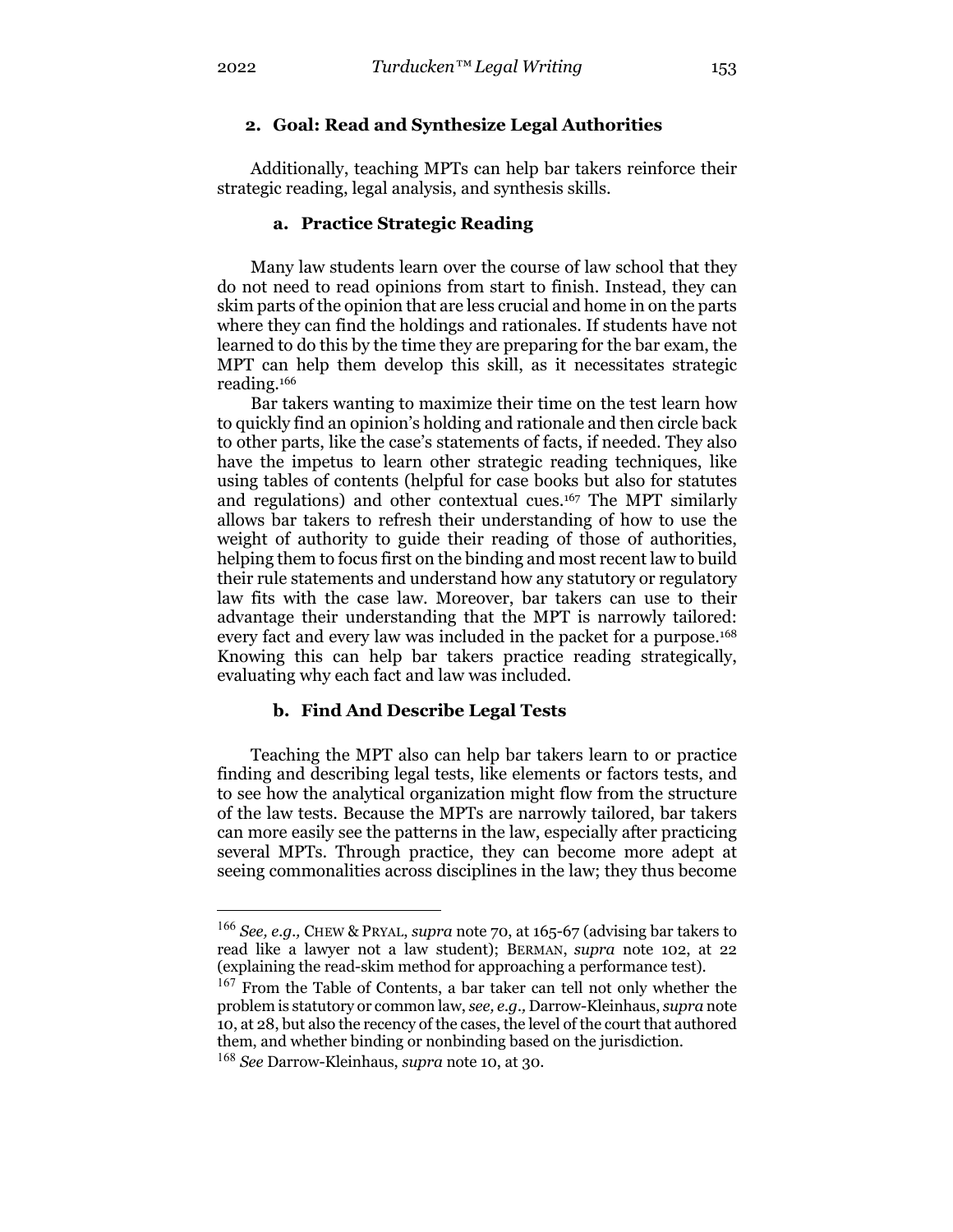better able to understand the law not just on the MPTs but also beyond. Teaching the MPT similarly helps reinforce how to dispose of undisputed issues quickly, move from broad to narrow when presenting the law, and decide whether to cluster issues or branch into separate sub-analyses.

#### **c. Synthesize And Summarize The Law**

In addition to helping bar takers identify the legal tests, teaching the MPT can reinforce bar takers' ability to synthesize and articulate the law in their own words, which will help them both with the bar exam and in practice.169 Attorneys can usually copy and paste the law from their electronic research platforms to their document and then modify it. But copying and pasting is not possible on the MPT—either when offered on paper as part of an in-person exam or with the PDF packet offered with remote exams because the latter does not allow text to be copied.

Having taught the MPT, our experience suggests that many bar takers want the full quoted law there on the page before them and then modify it as needed for their answer. Or that they do not have the confidence in their understanding of the law to put it in their own words. The temptation is thus for bar takers to type words from the Library into their answers verbatim. Rarely, though, will they have time to do this—even those who can type very quickly. Not only is this time consuming, but it also means that bar takers might not be processing the law while typing it verbatim from the MPT authority.

Teaching bar takers to read a paragraph of law in the Library of the MPT and then take a moment to distill the rules from that paragraph before writing those rules in their own words is a good habit for bar takers to develop. Paraphrasing and summarizing the law allows a bar taker to better demonstrate her mastery over the law for the MPT (and beyond); it saves time too.

#### **d. Choose Examples To Illustrate Rules**

Likewise, teaching the MPT offers opportunities to reinforce knowing how and when to illustrate rules using examples from case law. Given the time constraints of the MPT, bar takers are very receptive to revisiting how to explain how the law has been applied in the past and set up analogies to their client's case, while not sacrificing time needed to write their application portions. Teaching the MPT thus provides a great opportunity to remind bar takers that illustrations are most needed when the issue is fact-laden or when it is important to ground your argument within the parameters of the law. Bar takers are similarly helped to learn that rule illustrations do

<sup>169</sup> *See* Darrow-Kleinhaus, *supra* note 10, at 36-37 (conveying the importance of summarizing).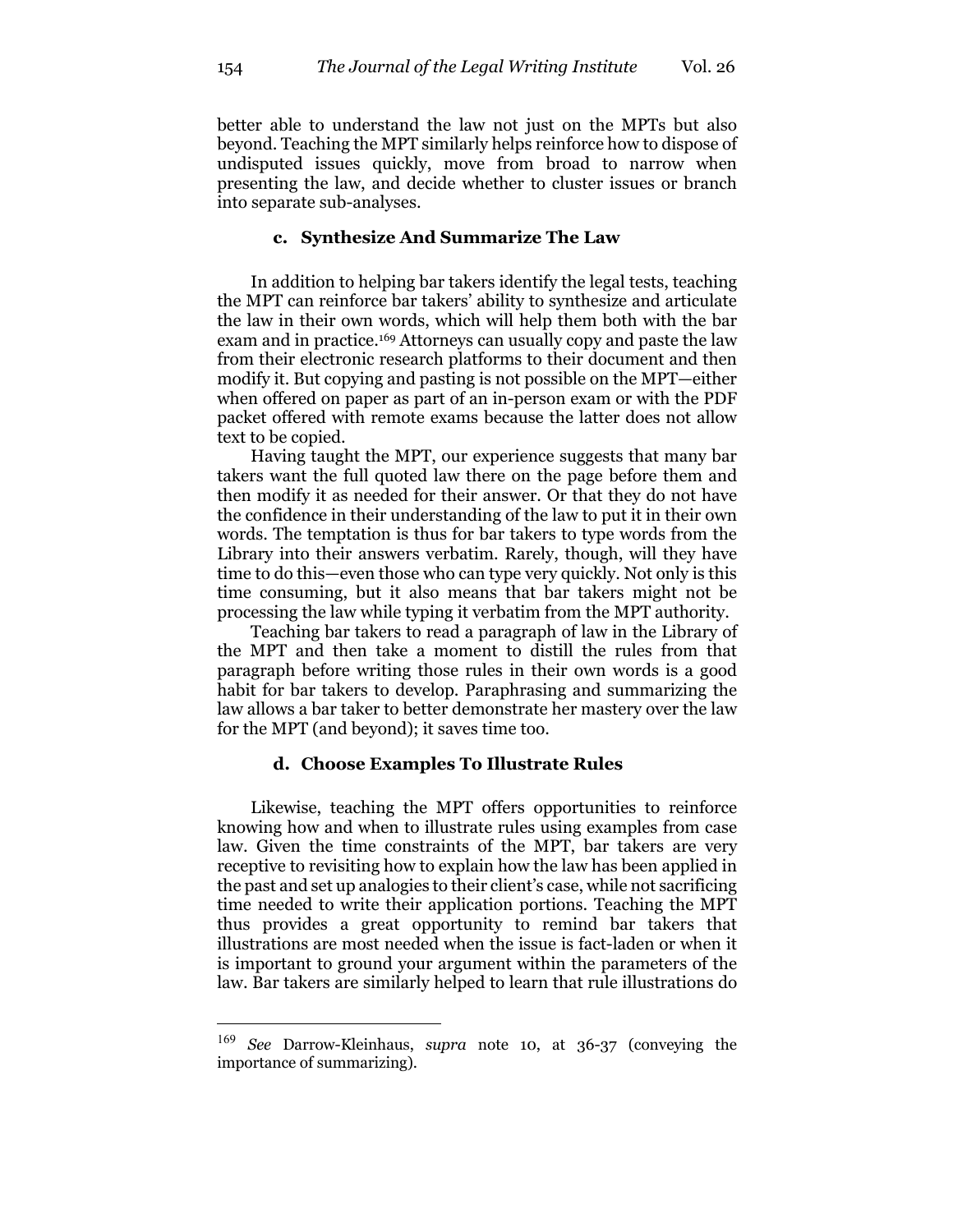not need to be lengthy, particularly for the MPT.170 Rather, they should center on the relevant holding and the key facts that support that holding and parallel the facts in their client's case.

A professor can emphasize that illustrations might grow or shrink in practice depending on how intricate or complex the facts of the precedent are and how much needs to be explained before these facts are tied back to the case at hand. But given the tight time constraint for the MPT, usually no more than the following will be required: "For example, in *Case name*, the court held x, y, and z because a, b, and c happened."171 A bar taker can use this formula to set up an illustration on one side of the law, then provide a counter illustration and then compare or contrast these cases to the client's case in the application. In addition to streamlining how bar takers handle case examples on the MPT, this method helps their future legal writing by training them to focus on *why* the illustration helps their argument and by giving them an easy formula that they then can adjust as needed.

#### **e. Handle Counterarguments**

Teaching the MPT provides an opportunity to reinforce how to handle counterarguments. Almost every MPT instructs bar takers to incorporate or address counterarguments as part of the analysis. But in our experience, this part of the analysis is often omitted. In part, as is discussed above in Section II.B, the MPT's time constraint means bar takers must prioritize, and crafting an affirmative argument appropriately takes priority over a counterargument. However, handling counterarguments is also a higher level and less-practiced skill that is thus easier to sacrifice on the MPT. It is in response to this latter point where the rich teaching opportunity exists. Some bar takers have had so little practice with counterarguments, and maybe not since their first year in law school, that they cannot effectively address counterarguments in their writing, even if they have the time to do them. Teaching the MPT can help bar takers learn to ask what the best argument is on the other side and how best to refute that argument. Given that the MPT packets are tightly edited and narrowly tailored, the counterarguments can be identified more readily. With practice, thinking through and handling counterarguments will become more automated, allowing bar takers to more easily bring at least some counterarguments into their MPT responses—and generally hone this skill.

<sup>170</sup> *See* CHEW & PRYAL, *supra* note 70, at 155-56 (discussing rule examples and case illustrations); *see also* Darrow-Kleinhaus, *supra* note 10, at 36-37 (admonishing bar takers to not "include long passages and quotations from the cases" that are both time consuming and add little value but rather to write case examples in one sentence that provides the holding and the factual basis for that holding).

<sup>171</sup> *See* CHEW & PRYAL, *supra* note 70, at 155-56 (providing a case example template).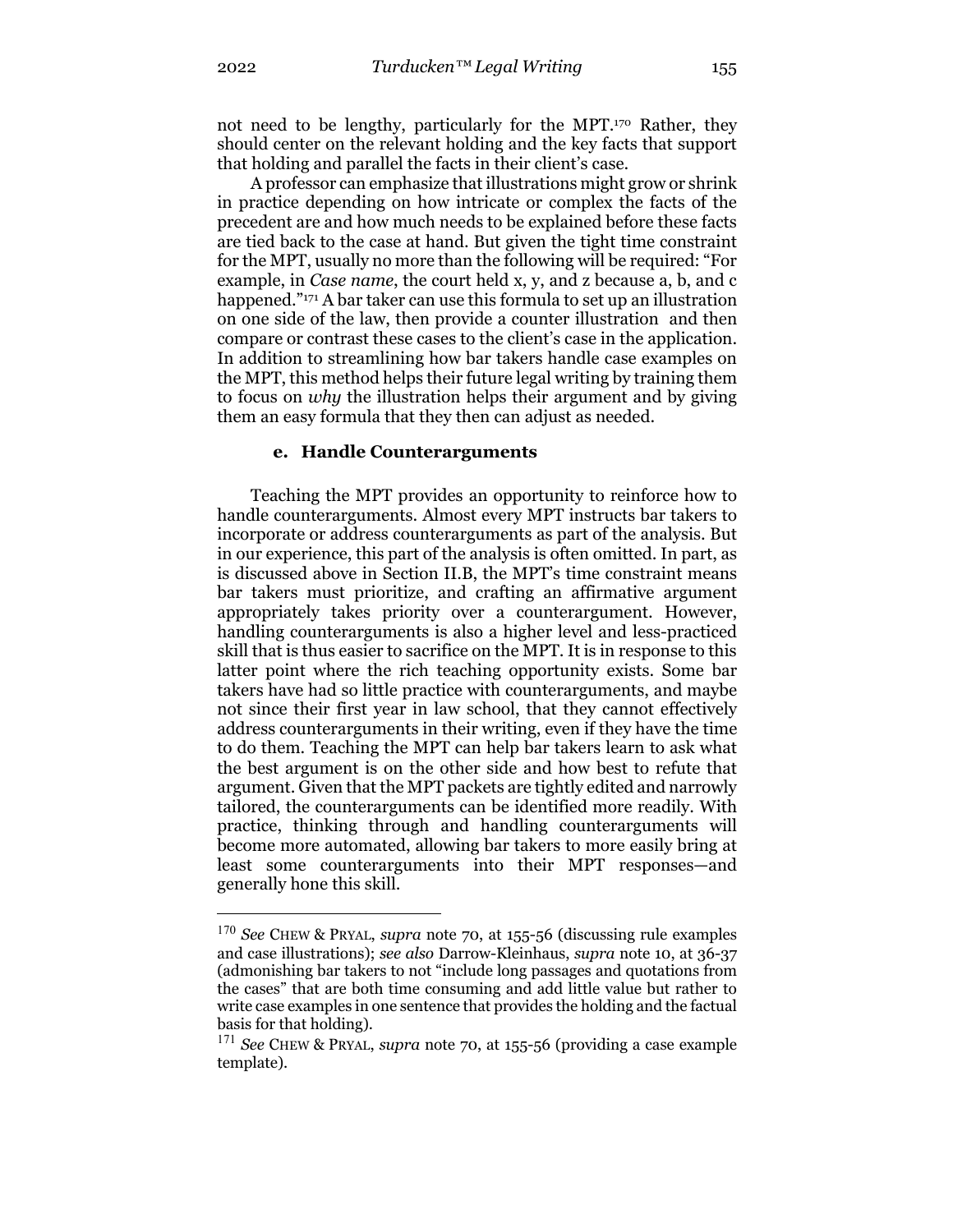# **3. Goal: Sensible Large-Scale Organization**

Although the MPT task memo sometimes prescribes a particular organization,172 the MPT nevertheless provides the opportunity to refine large-scale organization skills. Before entering practice, bar takers can internalize the legal writing convention of explaining the law before applying it. Professors can remind bar takers that lawyers like to have the answer or conclusion up front and then to see the relevant law. And only subsequently have the novice attorney explain how the law on any issue applies to the facts of the client's case. Bar takers often recall that they learned in their first-year legal writing classes some version of C-RAC, but if they have not yet practiced it meaningfully in other contexts, this legal writing norm may not yet be intuitive to them. When they start practicing MPTs under time pressure, bar takers might revert to alternating between law and fact on any one issue. Teaching the MPT and teaching or refreshing how to use reverse outlining, along with having bar takers review the work of peers or sample answers, enables bar takers to practice C-RAC and to make using it automatic.

Similarly, working through and getting feedback on multiple MPTs allows bar takers to revisit other tenets of large-scale organization. While the MPT problems sometimes omit the broadest law, like the procedural law, or omit pieces of logical syllogism,<sup>173</sup> professors can use these omissions to nevertheless teach best practices and to assure bar takers of their ability to navigate these challenges on the bar exam.

# **4. Goal: Support Claims About the Law with Appropriate Citations**

Teaching the MPT also helps bar takers focus on supporting their claims about the law with appropriate citations and not worry about whether the citation is formatted correctly. The emphasis is on citing to the proper authority and supporting the claim, recognizing that this is the essential part of a citation and reinforcing the heterogeneity of citation systems.174 What is most essential in citing authorities is that the reader knows where to look to verify the law if needed. The correct citation of authority and pin cites is thus extremely important. Given that the MPT packets are relatively small and that it is a closed universe, the MPT appropriately excuses bar takers from having to

<sup>172</sup> *See* Goal: Follow Directions, *supra*, at Section III.B.1.

<sup>173</sup> *See* Compromised Skills: Synthesis and Complete Rule Statements, *supra*, at Section II.B.3.f.

<sup>174</sup> *See* Chew, *supra* note 144, at 905 (citing David J.S. Ziff, *The Worst System of Citation Except for All the Others*, 66 J. LEGAL EDUC. 668, 682  $(2017)$ .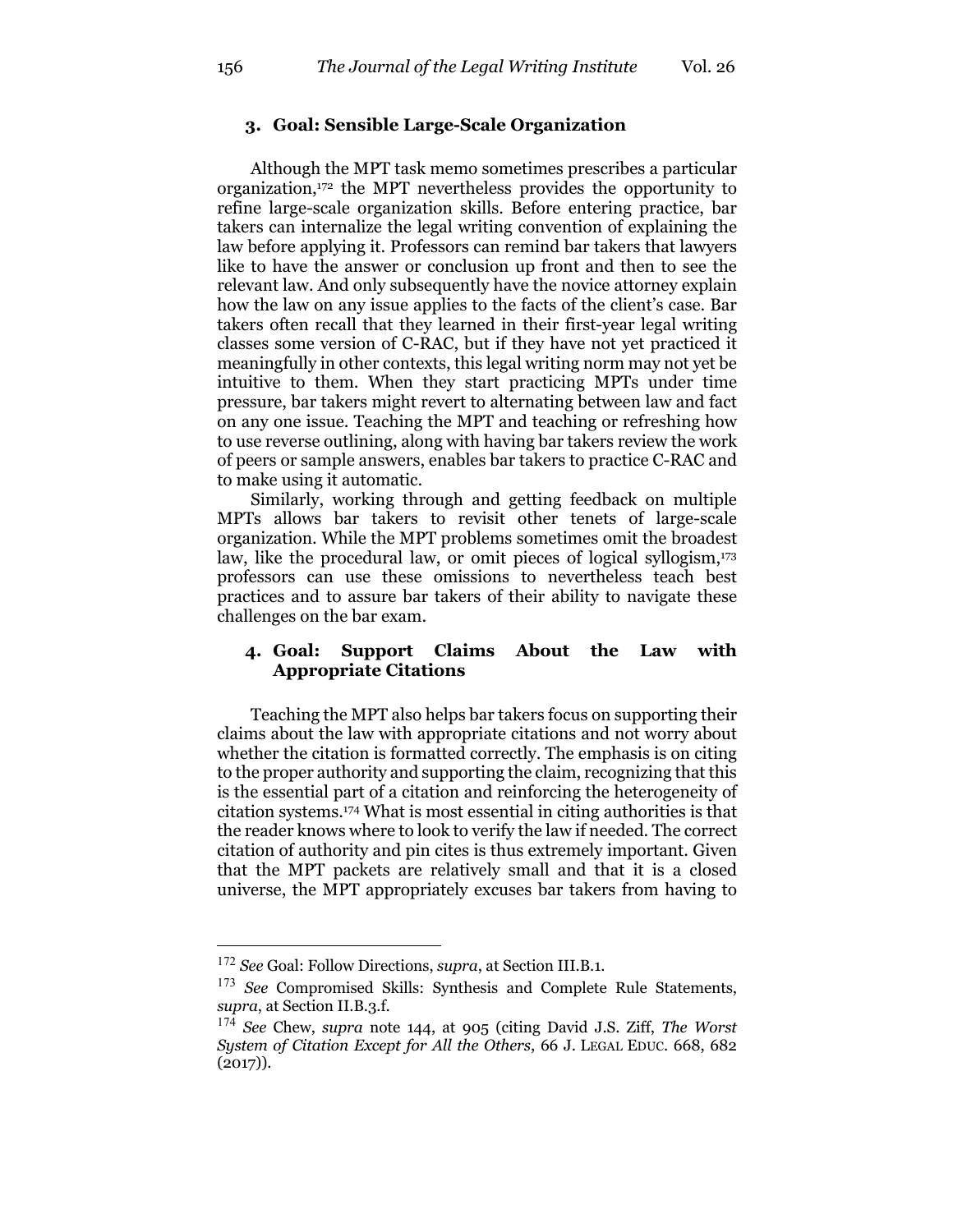worry about page numbers and encourages them to abbreviate.175 This allows bar takers to save precious time on the bar exam; however, in teaching the MPT, professors can nevertheless help them see the communicative function of citations even when formal citation formatting is not required.

#### **5. Goal: Edit Paragraphs and Sentences**

As noted above in Section II.B, revising and polishing are essential legal writing skills that are compromised by the MPT being a timed test. But as with the other legal writing and lawyering skills highlighted in this section, teaching the MPT as a Turducken allows bar takers to nevertheless refine these skills through guided, deliberate practice. Revising at the sentence or paragraph level may be most challenging during the MPT. While students may have time to move sections around, they are unlikely to have any more than a minute or two to edit or polish at the sentence or paragraph level.

These are also the skills that professors may deprioritize when reviewing bar takers' written work and triaging feedback. Thus, devoting time to practicing using strong verbs, writing in plain language, and beginning paragraphs with strong topic sentences can become crucial parts of teaching the MPT. Bar takers will want to ensure that the bar grader can understand their points, so there is a short-term benefit to the forever skill of improving sentences and paragraphs through targeted revision. Guiding bar takers through this process as part of teaching the MPT will help them maximize their time and their score on the bar exam and also serve them well in practice.

#### **C. Eat the Turkey: Improving Test-Taking Skills**

Teaching the MPT can also help illuminate for bar takers their own work styles and their processes or preferences for research, analysis, and writing, thereby helping them understand how to make the best use of those styles, processes, and preferences, both on the bar exam and in practice. By learning about one's processes and work style the bar taker comes to understand how she works under time pressure and what level of practice and what kinds of test-taking strategies will best assist her in doing her best on the MPT. It will thus enable a bar taker to demonstrate her competency in the tight time limit.

In taking a practice MPT within the ninety-minute time constraint, bar takers quickly learn what they are not able to do in that small amount of time. Over the course of several timed practice MPTs,

<sup>175</sup> *See* MPT Instructions, *supra* note 68 (instructing bar takers that they "may use abbreviations and omit page references" when citing to authorities in the Library).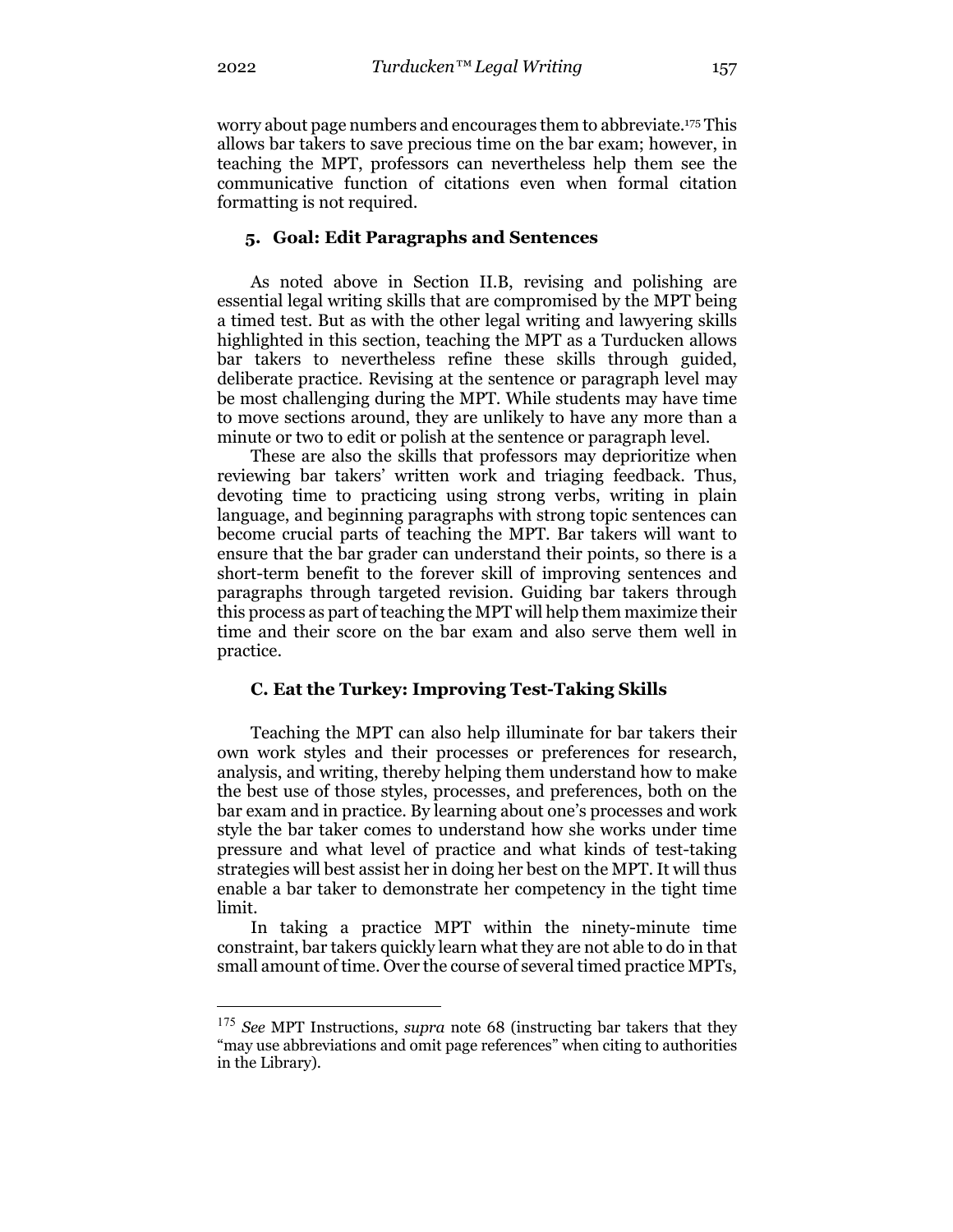bar takers gain familiarity with the MPT genre and hone their ability to work the problem more efficiently.176 Likewise, they can develop a personalized plan for approaching the MPTs they can then use on the bar exam. Helping bar takers observe and reflect on their own processes through taking the practice MPTs and then sharing with them some test-taking strategies based on their specific individual needs, means that bar takers not only develop a plan of approach for the MPTs but also learn more about their own processes and work style for their law practice following the bar exam.

As mentioned above, bar takers may learn that they need to read more strategically or to look for the tests in the law. They also learn whether they prefer to read the law or the facts first<sup>177</sup> and whether they type quickly or not.178 Most significantly, they learn more about whether they process quickly or more slowly, and then can learn strategies and approaches that best complement their work style and processing.

<sup>176</sup> Doing the MPTs effectively takes practice—just like learning any new skill or program to become fit. They may not need to put in the 10,000 hours of deliberate practice, *see* ANDERS ERICSSON & ROBERT POOL, PEAK: SECRETS FROM THE NEW SCIENCE OF EXPERTISE 99-100 (2016) (defining deliberate practice as being both purposeful and informed practice that pushes people outside of their comfort zone, engaging "a person's full attention and conscious actions" as well as feedback on and modification to the person's efforts), but the more bar takers practice, and the more they practice with opportunities for reflection and feedback, the better they will do. *See*  BERMAN, *supra* note 102, at 38 (emphasizing the importance of practice for gaining the skills or "fitness" to be more effective and efficient on the MPT, rather than just reading time-saving tips, which may seem like merely telling someone to do it all faster); *see also* Darrow-Kleinhaus, *supra* note 10, at 38 (stating that the key to success will be practice); DeFabritiis & Vinson, *supra* note 28, at 120 ("Only through practice will applicants be able to adjust their time in recognition of their strengths and weaknesses.").

<sup>177</sup> *See* BERMAN, *supra* note 102, at 21-22, 26-27 (recommending that bar takers skim the File, read and brief the Library, and then return to the File but acknowledging that bar takers will learn what works best for them); CHEW & PRYAL, *supra* note 70, at 32-33 (outlining the advantages of reading the law first and vice versa and encouraging bar takers to decide for themselves what works best, advising bar takers to also consider that they might decide it depends on the genre for the task).

<sup>&</sup>lt;sup>178</sup> The person who types more slowly might supplement their bar preparation with typing practice and speed work—a skill that will only help them after the bar, too.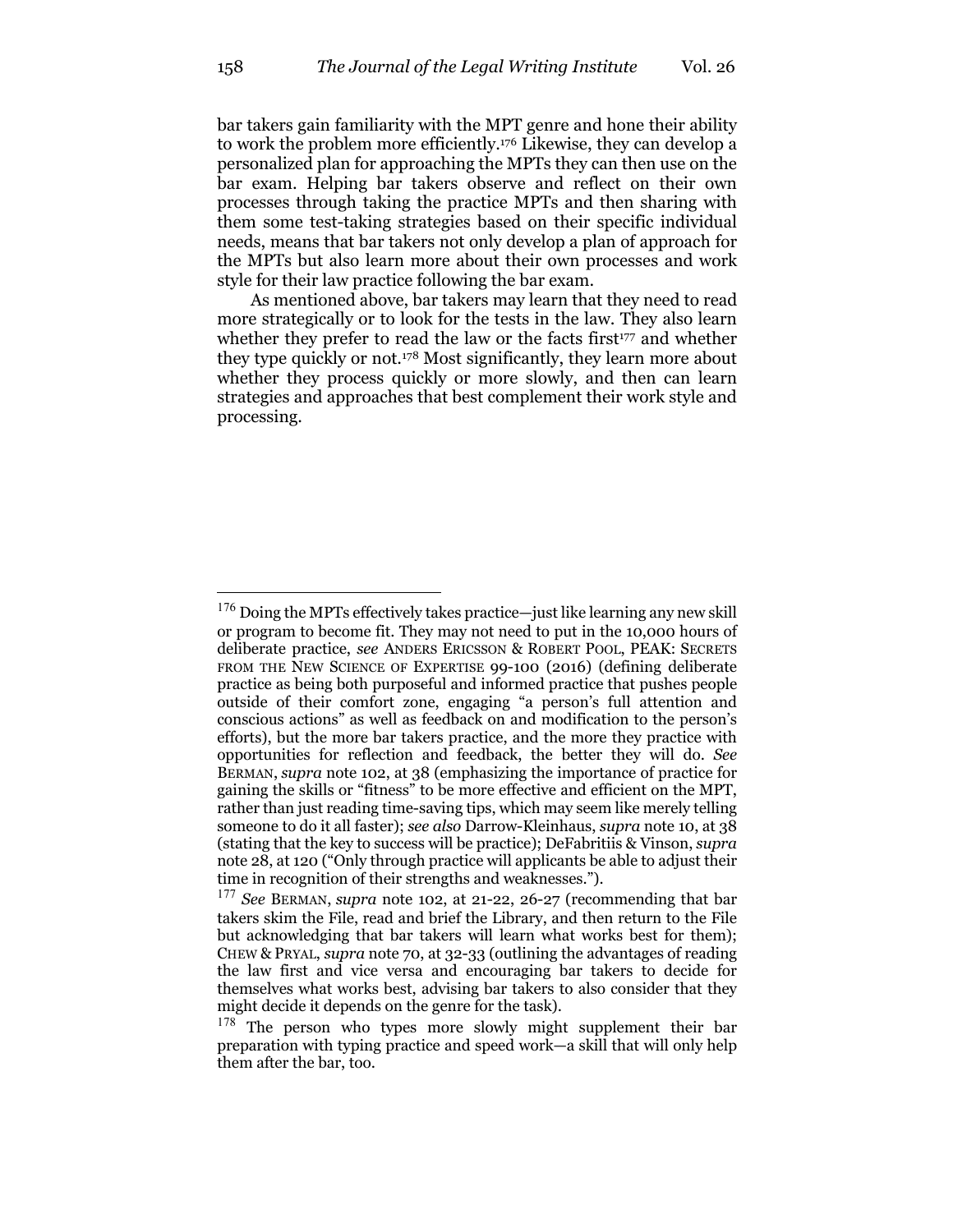## **1. Move Through The Packet With As Few Touches As Possible**

One strategy that can help all bar takers is learning how to move through the packet with as few "touches"179 as possible: bar takers should take as much information as they can from the task document—and then from the Library and the File in their first reading of the documents—and incorporate it into an outline180 for their answer. While bar takers will likely need to circle back to the facts in the File or to the law in the Library, the more they can outline their answers during their first reading, the more time they will have for developing their answers more fully. Going back and forth between the File and the Library is a helpful recursive process that mimics the recursive processes in law practice of fact investigation and developing a case theory.

But with the tight timeline of the MPT, there is little time for too much of a recursive process. This outlining or scaffolding process also has the benefit of helping a bar taker focus on the task by giving her a clear process for approaching the MPT; this can stave off getting overwhelmed by the test and limited time. It also helps the bar taker who might freeze up at the sight of a blank page, because she then has something to write.

 $179$  By "touches" we mean each time a bar taker looks at the assigning memo, the File, or the Library. To maximize one's time on the MPT, we recommend that bar takers keep to a minimum how many times they need to refer back to the packet by trying to transfer to their outline as much from each part of the MPT packet as they can the first time they read that part. The "touch" metaphor is borrowed from productivity advice "that an office worker shouldn't touch the same piece of paper more than once." *See, e.g.*, Cal Newport, *The Rise and Fall of Getting Things Done*, NEW YORKER (Nov. 17, 2020), https://www.newyorker.com/tech/annals-of-technology/the-riseand-fall-of-getting-things-done [https://perma.cc/G8WB-NHBM].

<sup>180</sup> THE COMPLETE BAR WRITER refers to this process as the "schematic approach." This process of layering information with each document to build the answer helps students have other tools for approaching legal writing. Although outlining one's research or argument has long been a pre-writing tool, the methodical schematic approach of building the outline by first noting any genre conventions and then adding in the key law and facts not only helps bar takers work through the MPT and begin their answer but also helps bar takers understand and appreciate outlining in a new way. CHEW & PRYAL, *supra* note 70, at 28-35 (explaining the schematic process for layering information as a bar taker works through an MPT packet and to maximize time on the exam); *see also* BERMAN, *supra* note 102, at 26-32; Darrow-Kleinhaus, *supra* note 10, at 31-33 (describing the outlining process the author used in teaching her students how to succeed on the MPT).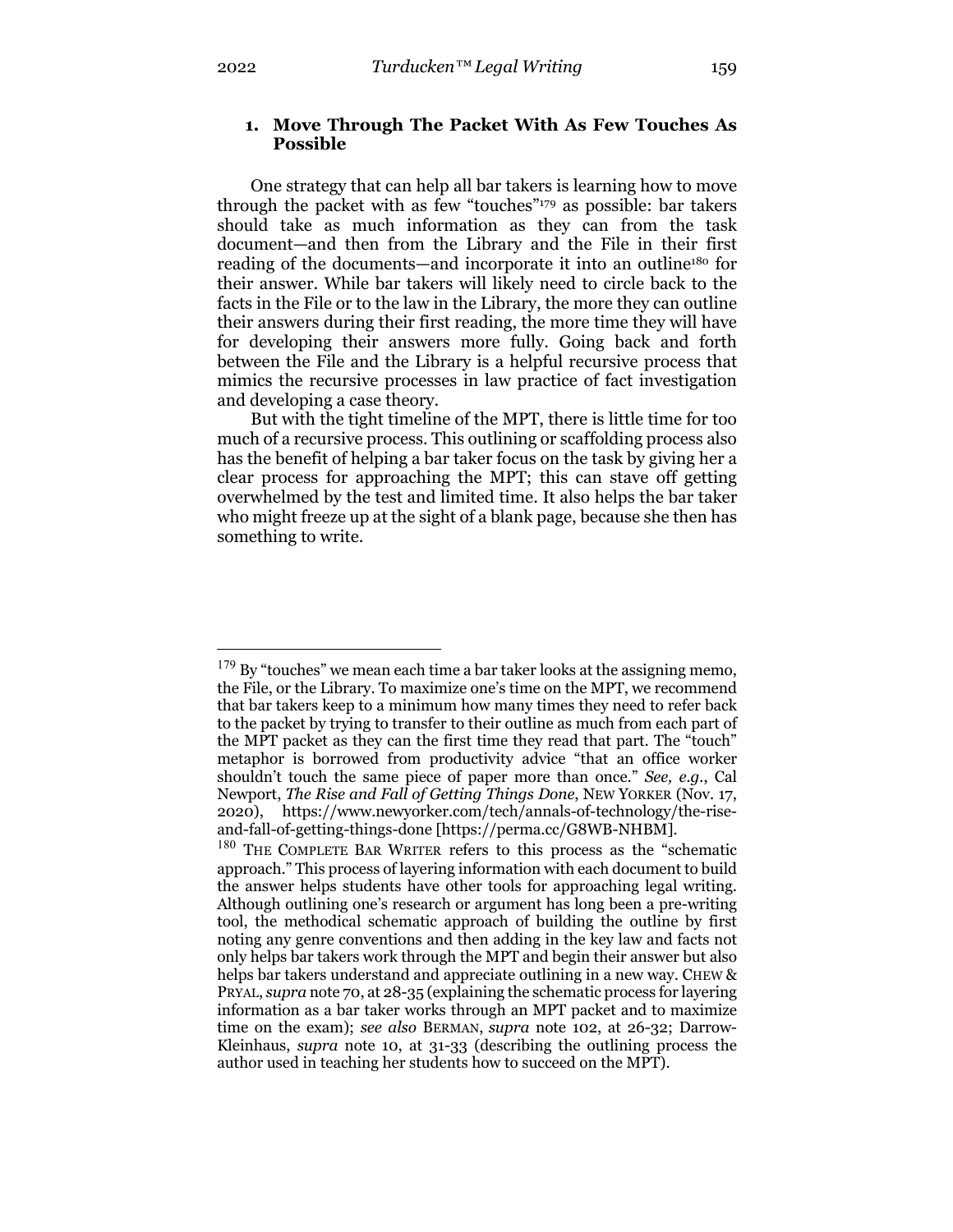#### **2. Scaffold An Answer By Identifying The Genre**

Along these lines, the first part of this scaffolding process should be to identify the genre of the task assigned in the MPT. As noted in the Everyday Chicken section, the task in the MPT is most often an intra-office memorandum, the argument section of a brief, or a letter. These are the most common genres on the MPT, because they are the most common legal genres taught in law school.

However, the MPT does not always refer to these genres by these particular names. For example, many MPTs instruct bar takers to write a "memorandum" when the document might be either an intraoffice communication or a document that will be submitted to a court. Thus, the more important questions for assessing genre are (1) who is the audience for the document? and (2) what is its purpose? Knowing whether the document will be going to an internal audience, like a supervisor, or to an external one, like a judge, helps the bar taker to immediately understand what will be needed for the MPT answer. Likewise, determining whether the purpose of the document is to analyze the law and facts to reach a conclusion or make a prediction or to argue the law and the facts in a way that supports a particular conclusion will greatly assist the bar taker in knowing what and how to write.

This genre discovery process is thus a key test-taking strategy for bar takers to have for the MPT, allowing them to have the tools to quickly determine and know how to approach any genre they might encounter. Learning the genre discovery technique is not just helpful for the MPT, though. Bar takers might learn it for the MPT, but the process will serve them well beyond the bar too—whenever they are assigned to write a type of document they have never written before, they will know that they need to study samples to learn the audience and purpose and the common conventions for that genre. Thus, they will be able to write any type of document.

#### **3. Develop Test Savvy**

Remembering that the MPT is a test is also key to being successful on it. That may seem obvious but keeping it in mind while practicing and taking the MPT is an important test-taking strategy. For example, in addition to teaching bar takers to engage in genre discovery for the genre assigned within the MPT, a professor can help bar takers better understand the MPT as its own genre with the bar grader as its primary audience. Bar graders, like most of the audiences for the genres within the MPTs, are legally trained and busy; they generally devote only a few minutes to each MPT answer. Bar takers will set themselves up to receive the most points for their answer, if they make it easier on the bar grader to understand their arguments, analysis, and answer.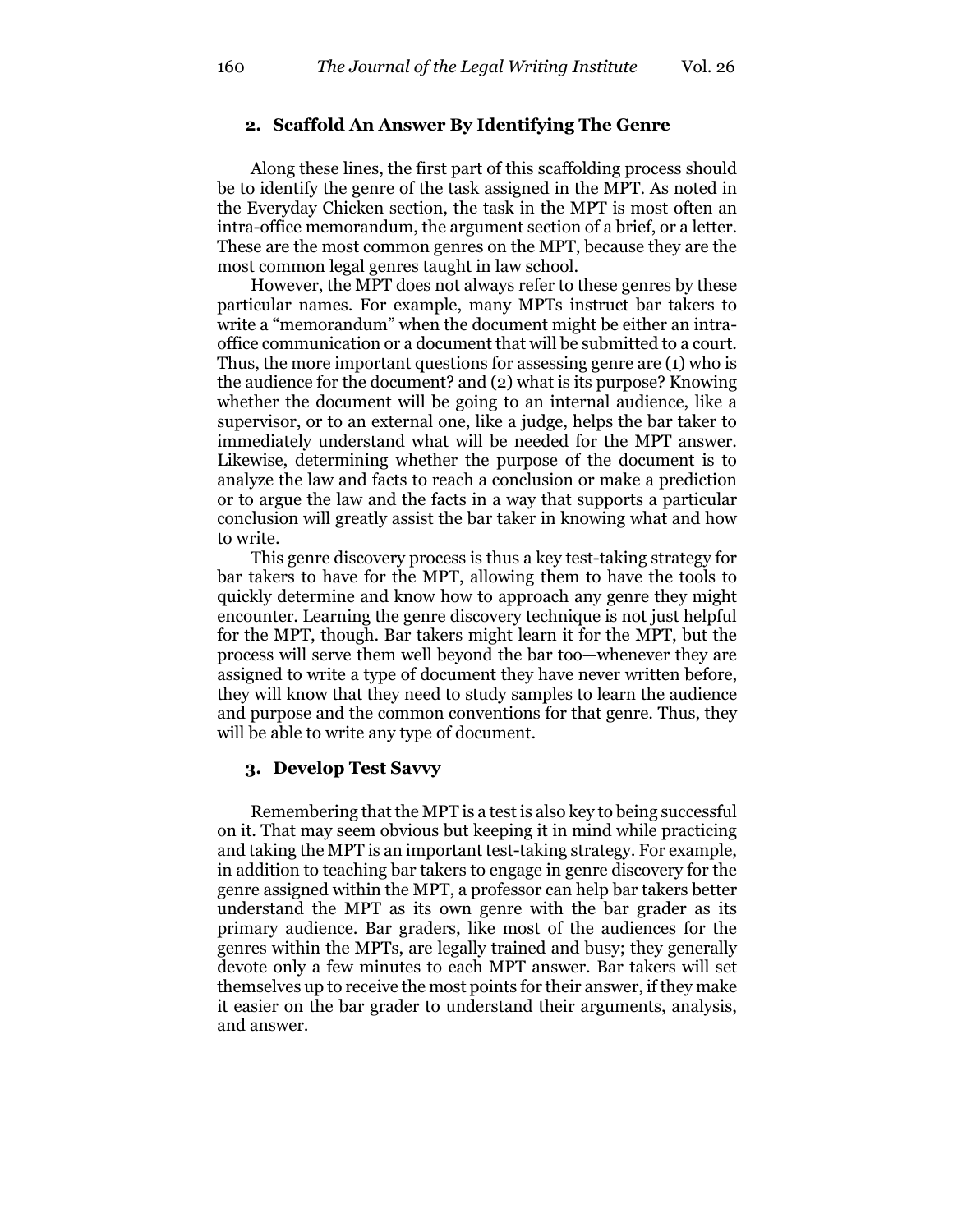Additionally, the MPT's being narrowly tailored also provides helpful test-taking strategies. As mentioned above, $181$  the law in the MPT Libraries closely aligns with the facts provided in the Files. Bar takers will often notice this on their own after taking several MPTs, but a professor can help them see and make use of this tailoring. There are usually minor legal or factual issues that are irrelevant to the task at hand, but bar takers can use the legal issues addressed in the Library to double-check and revisit the significant factual issues, and vice versa. For example, bar takers can learn that, if an authority in the Library covers an issue in depth or at relative length, they should look closely for a corresponding factual issue,<sup>182</sup> even if on their first read, they had not seen one. Thus, knowing that the MPTs are narrowly tailored can help bar takers make efficient use of the MPTs and their time.

These rich teaching opportunities provided by this practice—be it for developing legal writing skills or test-taking strategies—help bar takers develop their quick-thinking skills for the MPT. The more bar takers learn about their work processes and practice these legal writing and test-taking strategies and techniques, the more they will move these processes into the faster intuitive thinking with fewer errors.183 They are learning connections and having skills become more automated and intrinsic, which will help them on the bar exam and beyond—as well as on many other fronts.

Nevertheless, no amount of thoughtful teaching can fix a bigger problem, which lies in the nature of the MPT itself along with the relatively low scoring weight accorded it

# **V. Serving Suggestions: Making the MPT Better**

The MPT without reform will always be a Turducken. The turkey test layer is as essential as the chicken practice layer. And no matter

<sup>181</sup> See Everyday Chicken: Decent Legal Writing Assignment, *supra*, at Section II.A.

<sup>182</sup> Consider, for instance, in MPT-2 for February 2009, *Ronald v. Department of Motor Vehicles*, in *February 2009 MPTs and Points Sheets*, NAT'L CONF. OF B. EXAM'RS *supra,* note 91 (and on file with the authors), one of the three cases provided in the Library was devoted to the issue of whether a blood alcohol report was valid, and therefore admissible as evidence, when it was not clear whether a forensic blood analysis was conducted by the proper person in the scope of that person's work. Only on a close reading of the actual signature on the forensic blood alcohol test in the MPT's client File, would a bar taker see that someone other than the Forensic Alcohol Analyst signed for the Forensic Alcohol Analyst, calling into question the validity of the report at issue. However, seeing that there is a full case devoted to this issue can cue the bar taker to look more closely at the facts and factual evidence in the File.

<sup>183</sup> *See, e.g.,* Ashwin, *supra* note 133.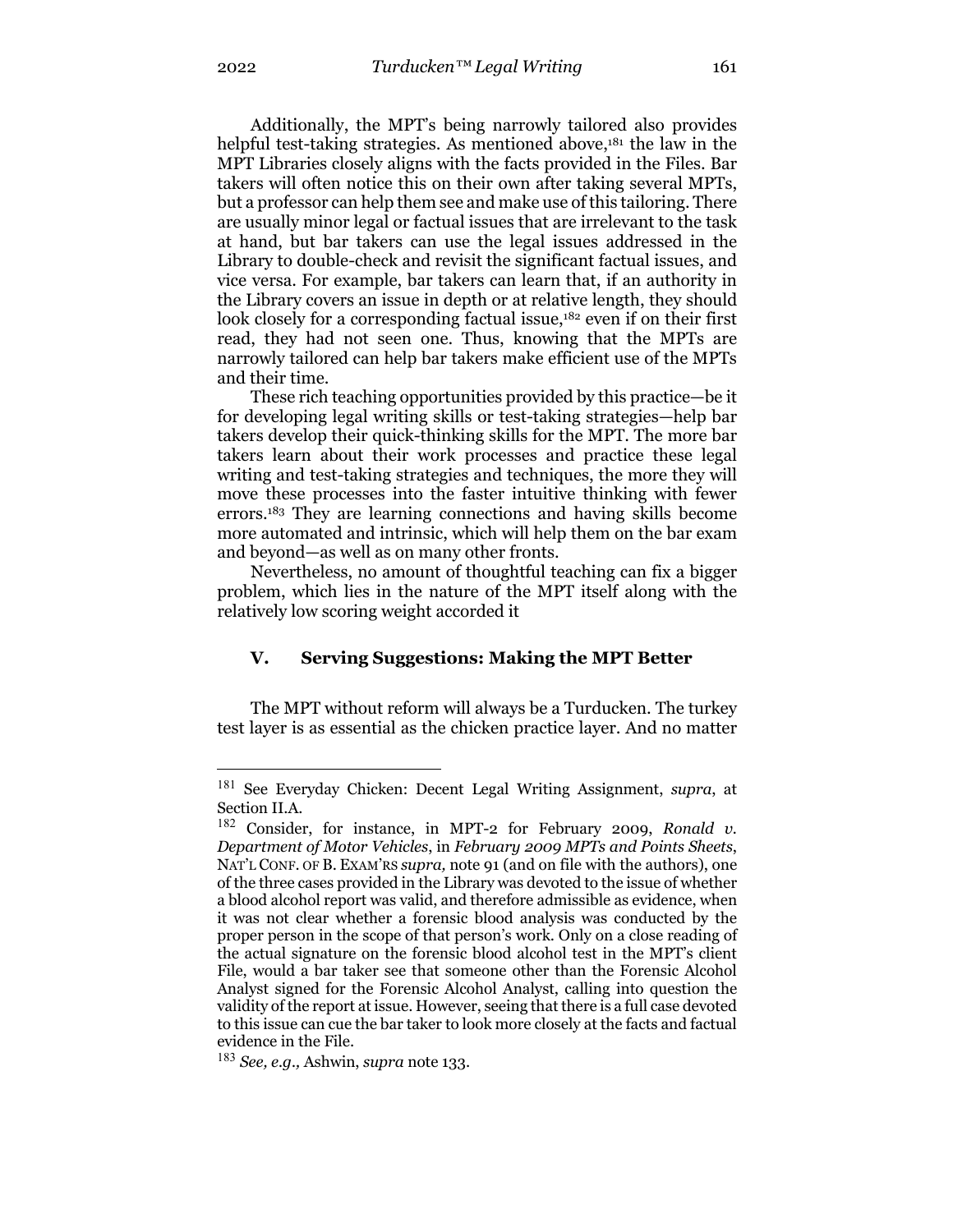how rich the duck is between the two, it will always fill the gap between succeeding on a test and succeeding in lawyering. Perhaps this is the brine that infuses the rest of the Turducken: the salty truth that the legal licensing—and to some extent legal education—values and promotes minimal competence under time pressure. At a time when the general relevancy of the bar exam is under heightened scrutiny,<sup>184</sup> the MPT emerges as the assessment most closely aligned with the skills necessary to practice law. Despite this alignment, however, the MPT receives the lowest scoring weight of the three portions of the Uniform Bar Exam: only 20% of the final score.185 And as discussed above, it subverts the very skills it aims at assessing. Left as is, the MPT will continue to perpetuate the overvaluing of speed, favoring those who can process and type quickly, rather than more appropriately and accurately assessing bar takers' knowledge and lawyering abilities. But it can be better.

This Serving Suggestions section builds on current scholarship advocating for building a better bar exam and contributes to the conversation by offering concrete suggestions for how the MPT could be improved. First, the MPT would be better if it reflected a more clearly defined understanding of minimal competency and the skills and knowledge needed for practice. Second, the time allotted to

<sup>184</sup> Bar exam abolition is beyond the scope of this paper, *but see, e.g.,* Jessica Williams, *Abolish the Bar Exam*, CAL. L. REV. (online) (Oct. 2020), https://www.californialawreview.org/abolish-the-bar-exam/

<sup>[</sup>https://perma.cc/WJB7-DEAF]; Joe Patrice, *The Bar Exam Doesn't Hold Law Schools Accountable, It Covers Their Failures*, Above the Law (May 2021), https://abovethelaw.com/2021/05/the-bar-exam-doesnt-hold-lawschools-accountable-it-covers-their-failures/ [https://perma.cc/72KL-BRKA]; Pilar Margarita Hernández Escontrías, *The Pandemic Is Proving the Bar Exam Is Unjust and Unnecessary*, Slate (July 2020), https://slate.com/news-and-politics/2020/07/pandemic-bar-exam-

inequality.html [https://perma.cc/YQ8G-VY9G]; s*ee also* Deborah Jones Merritt, Carol L. Chomsky, Claudia Angelos, and Joan W. Howarth, Bloomberg Law, *Racial Disparities in Bar Exam Results—Causes and Remedies* (Jul. 2021), https://news.bloomberglaw.com/privacy-and-datasecurity/racial-disparities-in-bar-exam-results-causes-and-remedies

<sup>[</sup>https://perma.cc/A3Z3-SC9A] (discussing how some states like New Hampshire and Oregon are contemplating or implementing alternatives to the bar exam).

<sup>185</sup> *See* NCBE Uniform Bar Exam, UBE Scores, https://www.ncbex.org/exams/ube/ [https://perma.cc/3AHB-D9XL]; *see also* Ben Bratman, *Why More States Should Not Jump on the Uniform Bar Exam Bandwagon*, JD Journal (2015), https://www.jdjournal.com/2015/06/17/opinion-why-more-states-shouldnot-jump-on-the-uniform-bar-exam-bandwagon/

<sup>[</sup>https://perma.cc/6KN7-RQAB] ("The presence of the MPT redeems the UBE to a limited extent, as the MPT does not test substantive knowledge of law but rather evaluates only lawyering skills. However, the MPT evaluates a narrow range of skills and . . . receives the lowest scoring weight among the three UBE components.") (internal citations omitted).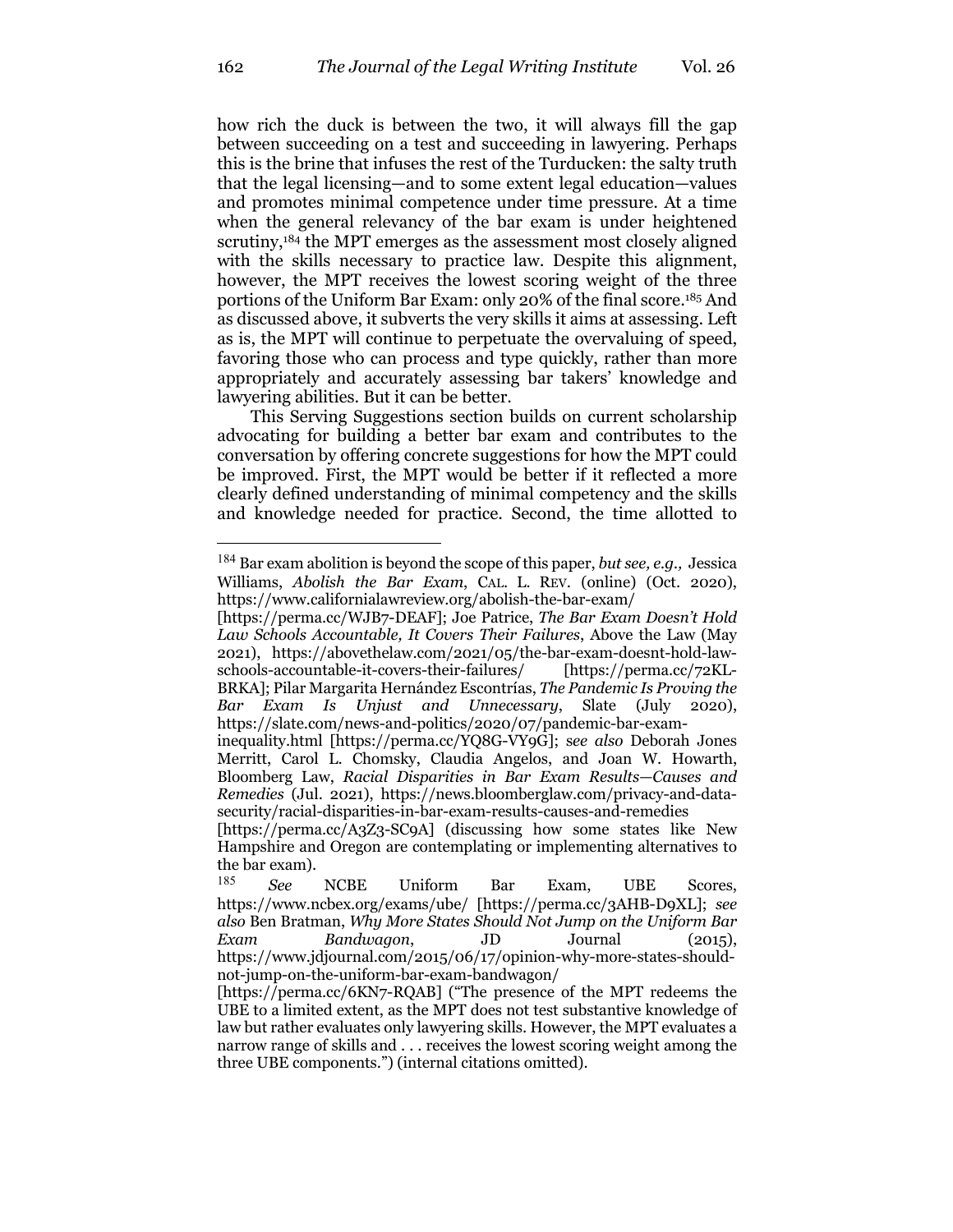complete the MPT should be reevaluated and lengthened. Third, the performance test portion of the bar exam should be expanded to include more robust problem sets, opportunities for reflection, and clear and consistent guidance to bar takers and bar graders about expectations for lawyerly communication.

# **A. Define Minimal Competency**

Although bar exams, including the MPT portion, are designed to measure the minimal competency<sup>186</sup> necessary to practice law, there has not been, until recently, "any serious attempt to define the minimum competence that [the] exams [have] purported to measure."187 Historically, bar exams have "tracked the required law school curriculum" and "scores [on the MPT] correlated with both law school grades and LSAT scores"; however, these have not been "empirically tied to minimum competence for practice."188 Nor can

<sup>186</sup> *See* American Bar Association, Bar Admissions Basic Overview (Jun. 26, 2018),

https://www.americanbar.org/groups/legal\_education/resources/bar\_ad missions/basic\_overview/ [https://perma.cc/5AUR-A86X]; National Conference of Bar Examiners and American Bar Association Section of Legal Education and Bar Admissions, *Comprehensive Guide to Bar Admission Requirements 2019* vii (2019) (acknowledging that licensure requires minimal competency and a character and fitness worthy of trust to protect the public interest),

https://www.ncbex.org/assets/BarAdmissionGuide/NCBE-CompGuide-2019.pdf [https://perma.cc/ZAD8-JFHG]. Just how well the bar exam measures minimal competency has been a long-time debate. *See, e.g.,* Jarvis, *supra* note 1, at 374 (citing among others Erwin N. Griswold, *In Praise of Bar Examinations*, 60 A.B.A. J. 81 (1974); Ken Myers, *Bar Examinations under Examination as Dean Decries Wasted Time,* NAT'L L. J. (Oct. 17, 1994)). Generally, the current consensus, as even the NCBE's own Testing Task Force reports, is that it does not. *See* National Conference of Bar Examiners: Test Taking Taskforce, Overview of Preliminary Recommendations for the Next Generation of the Bar Examination (2020) ("NCBE Test Taking Taskforce"), https://nextgenbarexam.ncbex.org/ [https://perma.cc/85XF-3PRP]. Moreover, as is discussed in the rest of this Section, what minimal competency is was not defined until recently. *See*, *e.g.,* Merritt & Cornett, *supra* note 29 (noting that the bar exam's purpose is to "distinguish minimally competent lawyers from incompetent ones" but that "although the bar exam has existed for more than a century, there has never been an agreed-upon, evidence-based definition of minimum competence").

<sup>187</sup> Merritt & Cornett, *supra* note 29, at 5 (internal citations omitted).

<sup>188</sup> *See cf.* Marsha Griggs, *Building a Better Bar Exam*, 7 TEX. A&M L. REV. 1, 56 (2019) (arguing that the bar exam does not track along with what is taught in law schools but that law professors often teach to the test and that "bar examiners essentially dictate to law students what they must know to pass the bar exam").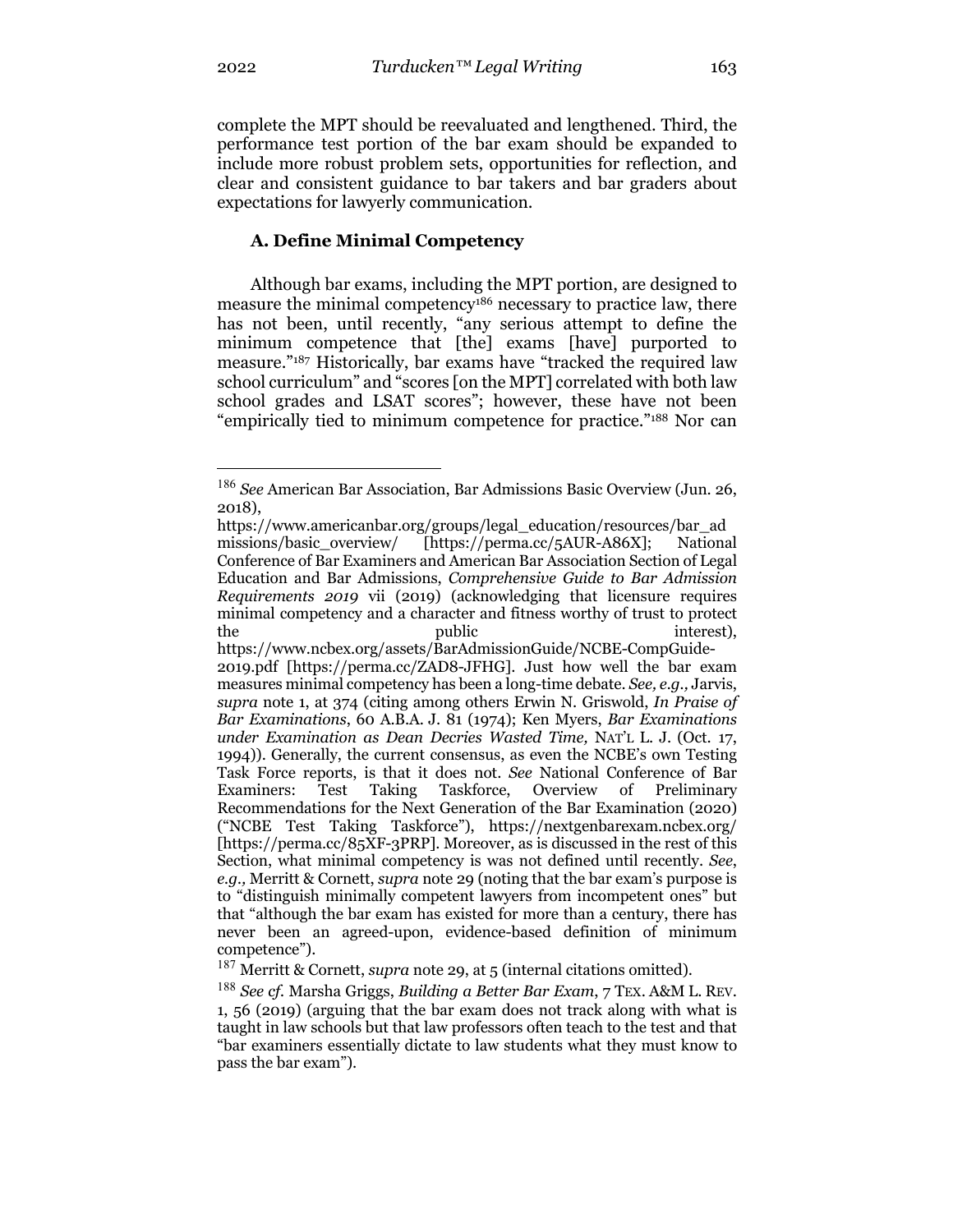the legal profession "claim that the system for licensing lawyers protects the public from incompetent legal representation."189

In trying to define minimal competence, the Institute for the Advancement of the American Legal System (IAALS) surveyed fifty practitioner focus groups and analyzed the results, "asking for more detail about the knowledge and skills that new lawyers used during their first year of practice" and exploring "how they obtained those competencies."190 Recognizing that competencies evolve significantly in the first few years of practice, this study identified twelve building blocks that should comprise minimal competence, emphasizing that new practitioners who had these twelve building blocks were "able to represent clients with little or no supervision."191

Some of the twelve building blocks may be "difficult to assess through conventional licensing exams,"192 but the following ones should be goals of any written performance test:

- (1) The ability to act professionally and in accordance with the rules of professional conduct;
- (2) An understanding of legal processes;
- (3) The ability to interpret legal materials;
- (4) The ability to identify legal issues;
- (5) The ability to conduct research;
- (6) The ability to communicate as a lawyer;
- (7) The ability to manage a law-related workload responsibly; and
- (8) The ability to pursue self-directed learning.193

While these may parallel what the MPT already claims to assess.<sup>194</sup> having a clear definition of minimal competency and articulating that to the bar graders would help ensure that the skills the MPT purports to be testing are in fact being tested. However, a better and clearer understanding of minimal competency would be meaningless if no additional time were given to complete the MPT.

<sup>189</sup> Merritt & Cornett , *supra* note 29, at 5.

<sup>190</sup> Merritt & Cornett, *supra* note 29, at 5.

<sup>191</sup> Merritt & Cornett, *supra* note 29, at 30 (explaining that while "conventional vision of minimum competence imagines a bucket of memorized legal rules accompanied by a few skills that new lawyers use to scoop and serve those rules" their research suggested that minimal competence was much more complex).

<sup>192</sup> Merritt & Cornett, *supra* note 29, at 30 (noting that some of the twelve building blocks might be better assessed "through educational requirements, supervised practice in clinics or workplaces, portfolios, simulations, and other means" and that a "serious licensing system, one focused on protecting the public, cannot omit essential competencies simply because they are difficult to test").

<sup>193</sup> Merritt & Cornett, *supra* note 29, at 31-62.

<sup>194</sup> *See* discussion, *supra*, in Section II.A; *see also* The MPT Skills Tested, *supra* note 36.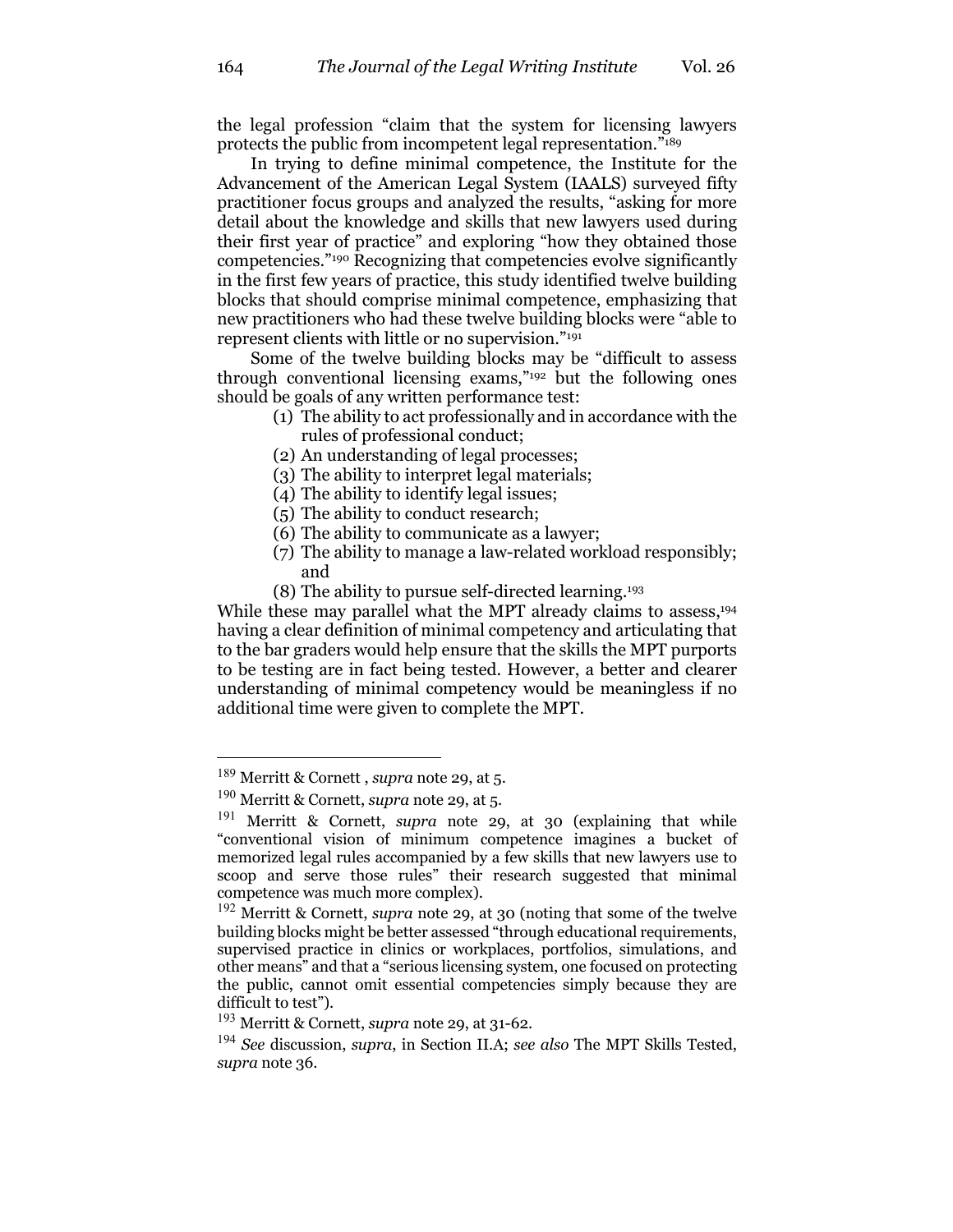# **B. Give Bar Takers More Time**

The current time constraint of the MPT not only subverts and compromises the very skills it claims to test, but it also invalidates the MPT as an assessment of minimal competency to practice law and best serve clients. Rather than stand out as the portion of the exam actually testing lawyering skills, the MPT, because of the strict time constraint, is essentially "another way of testing the same skills tested by other portions of the exam."195 Indeed, the tight time constraint on the MPT means that, like the other bar exam portions, one of the main abilities being tested is a bar taker's ability to "act quickly as they read and digest the material, recall the applicable law, and apply that law to the given test question."196 Bar takers are not being accurately assessed on their knowledge and skills but on their ability to take a test under timed conditions. Although this speed component is often justified as relating to the need for a lawyer to act quickly in a fastpaced world, "the bar exam does not purport to test one's ability to do that and there is no evidence that test-taking speed is related to lawyering skill."197 Nor is it clear that "the need for efficiency in some (but not all) aspects of effective lawyering" is accurately measured by the time pressured MPT.198 Moreover, as discussed in Section II.B, speed is overvalued in the profession.

Unquestionably, attorneys must be able to manage their time, but responsibly. In the IAALS empirical study, supervising attorneys acknowledged that "some new lawyers 'rush through things and that's where the mistakes are made'" and that they wanted "new lawyers to "slow down" to ensure quality work.199 They further noted that "[c]ompetent law practice . . . requires investigation, reflection, and research. Experienced lawyers sometimes offer immediate advice to clients, but new lawyers should hesitate to do so."200

<sup>195</sup> Curcio*, supra* note 26, at 379 n.68 ("The NCBE's own study of the MPT confirmed that it mainly tests skills already tested elsewhere in the exam. The study found that legal and factual analysis accounted for 84-88% of the content of the tasks. The study also found that while the MPT did a good job of testing the applicant's legal analytical ability and ability to identify and apply the facts, it was not a good measure of the applicant's problem-solving ability.") (citing Marcia A. Kuechenmeister, *A Performance Test of Lawyering Skills: A Study of Content Validity*, B. EXAM'R, May 1995, at 23, 27).

<sup>196</sup> Curcio, Chomsky & Kaufman, *supra* note 132, at 235.

<sup>197</sup> *Id.* at 238; *see also* Bratman, *supra* note 16, at 594-95 (noting that if the MPT was truly trying to assess bar takers' ability to complete a task under a time constraint, it could give a score for completion, such as three out of four sub-parts, and a separate score for substantive analysis).

<sup>198</sup> Curcio, Chomsky & Kaufman, *supra* note 132, at 238 (citing Henderson, *supra* note 96, at 1035-38).

<sup>199</sup> Merritt & Cornett, *supra* note 29, at 58.

<sup>200</sup> *Id.* at 64, 73.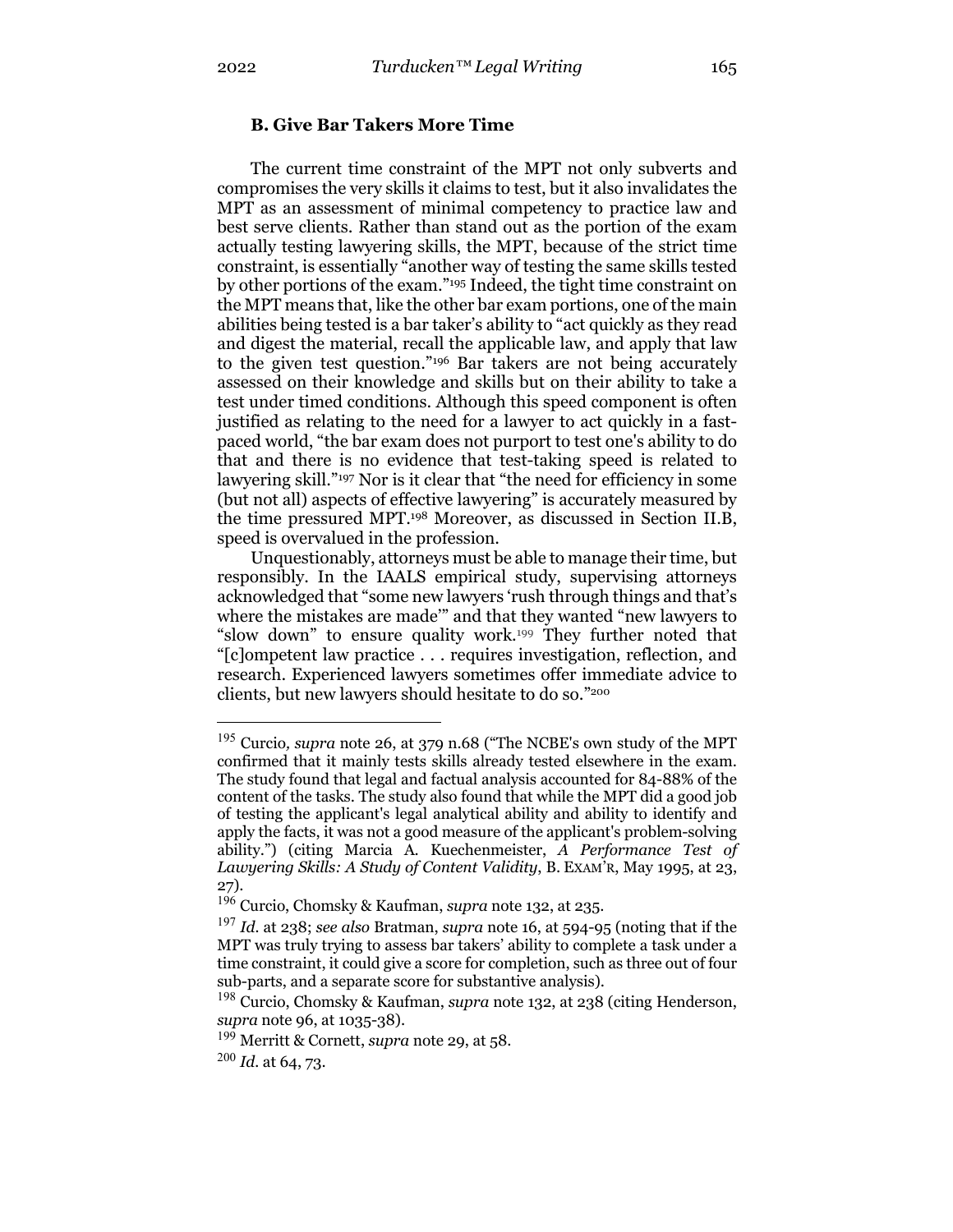This evidence counters the rationale that the time constraint in the MPT is justified because lawyers must respond quickly to clients' questions or that speed by itself is a lawyerly skill. Numerous attorneys surveyed in the IAALS focus groups remarked that with only ninety minutes to read and digest material on a client matter, the supervisor would likely only expect a quick email answer and that providing an answer in ninety minutes would amount to malpractice, noting that "[c]lients are at risk when lawyers hurry."201 The premium placed on speed by the bar exam is misplaced. "Instead, new lawyers should take the time to gather appropriate information, consult sources or peers, and formulate an answer."<sup>202</sup> While bar graders may account for the tight time constraint or have this perspective of what would be realistic to expect of a new attorney in mind as they grade the MPT, the time constraint undermines the MPT as an assessment of lawyering skills.203

To better assess the key skills needed for competent practice and to preserve the useful and practical aspect of the MPT, more time should be allotted for each MPT.<sup>204</sup> More time would allow more bar takers to demonstrate their competency and readiness for practice with realistic parameters. As the IAALS study reports, "bar examiners should develop time limits that encourage thoughtful responses."205

Allotting more time to the MPT "could arguably justify more explicit evaluation of an applicant's precision in writing and structure."206 This would give bar takers an opportunity not only to

<sup>206</sup> *See* Bratman, *supra* note 16, at 605.

<sup>201</sup> *Id.* at 66, 73.

 $202$  *Id.* at 64 (emphasizing that a "time-pressured bar exam . . . 'is not a measure of who's smart. It's who can type fast or who can read fast.' In the real world of practice . . . 'a lawyer who is thorough will "chew up and spit out" one who relies on speed'").

 $203$  Anecdotally, bar graders report that they consider the time constraint and what may be realistic as they grade and, accordingly, grade generously in light of that constraint. This seems to be evidence that a lot of time and resources are wasted in maintaining the fiction that the bar exam is a valid licensing tool. Bar takers spend tons of time, money, and mental and emotional anguish preparing for the bar exam, which then is ultimately more about their ability to take a test than to practice law and which the bar graders recognize and then spend time and mental resources trying to accommodate. There must be a better way.

<sup>204</sup> *See, e.g.*, Bratman, *supra* note 16, at 595. ("Given the importance of completing the assigned task and creating a polished and precisely written work product, examinees need more time proportionally on the performance test than they do on the MBE or essay questions. A large percentage of examinees believe that the limit of ninety minutes imposes excessive time constraints for completion of the performance test.").

<sup>205</sup> Merritt & Cornett, *supra* note 29, at 73 ("Careful pretesting with junior lawyers may help establish those more reasonable timeframes. That pretesting should include lawyers with disabilities to assure that time limits are consistent with universal design.").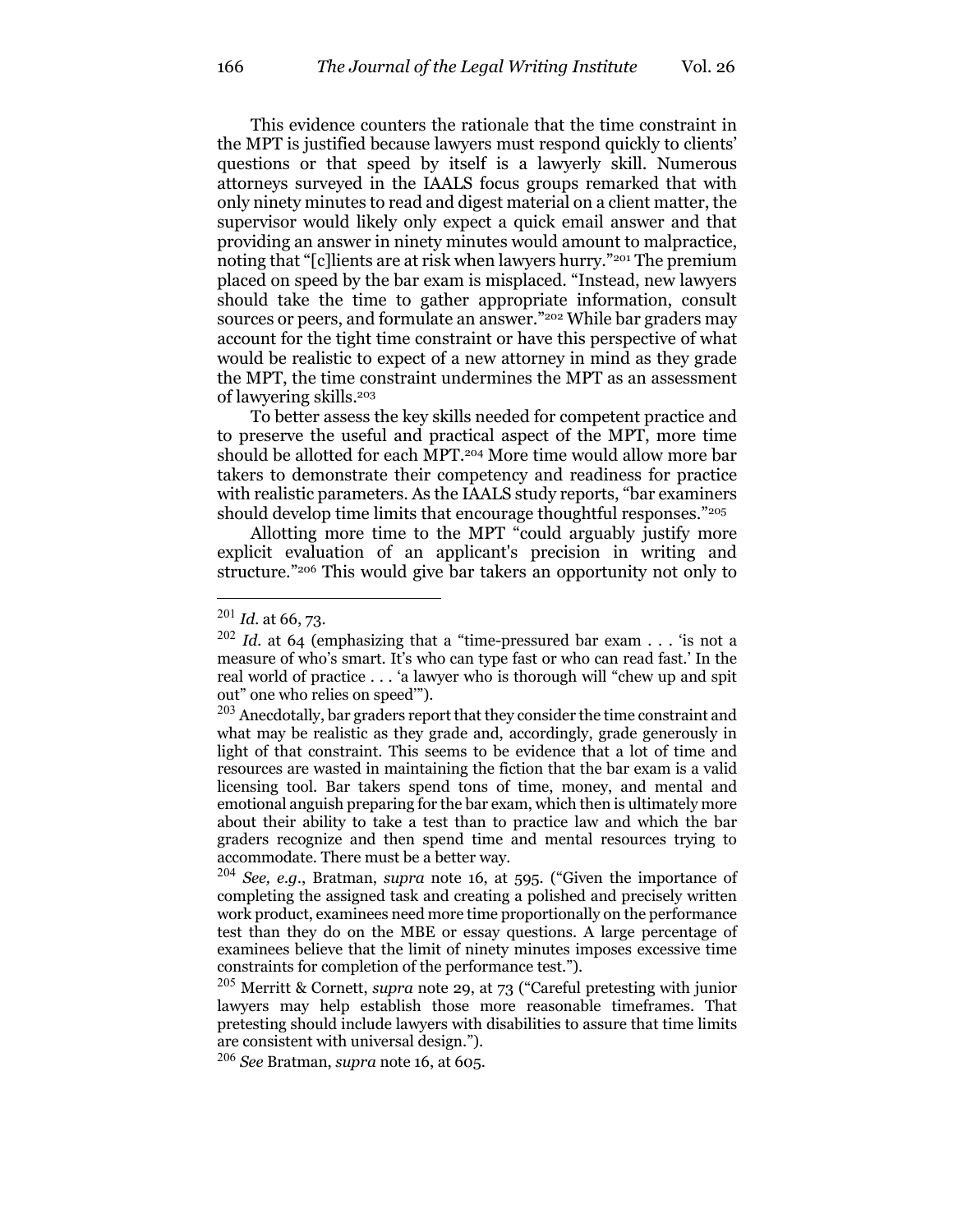complete the task but also to focus on their writing and organization, allowing them to demonstrate the skills that the MPT is designed to assess, including legal writing, which it currently does not.207 For example, previously bar takers taking the California bar exam had three hours for the performance test portion—which allowed for a "more in-depth skills evaluation"<sup>208</sup>—now they have ninety minutes.<sup>209</sup>

More time could be added to work through the MPT packet and write an answer on the exam day, following the current model but with more time allotted. Alternatively, more time could be added by sharing the facts or the law (or both) in advance of the exam day. For example, sharing the facts in advance would allow the bar takers to become familiar with the facts before coming into the exam and then have the time to home in on the law and on organizing and writing the answer effectively during the exam.210 The facts could also be a bit more robust, making the clients and their problems more multidimensional.

Similarly, providing the law in advance without the facts would allow bar takers to digest and begin to synthesize the law before being in the time-pressured exam space. It would also allow bar examiners to move away from having such tightly edited packets of law, which would better simulate legal research in practice. Giving both the facts and the law—the task memo could be withheld (or not)—would ensure that the focus of the assessment remained on the skills being assessed and not on a bar taker's ability to take a timed test. In this regard, giving any part of the MPT in advance would also eliminate some of the inequities that arise with a timed test for bar takers who more slowly type or process information.

<sup>207</sup> *See id.* at 594 ("On balance, it would appear that bar exams currently evaluate writing skill only minimally or not at all. While taking steps toward grading the quality of writing must be carefully thought out, writing is simply far too important of a skill not to be evaluated on its own merits on the legal profession's licensing examination.") (internal citations omitted).

<sup>208</sup> Bratman, *supra* note 185, at 10.

 $209$  The California State Bar changed its bar exam in 2017, reducing it from three days to two and requiring only one ninety-minute performance test instead of two three-hour ones. *See* California Desert Trial Academy College of Law, Bar Exam Basics: The Performance Test, https://cdtalaw.com/tag/performance-test/ [https://perma.cc/R6R6- 2LMG].

<sup>210</sup> *See* Smetanka, *supra* note 14, at 757 (discussing John Marshall's study with volunteers taking the California Bar Exam performance test portion and how much a difference there was in the answers when the students had the facts prior to the two-hour exam time).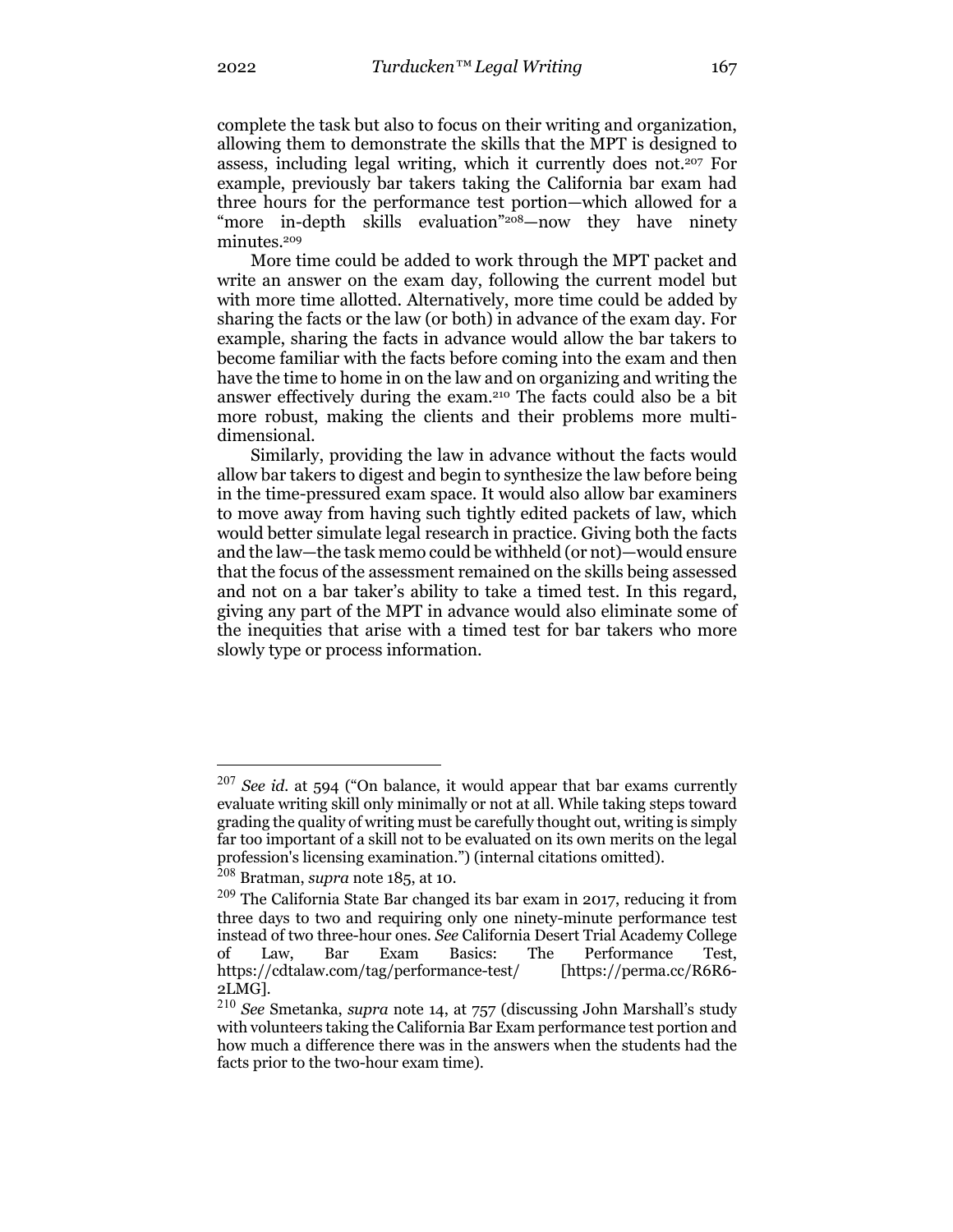# **C. Expand the Performance Test**

Given that the MPT and other performance tests are the assessments most aligned with what new attorneys need to be able to do in practice, these portions of the bar exam should be expanded. Allotting more time to them, providing more of them, or otherwise increasing the weight of their score211 in the overall exam would all help make the bar exam more equitable and a more valid assessment of necessary licensing skills.

Some of the recommendations for expanding the role that performance tests have in the bar exam include covering skills like client counseling and relations, negotiations, and other transactional skills.212 Some of these skills and others identified in the IAALS study as being important for practice may not be easily assessed with a written performance test. They may thus require other types of performance tests or curricular additions, like live-client clinics.213 Because this Article focuses on the MPT as a legal writing assessment, it limits suggestions for improving the bar exam and expanding the performance test portions to written performance tests. It does not address other recommendations for bar reform,<sup>214</sup> including the one

<sup>211</sup> *See* Bratman, *supra* note 16, at 607-08 (arguing for the weight of the score of the MPT, which is prescribed by the NCBE for the UBE at 20% of the overall score, be raised even if the current structure of the UBE is retained); *see also* Bratman, *supra* note 185, at 8 (asking why "[n]early 20 years after the MPT was introduced, and after considerable movement in legal education toward greater and more varied skills training, what is the current basis for still giving lesser weight to performance test questions than to essay questions?").

<sup>212</sup> *See* Merritt & Cornett, *supra* note 29, at 66, 72; *see also* Bratman, *supra* note 16, at 597-98 (discussing how client counseling, negotiation, alternative dispute resolution, and other important skills could be tested).

<sup>213</sup> *See* Merritt & Cornett, *supra* note 29, at 72-76.

<sup>214</sup> Without proposing specific reforms for other than the written performance test, the authors hope that principles of equity and accessibility are at the forefront of any bar reform. As many have criticized, "[s]tark racial disparities mark the legal profession's licensing process" and the exam, in its current form, is more of a test of resources than a test of minimal competency. *See, e.g.*, Merritt, Chomsky, Angelos & Howarth, *supra* note 184 (discussing the AccessLex Institute study analyzing first-time bar takers on the UBE in New York and noting that resources and stereotype threat both contributed to racial disparities in passage rates); AccessLex Institute, *supra* note 45. Additionally, as a result of the COVID-19 pandemic, many states offered remote bar exams. These, too, raised equity issues—and accessibility challenges. One such issue was how the MPT problem was loaded to the remote exam software as a PDF and how it could be navigated and viewed. Taking the steps to ensure that the test is equitable and accessible should be of the utmost importance in any future administrations and reforms.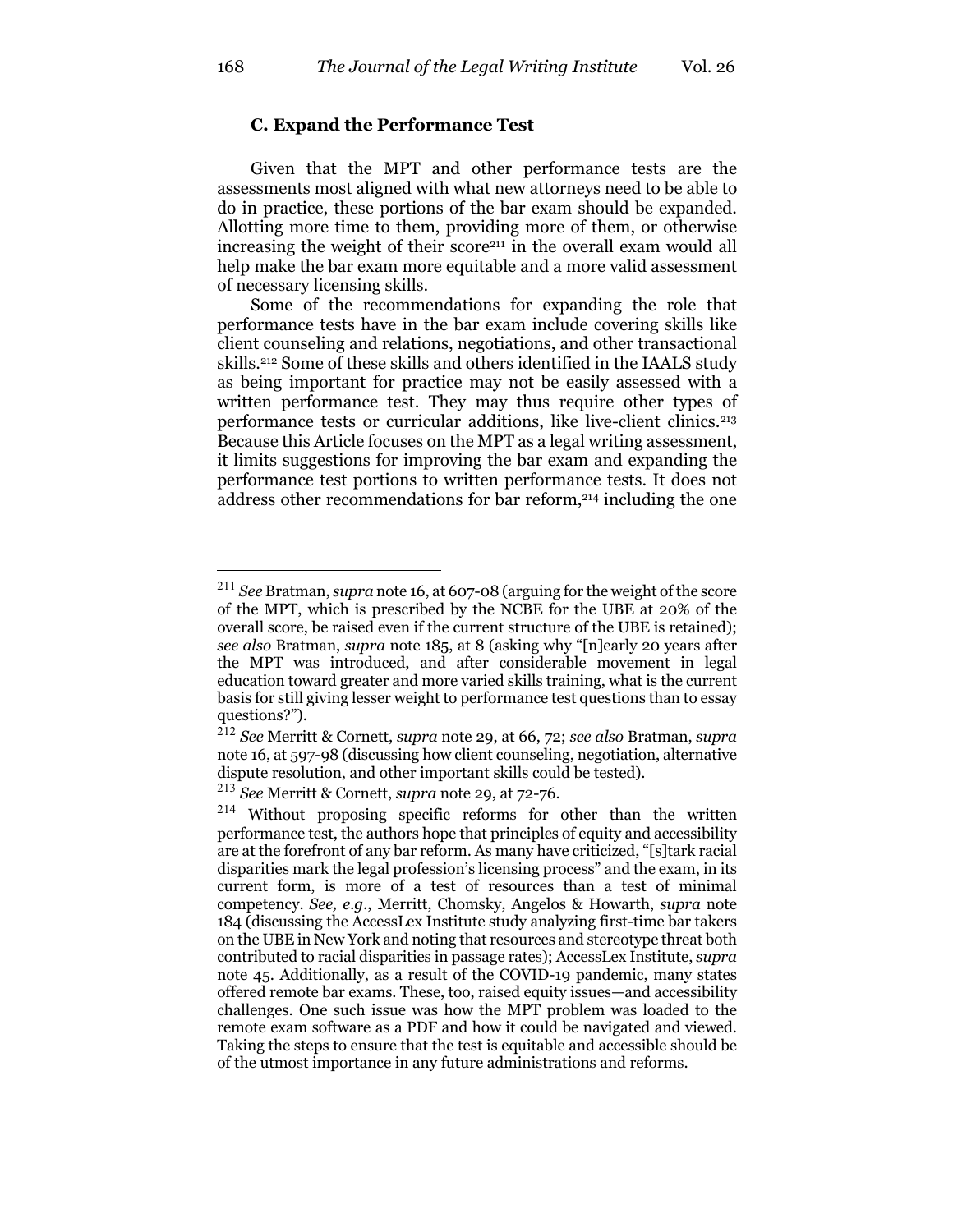that the entire bar exam should be a performance test<sup>215</sup> or that in expanding the written performance test, bar essays should be eliminated.216

The authors are rather asserting that expanding the written performance test, provided that the time allotted for it is increased, would enable bar examiners to provide more robust problem sets. Whether or not the facts or law were given in advance, the MPT packet could give the client more dimensions and provide a fuller set of authorities, like rules that would address the procedural posture of the case or allow bar takers to extract and articulate implicit rules. A more robust MPT could also allow bar takers to engage in more significant legal research, including assessing authorities or perhaps even finding authorities.217 With more time and a more robust File or Library—or both—bar takers would be better able to showcase their legal writing and lawyering skills, allowing a more effective assessment of the minimal competencies needed for the practice of law.

An expanded performance test could also better encompass ethical dilemmas and social justice issues. Currently, the MPT only occasionally tests how an attorney navigates an ethical dilemma: most significantly, when it includes a problem centered on the substantive analysis of the rules of professional conduct.218 But navigating ethical

<sup>215</sup> *See generally* Charles R. Splawn, *Going All-in on an All-MPT Bar Exam: A Better Measure of Competence to Practice Law?*, https://papers.ssrn.com/sol3/papers.cfm?abstract\_id=3572166&download =yes [https://perma.cc/4SUG-34ER].

<sup>&</sup>lt;sup>216</sup> The authors agree that to avoid having bar takers sit for an exam longer than two days, eliminating either the essays or some of the multiple-choice questions would be worthy and logical ways to improve the bar exam. The authors also agree that the MPT is the "most valid testing instrument on the bar exam, evaluating more lawyering skills than essay questions do while not requiring recall of memorized law." *See* Bratman, *supra* note 185, at 8 (noting that while the essay questions traditionally tested local law, but that with local law now being covered through "supplemental state CLE courses or tests (a premise of the UBE that actually makes sense)" the essay questions may not be necessary) (internal citations omitted); *see also* Merritt & Cornett, *supra* note 29, at 66, 72 ("Performance tests allow assessment of multiple building blocks, including an understanding of legal processes and sources of law, the ability to interpret legal materials, familiarity with the rules of professional conduct, an understanding of threshold concepts, and effective written expression. . . . Essay questions, in contrast, add little to assessment. The writing style and format do not parallel the written forms that examinees use in practice; nor do these questions improve reliability or efficiency in grading.").

<sup>217</sup> *See, e.g.*, Bratman, *supra* note 16, 599-601 (discussing how legal research might be tested in more depth, including research methodology through short-answer questions).

<sup>218</sup> *See* Bratman, *supra* note 16, 596-97 (2015) (noting that professionalism may be difficult to test and that the rules of professional conduct are usually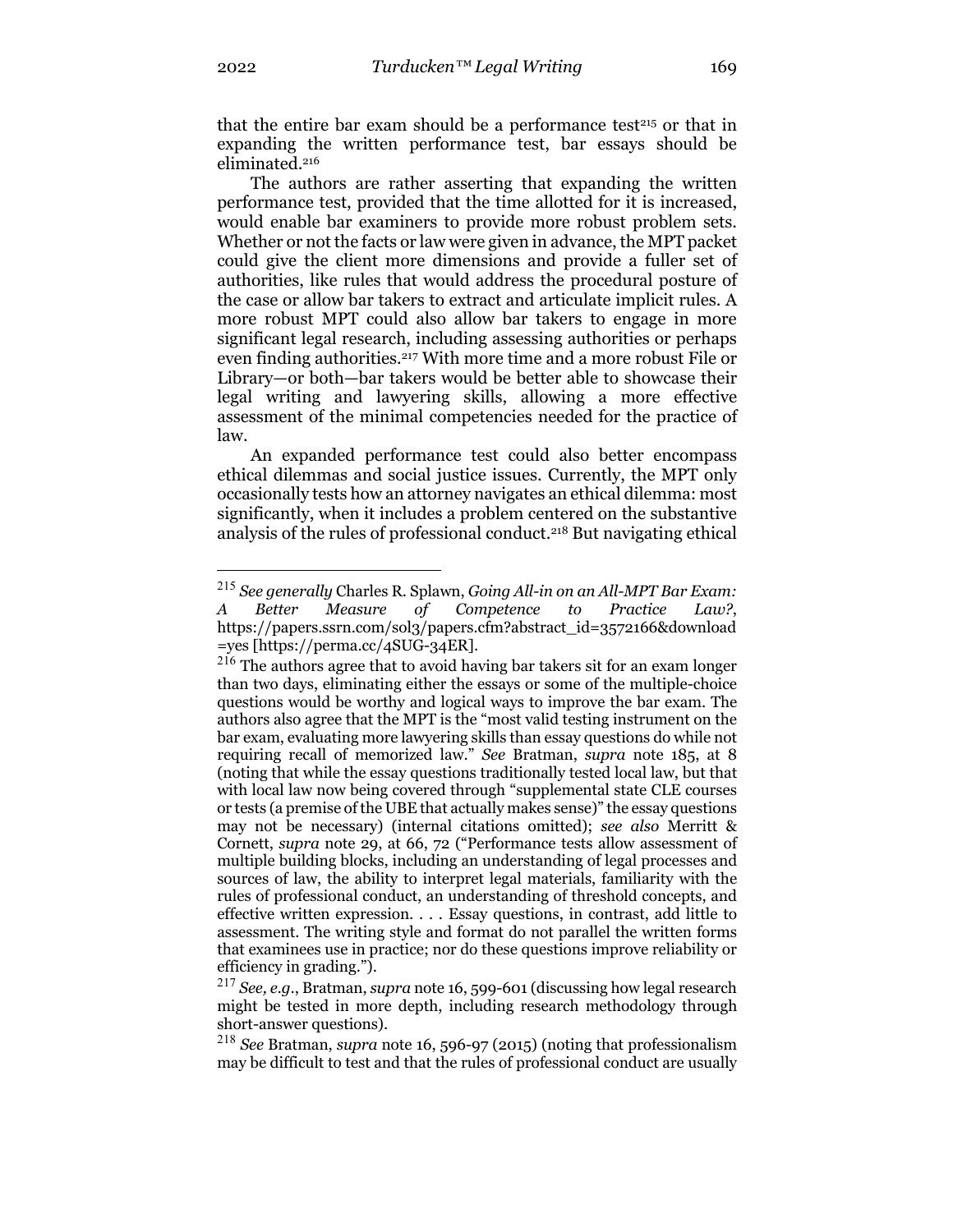dilemmas could be tested by having bar takers note questions that they would want to investigate further or by writing a memo on the pros and cons of a particular action. Similarly, the MPT could include issues that would highlight how a lawyer not only represents clients but also "serves as 'an officer of the legal system' and as 'a public citizen having special responsibility for the quality of justice.'"219

Just as it is not enough for new attorneys to know the black-letter rules of professional conduct but rather to have "the *ability to act*  professionally and in accordance with the rules of professional conduct[,]" new attorneys, now more than ever, need to be able to understand and engage in a discussion about the "nature of justice in the United States."220 Expanding the MPT to include these questions and reflections would help reinforce that ethical law practice is more than knowing the rules.

In addition to adding reflections on ethical dilemmas or the nature of justice, the MPT or other performance tests would provide a better assessment of a new attorney's competency by incorporating other reflection prompts or portions. For example, even if the ninetyminute time were preserved for a single MPT, bar takers could have additional time to write what questions they had for a supervising attorney,<sup>221</sup> what they would like to have done with more time, what other research they would have done, what other issues they spotted, or how they would revise the answer if they could. They could also be asked to review someone else's memo—like a sample memo from a colleague in the MPT's simulated firm—and identify and describe the errors in that memo and how to correct them, demonstrating their legal writing abilities in a different way.

Furthermore, expanding the MPT to include in its instructions and Point Sheets greater clarity and consistency for how the skills it seeks to test would be assessed would also improve the MPT. This is

testing through other means, like the Multistate Professional Responsibility Exam (MPRE)).

<sup>219</sup> Merritt & Cornett, *supra* note 29, at 33-34 (quoting the Model Rules of Prof'l Conduct Preamble (Am. Bar Ass'n 2020)).

<sup>220</sup> *See* Merritt & Cornett, *supra* note 29, at 33-34. As the authors of this Article, we are aware that the nature of justice and systemic inequities have too often been afterthoughts in legal education and in many practices, as though the practice of law or the rule of law is separate from pursuing justice. The renewed national attention to and discussion of racial and social inequalities and the nature of justice in our country, in the wake of George Floyd's and so many other murders, the violence against Asian Americans, and the vast inequities exacerbated and brought to light during the COVID-19 pandemic, have made this ability to engage in this discussion imperative for attorneys. Legal education and the profession have an opportunity to rise to this moment—and the bar has an opportunity to reflect this commitment. <sup>221</sup> *See* Bratman, *supra* note 16, at 590 ("Conceivably, performance test questions could be set up such that the best course of action is for the applicant to return to the assigning attorney with some follow-up questions on strategy.").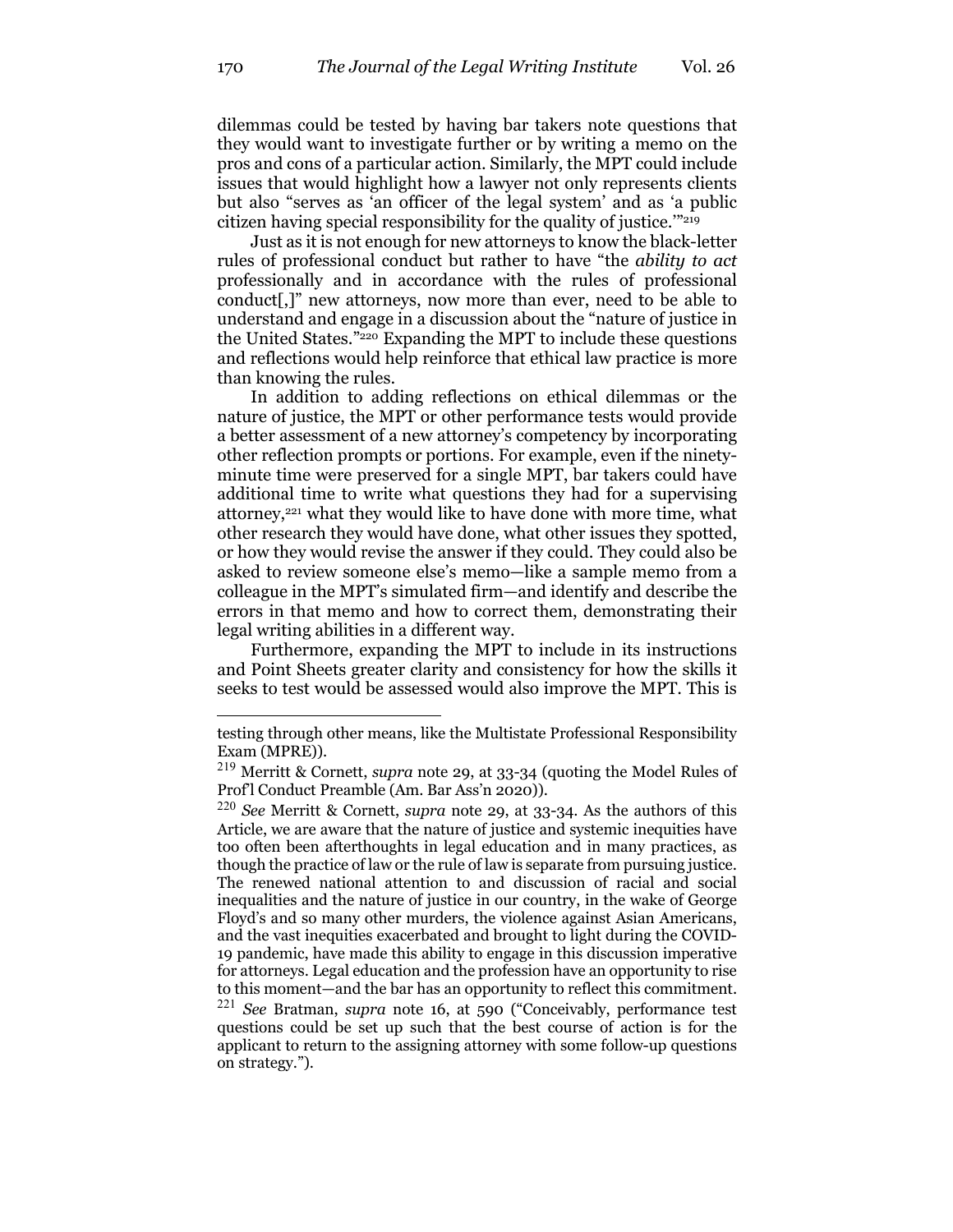not to suggest that a rubric be required but instead that additional and consistent guidance as to legal writing principles would benefit both bar taker and bar grader. As is noted above in Section II.B,<sup>222</sup> the MPT often instructs only that bar takers should "communicate effectively" but not what "communicating effectively" means or how their legal writing will be evaluated. Some task memos in the MPTs give some guidance, like what kind of headings to include, but many MPTs include no guidance whatsoever.

This Article provides many legal writing best practices that could be incorporated into the MPT instructions or assigning memos and Point Sheets, but, at a minimum, they could include instructions to explain the law before applying it, have headings that assert conclusions and blend law and fact, present rule statements from broad to narrow, use specific facts in the application, and guide a reader with transitions, topic sentences, and road maps. Expanding the MPT in this way would help instill best practices but also allow for a more accurate assessment of essential legal writing and lawyering skills.

Based on the preliminary recommendations for the next generation bar exam by the 2020 Testing Taskforce of the National Conference of Bar Examiners (NCBE), $223$  future bar exams seem poised to expand the performance portions of the test. Instead of having discrete components like the MPT, multiple choices questions, and bar essays, the future bar exam will be "an integrated examination that assesses both knowledge and skills holistically, using both standalone questions and item sets, as well as a combination of item formats (e.g., selected-response, short-answer, and extended constructed-response items)."224 The item sets will include questions or prompts performance tasks or some combination, and each item set will center on a "single scenario or stimulus."<sup>225</sup> The NCBE promises that the item sets will include "real-world types of legal problems that newly licensed lawyers encounter in practice and [will provide] an authentic assessment of lawyering skills."226 The NCBE recommends that the bar examination assess the following skills: legal research, legal writing, issue spotting and analysis, investigation and evaluation, client counseling and advising, negotiation and dispute resolution, and client relationship and management.<sup>227</sup> The list of skills to be assessed, along with foundational concepts and principles, suggest that the next generation bar examination will better assess the knowledge and skills necessary for law practice and

<sup>222</sup> *See* The Trouble with Turkey, *supra,* Section II.B.4.

<sup>223</sup> NCBE Test Taking Taskforce, *supra* note 186.

<sup>224</sup> *Id.*

<sup>225</sup> *Id.*

<sup>226</sup> *Id.*

<sup>227</sup> *Id.*